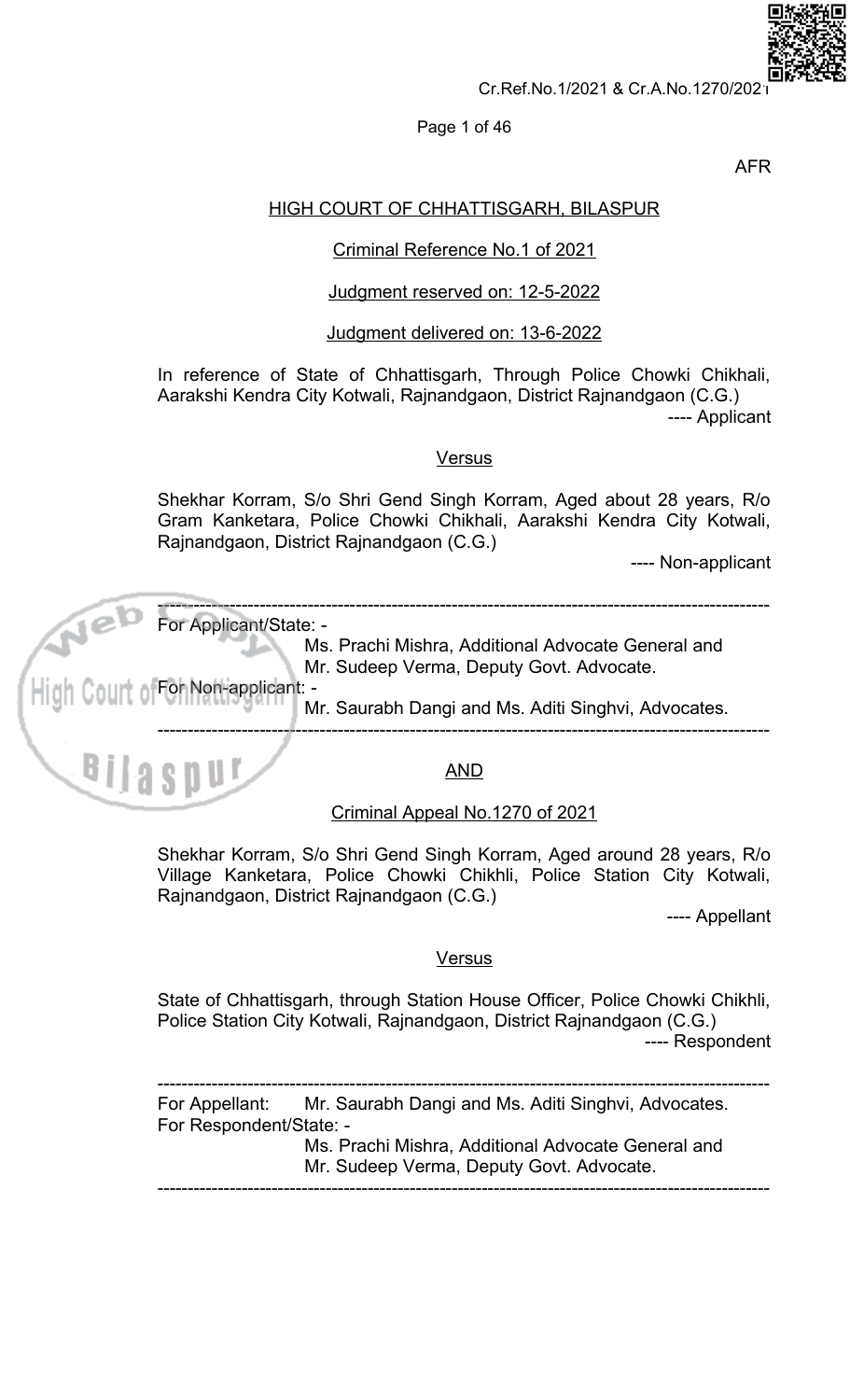Page 2 of 46

# Hon'ble Shri Sanjay K. Agrawal and Hon'ble Smt. Rajani Dubey, JJ.

# C.A.V. Judgment

# Sanjay K. Agrawal, J: -

Bilasp

1. The appellant herein namely Shekhar Korram has been awarded with death sentence by the learned Additional Sessions Judge (Fast Track Special Court - POCSO), Rajnandgaon in Special Criminal (POCSO) Case No.50/2020 vide judgment dated 13-9-2021 after having found him guilty for offence punishable under Sections 363, 366, 302 of the IPC and Section 6 of the Protection of Children from Sexual Offences Act, 2012 (for short, 'the POCSO Act') and also under Section 201 of the IPC. He has been sentenced to death by hanging under subsection (5) of Section 354 of the CrPC. Conviction and sentences imposed upon the appellant are as follows:-

| Conviction                        | <b>Sentence</b>                                                                     |
|-----------------------------------|-------------------------------------------------------------------------------------|
| Section 363 of the IPC            | RI for seven years and fine of ₹ 5,000/-,<br>in default, additional RI for one year |
| Section 366 of the IPC            | RI for ten years and fine of ₹ 5,000/-, in<br>default, additional RI for one year   |
| and Section 6 of the<br>POCSO Act | Section 302 of the IPC Death sentence (to be hanged till death)                     |
| Section 201 of the IPC            | RI for seven years and fine of ₹ 5,000/-,<br>in default, additional RI for one year |

2. The learned Additional Sessions Judge in exercise of power conferred under Section 366 of the CrPC after passing the sentence of death submitted the proceedings to this Court for its confirmation and this is how this death reference is before us for consideration along with the appeal preferred by the accused / appellant herein being Cr.A.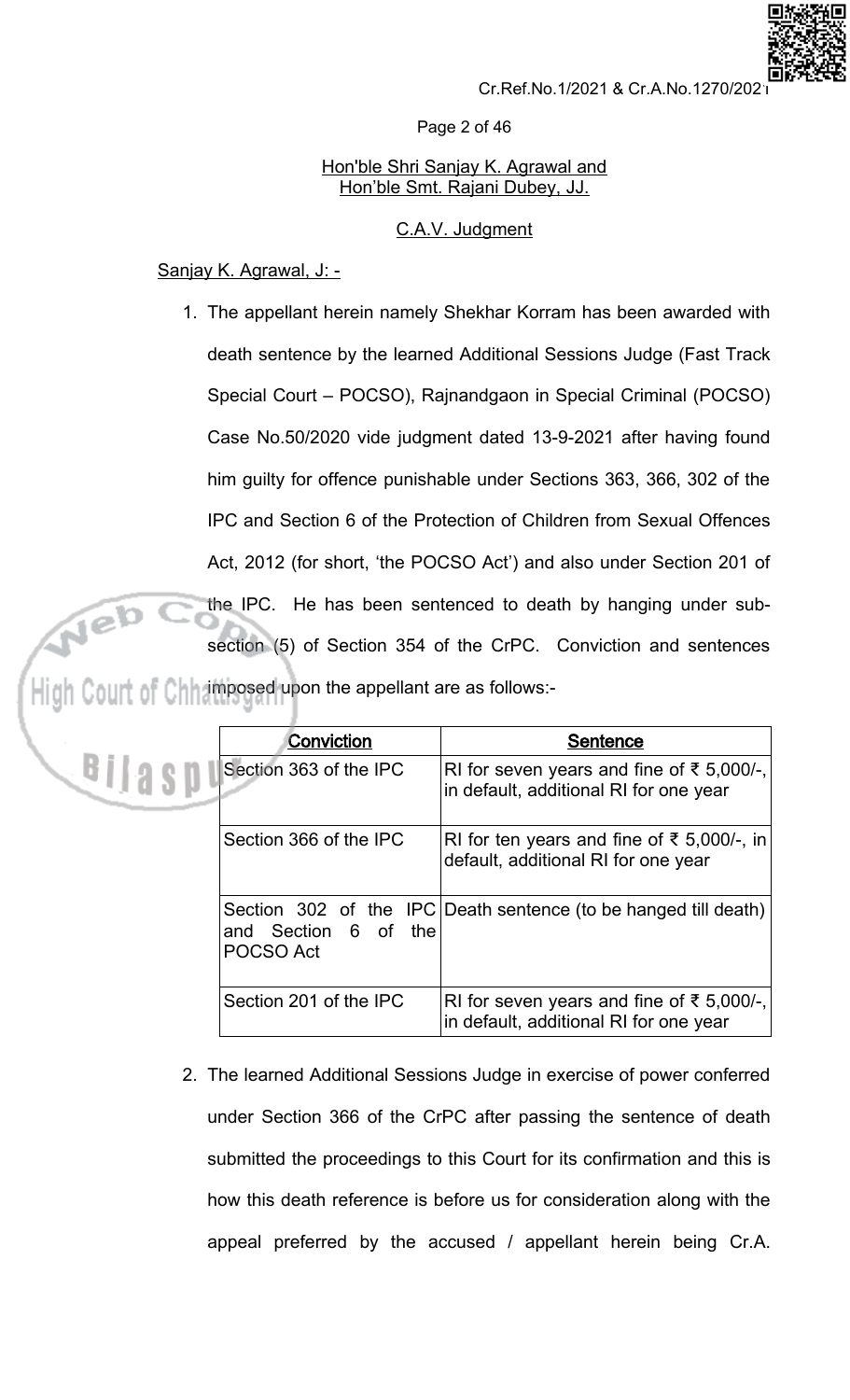

Page 3 of 46

No.1270/2021.

3. The prosecution case as unfolded during the course of trial is as under: -

# Admitted facts / prosecution case, in brief: -

3.1) Case of the prosecution, in brief, is that on 22-8-2020 Omprakash @ Prakash Yadav (PW-1) lodged a complaint in Police Outpost Chikhli, Police Station City Kotwali, Rajnandgaon that his minor daughter aged about 3 years 6 months went missing and on that basis, Crime No.0/2020 was recorded for the offence punishable under Section 363 of the IPC vide Ex.P-38 by Police Outpost Chikhli, District Rajnandgaon and on the same day i.e. 22-8-2020, Police

Outpost Chikhli has prepared a missing panchnama questionnaires  $\frac{1}{2}$  of Chinander the prescribed format on the basis of the complaint made by

> Omprakash vide Ex.P-2. The first information report registered as Crime No.0/2020 (Ex.P-38) in Police Outpost Chikhli was later on transferred to Police Station City Kotwali, Rajnandgaon and registered as Crime No.382/2020 vide Ex.P-10. on the same day, i.e. 22-8-2020 at about 23:25 hours, information regarding murder of the missing minor girl has been received by the police and the police reached to the crime spot and prepared dehati morgue intimation vide Ex.P-11. The police also prepared morgue intimation regarding murder of minor girl vide Ex.P-39 and thereafter, took up the matter for investigation and prepared naksha panchnama of the crime spot vide Ex.P-4.

> > $3.2)$ During investigation, the appellant was apprehended and he confessed to have abducted the deceased minor victim and thereafter committed sexual assault upon her and then killed her by smothering.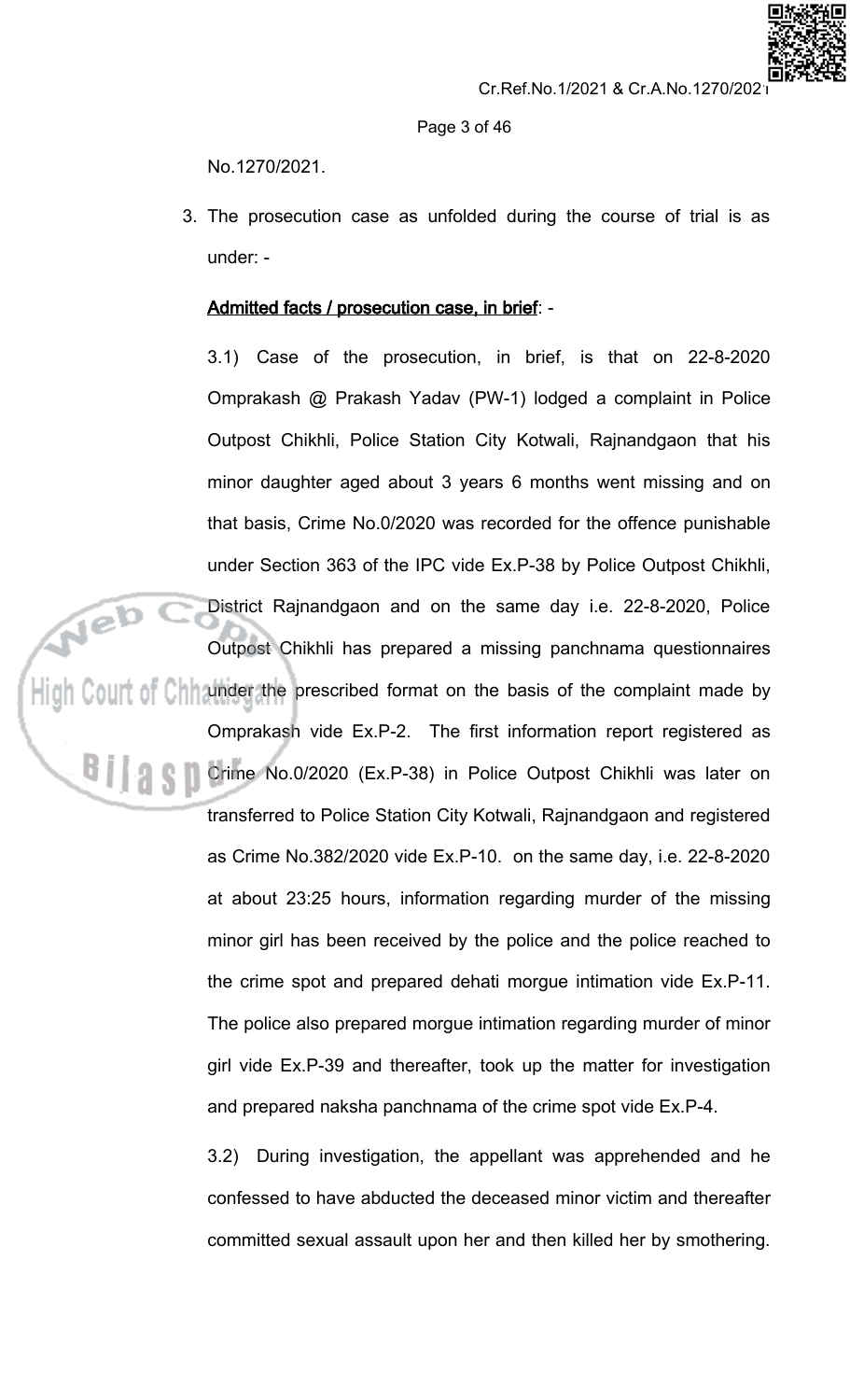## Page 4 of 46

The police on suspicion and on information given by Narad Sinha (PW-2) and Bhuneshwari (PW-10), arrested the appellant / accused and recorded his memorandum statement under Section 27 of the Indian Evidence Act in shape of Ex.P-14. Pursuant to the memorandum disclosure statement of the appellant / accused, dead body of the deceased victim and pillow cover used in the crime were recovered vide Exs.P-15 & P-16. Further, underwear of the accused was also seized at his instance vide Ex.P-17. Pursuant to the memorandum statement of the appellant / accused, dead body of the deceased minor girl was recovered from the house of the appellant / accused on being disclosed by the accused / appellant and dead body was identified by her father Omprakash (PW-1) vide dead body identification panchnama Ex.P-5. Thereafter, dead body of the deceased was sent for postmortem examination and in turn, postmortem report Ex.P-34 was prepared and cause of death was found to be due to smothering. Thereafter, during the course of investigation, throughout proceedings of memorandum and seizure have been acknowledged by two witnesses namely, Sugriv Sahu (PW-5) and Devendra Kumar (PW-6), whereas the witnesses of last seen namely, Narad Sinha (PW-2) and Bhuneshwari (PW-10) recorded their statements before the Judicial Magistrate First Class, Rajnandgaon under Section 164 of the CrPC vide Ex.P-45. **The** accused / appellant was arrested on 23-8-2020 vide Ex.P-46. Vaginal swabs and slides were prepared and sent for forensic examination.

The jurisdictional police in order to substantiate the prosecution  $3.3)$ case of heinous crime, sent the blood samples of the deceased minor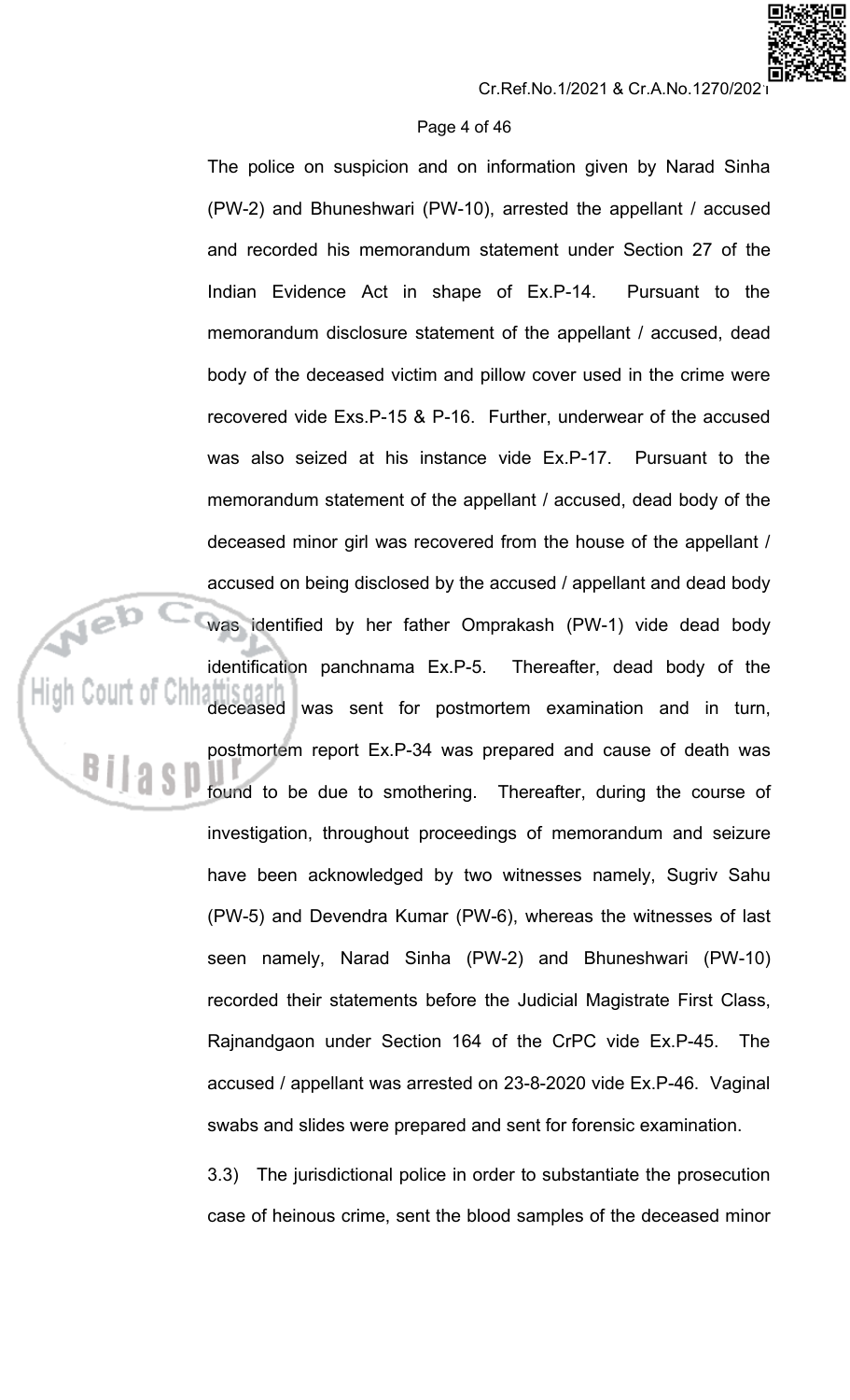# Page 5 of 46

girl as well as the accused for the purpose of chemical examination to the State Forensic Science Laboratory, Raipur vide Ex.P-28 from where FSL report has been received vide Ex.P-31. FSL examination Ex.P-31 and DNA test Ex.P-32 was conducted on the clothes of the deceased and on the vaginal swabs and slides prepared during postmortem. The DNA on the vaginal swabs of the deceased was found to be matching with the DNA sample extracted from the blood of the appellant / accused vide Ex.P-32. DNA was conducted and the DNA report was prepared by the Senior Scientific Officer of the FSL, Raipur namely Smt. Apolina Ekka, who has been examined as PW-

3.4) During the course of investigation, statements of the witnesses were recorded under Section 161 of the CrPC and after completion of atus dar investigation, charge-sheet was filed against the accused / appellant before the trial Court for offence punishable under Sections 363, 366, 376AB, 302, 201 of the IPC and Section 6 of the POCSO Act and on charge-sheet having been submitted by the jurisdictional police, the appellant abjured guilt and entered into defence.

> 4. The prosecution in order to bring home the offence, examined as many as 17 witnesses and exhibited documents 47 documents Exs.P-1 to P-47, whereas the defence examined no witness and exhibited only one document Ex.D-1. The accused was examined under Section 313 of the CrPC in which he pleaded innocence and false implication.

# Defence of the accused: -

 $17.$ 

5. The appellant / accused entered into defence and abjured his guilt,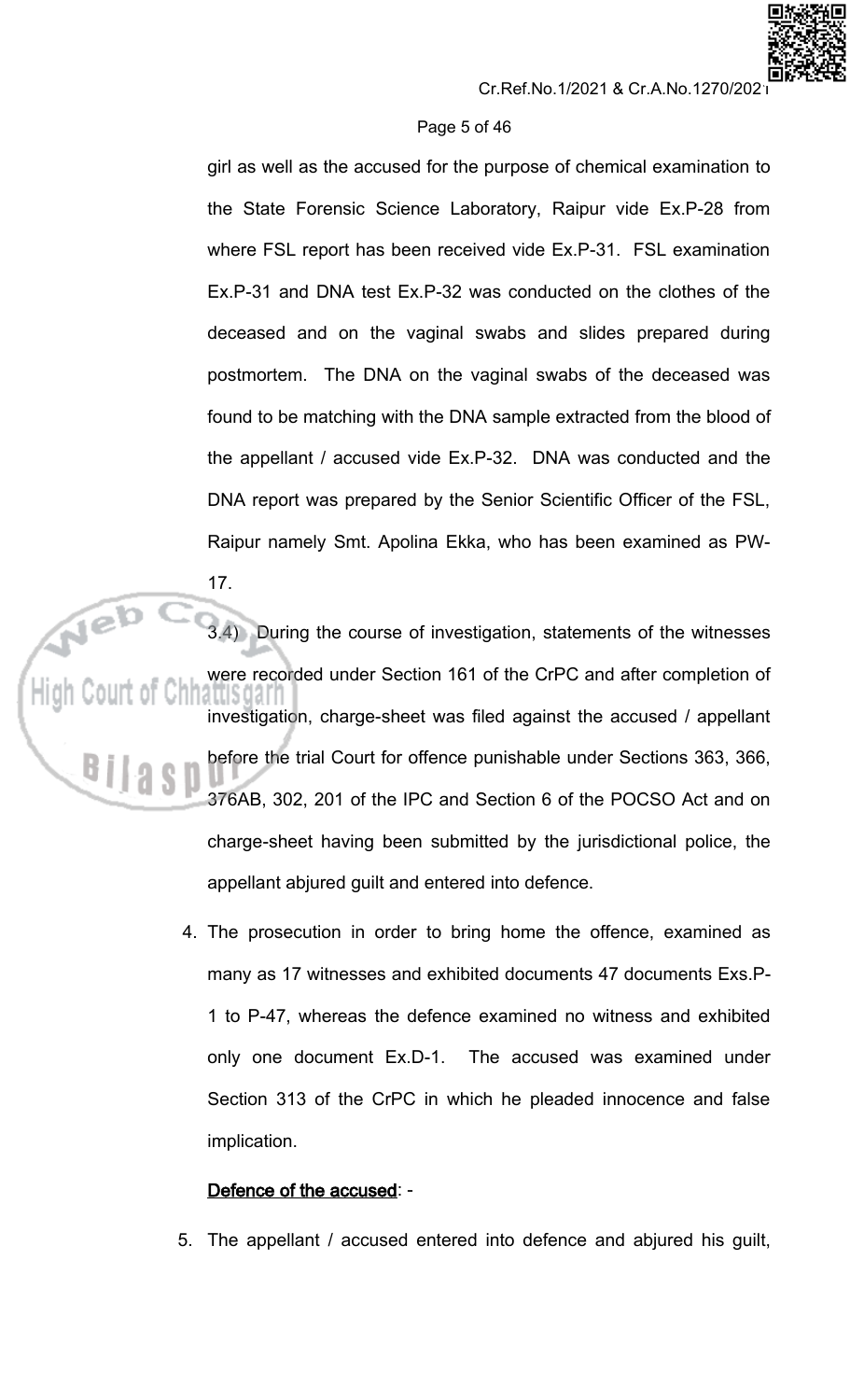# Page 6 of 46

and pleaded innocence and false implication. His case was that he has not committed any offence and he has been falsely implicated. He has also examined none and only one document has been exhibited (Ex.D-1) in support of his defence as noticed herein-above.

# Judgment / findings of trial Court: -

6. The trial Court after appreciating oral and documentary evidence on record, by its impugned judgment, convicted the appellant under Sections 363, 366, 302, 201 of the IPC and also under Section 6 of the POCSO Act and awarded death sentence as mentioned in the opening paragraph of this judgment and further, made reference to this Court for confirmation of death sentence awarded to the appellant / accused.

High Court of C7. The learned trial Court in order to convict the appellant herein has found proved the following facts: -

- The appellant had kidnapped the minor victim aged about 3½ years from the lawful guardianship of her father Omprakash  $@$ Prakash Yadav (PW-1) on 22-8-2020 for the purpose of sexually assaulting her which is punishable under Sections 363 and 366 of the IPC both as proved by the statements of Narad Sinha (PW-2) and Bhuneshwari (PW-10).
	- $\triangleright$  Age of the victim was 3 years 6 months as proved by Ex.P-7 birth certificate of the victim, as her date of birth was 13-12-2016 and date of offence is 22-8-2020.
	- $\triangleright$  Death of the victim / deceased is homicidal in nature, as cause of death is smothering in view of the medical evidence of Dr.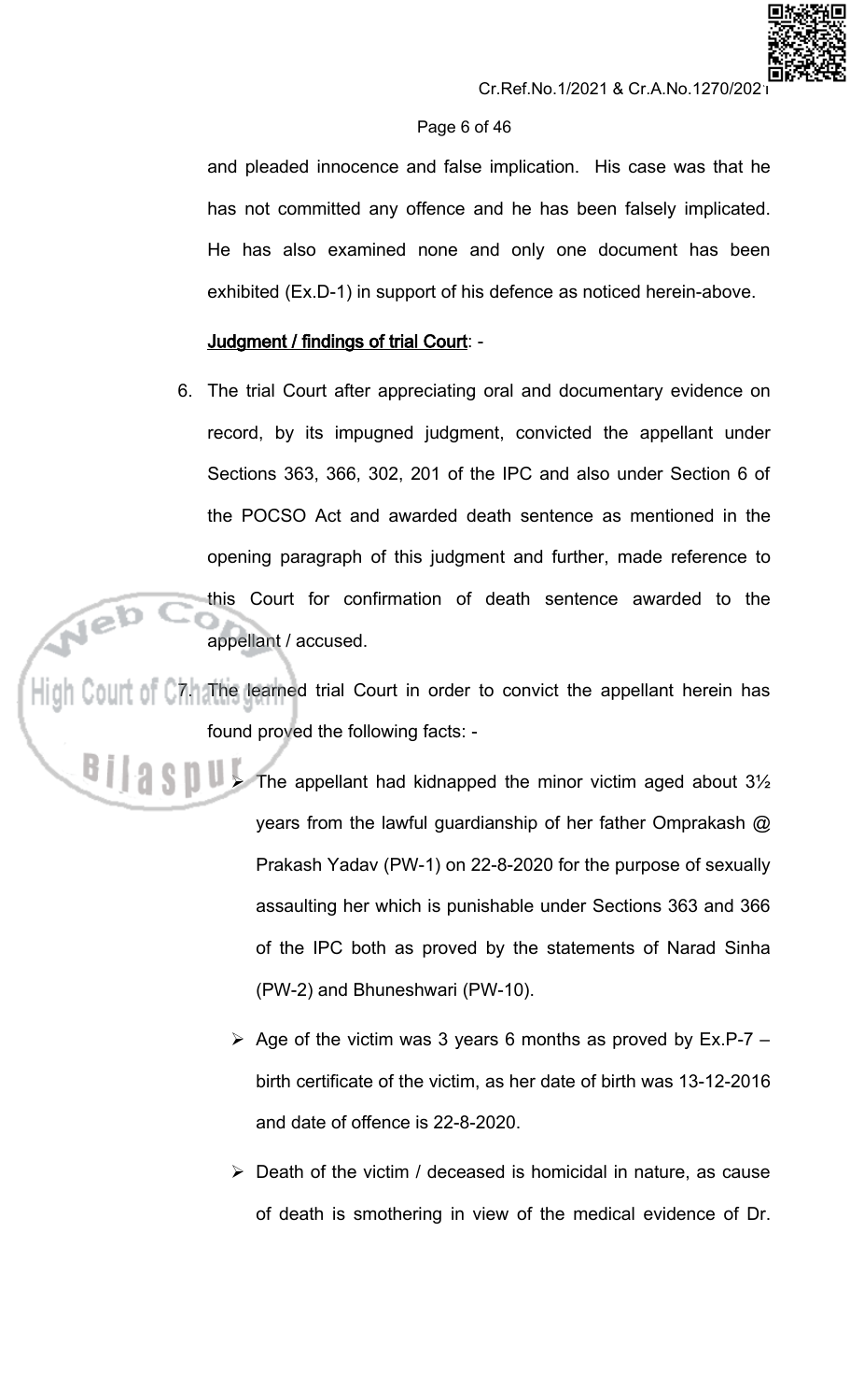# Page 7 of 46

Datta Sorte (PW-13) who has proved the document Ex.P-34 postmortem report.

- $\triangleright$  The theory of last seen together is duly established from the testimony of Narad Sinha (PW-2) and Bhuneshwari (PW-10).
- $\triangleright$  Pursuant to the disclosure statement of the appellant under Section 27 of the Evidence Act, dead body of the minor victim was recovered vide Ex.P-15 followed with the recovery of pillow cover vide Ex.P-16, by which smothering was done and Ex.P-17 is undergarment of the accused. Saliva was found present on the pillow cover.

Blood samples as well as fluid samples for the purpose of chemical examination from the body of the deceased and the High Court of Chhattis gappellant / accused were taken and sent to the FSL vide Ex.P-28 and in turn, the FSL report has been received vide Ex.P-31 in which semen as well as human sperm have been found on the frock (Art. H2) worn by the minor victim / deceased.

- $\triangleright$  DNA test was conducted on the clothes of the deceased and on the vaginal swabs and slides prepared during postmortem. The DNA on the vaginal swabs of the deceased was found to be matching with the DNA sample extracted from the blood of the appellant, which has been duly proved by Smt. Apolina Ekka (PW-17), Senior Scientific Officer of the State FSL, Raipur.
- > Present is a case of rarest of rare case in which death sentence is the appropriate punishment.
- $\triangleright$  Considering the manner in which the offences have been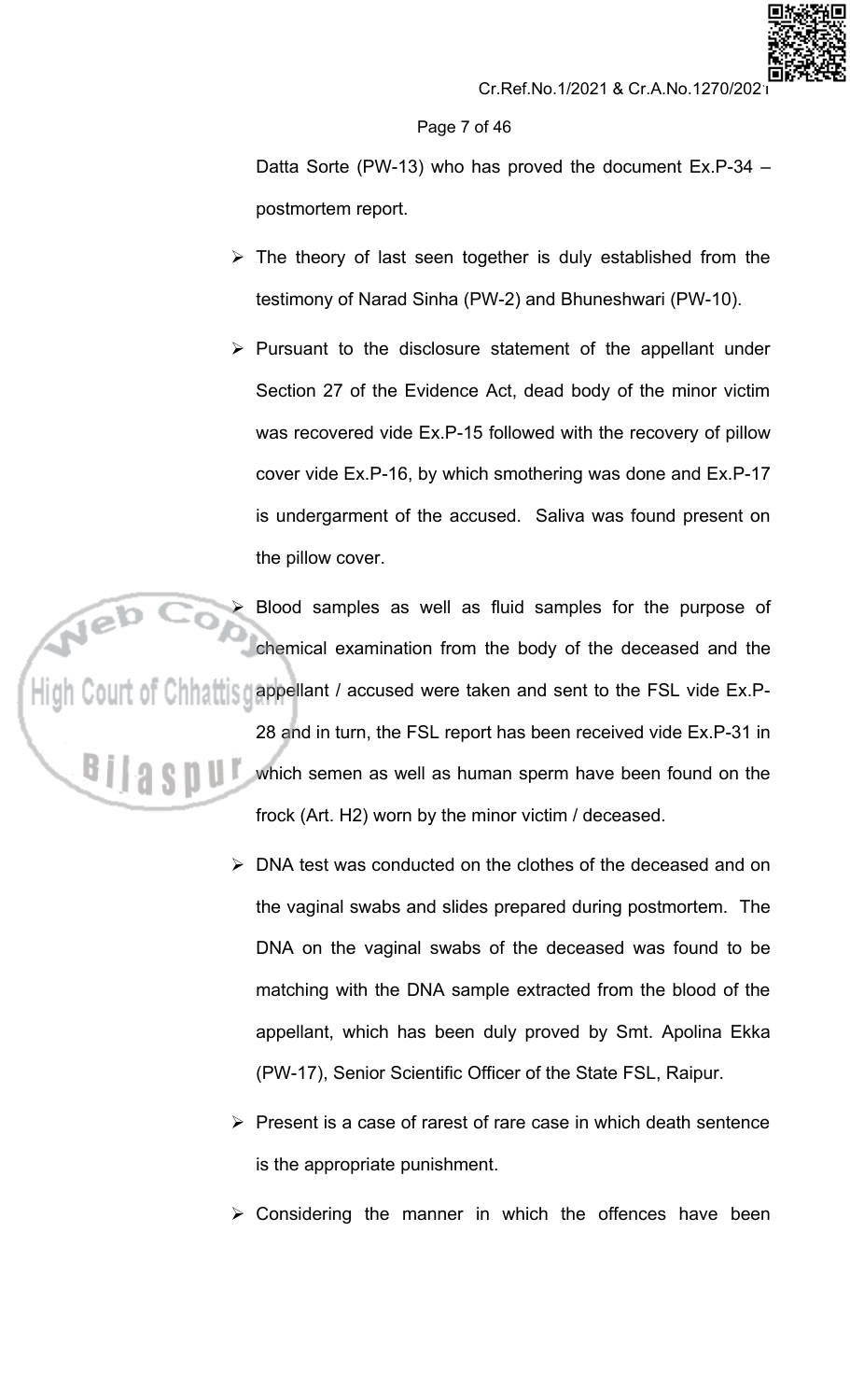# Page 8 of 46

committed brutally and the victim being minor, appropriate penalty is the death sentence.

8. Feeling dissatisfied and aggrieved with the judgment of conviction recorded and sentences awarded, the appellant herein has preferred Cr.A.No.1270/2021 under Section 374(2) of the CrPC challenging his conviction for the aforesaid offences, particularly against the capital punishment awarded to him. However, the learned Additional Sessions Judge in accordance with the provisions contained in Section 366(1) of the CrPC, submitted the sentence of death to this Court for confirmation and this is how both the cases have been clubbed together, heard together and are being disposed of by this common judgment.

# **Submissions of parties: -**

Mr. Saurabh Dangi and Ms. Aditi Singhvi, learned counsel appearing for the accused/appellant, would submit as under: -

- 1. The prosecution has failed to bring home the offences charged to and found proved against the appellant herein beyond reasonable doubt and there is no sufficient evidence in shape of direct and indirect evidence to hold him guilty.
- 2. Offences punishable under Sections 363 and 366 of the IPC are not proved as the ingredients of the above-stated offences are missing. Once the trial Court has convicted the appellant herein for offence under Section 363 of the IPC which also includes kidnapping, there is no need to convict him and sentence him for offence under Section 366 of the IPC, as such, if court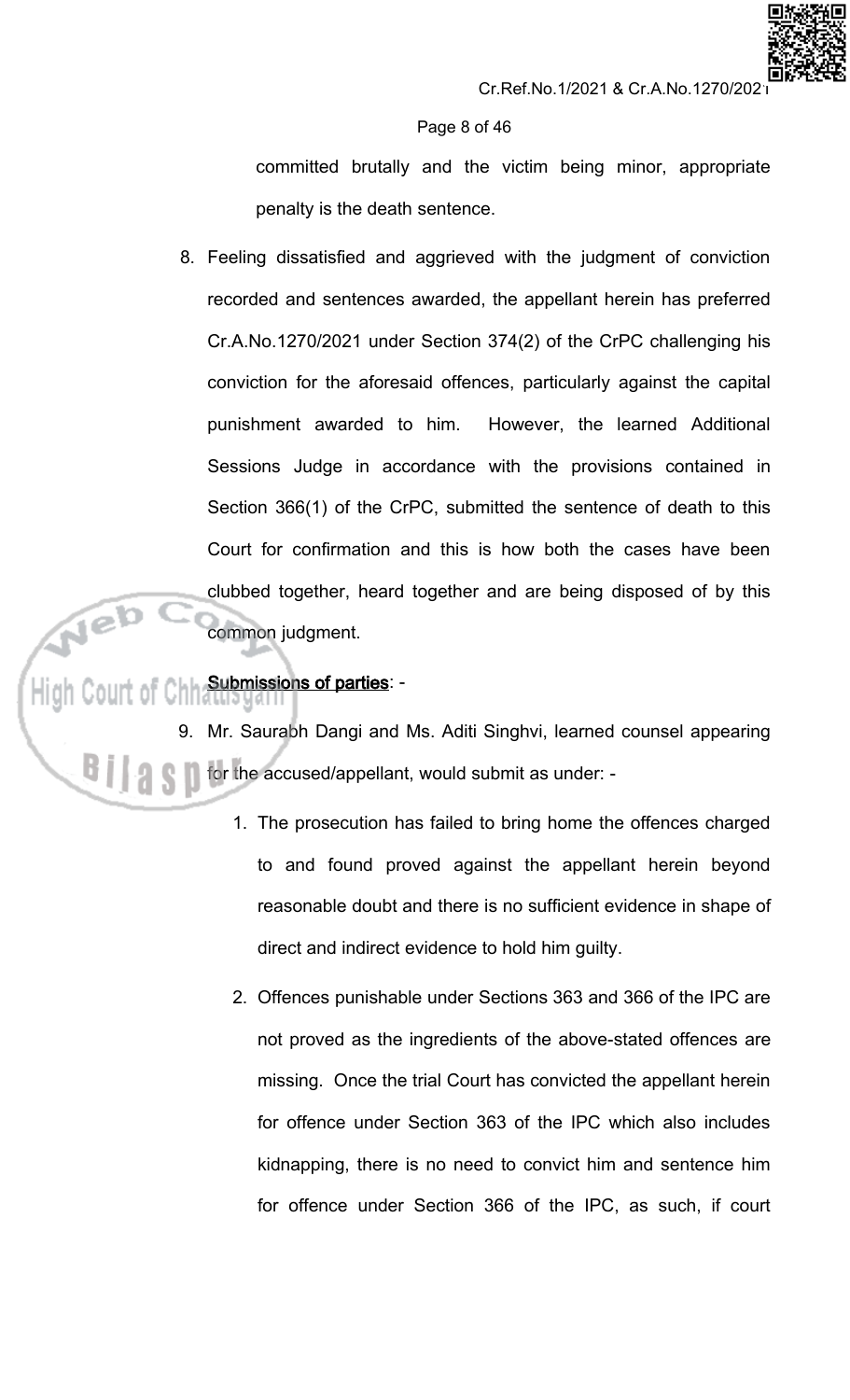# Page 9 of 46

comes to the conclusion that offence under Section 366 of the IPC has been committed, conviction under Section 363 is liable to be set aside. Reliance has been placed in the matter of Mohammed Yousuff alias Moula and another v. State of Karnataka<sup>1</sup> in support of his contention.

3. Further elaborating his submission, Mr. Saurabh Dangi, learned counsel, would further submit that the theory of last seen together is found established by the learned trial Court relying upon the evidence of Narad Sinha (PW-2) and Bhuneshwari (PW-10), is also ill-founded. It has not been clearly established that the accused was last seen along with the victim / deceased

and as such, the theory of last seen together is not established.<br>High Court of Chhatti 4. The disclosure statement and pursuant recovery are not proved in accordance with law, therefore, the circumstances proved on the basis of memorandum and seizure are liable to be set aside.

- 5. Likewise, the trial Court has found saliva on the pillow cover, but it has also not been proved that the saliva was that of the deceased minor victim, as such, no reliance can be placed on the same. Though the FSL report has been found proved and positive, but it was not sent to the serologist for ascertaining the origin of blood and in absence of matching of blood group, it cannot be said to be proved against the appellant herein.
- 6. The source of semen is also not found proved and it has also not been proved whether it belongs to the accused or not.

7. In alternative, Mr. Dangi, learned counsel, would also submit 1 2020 SCC OnLine SC 1118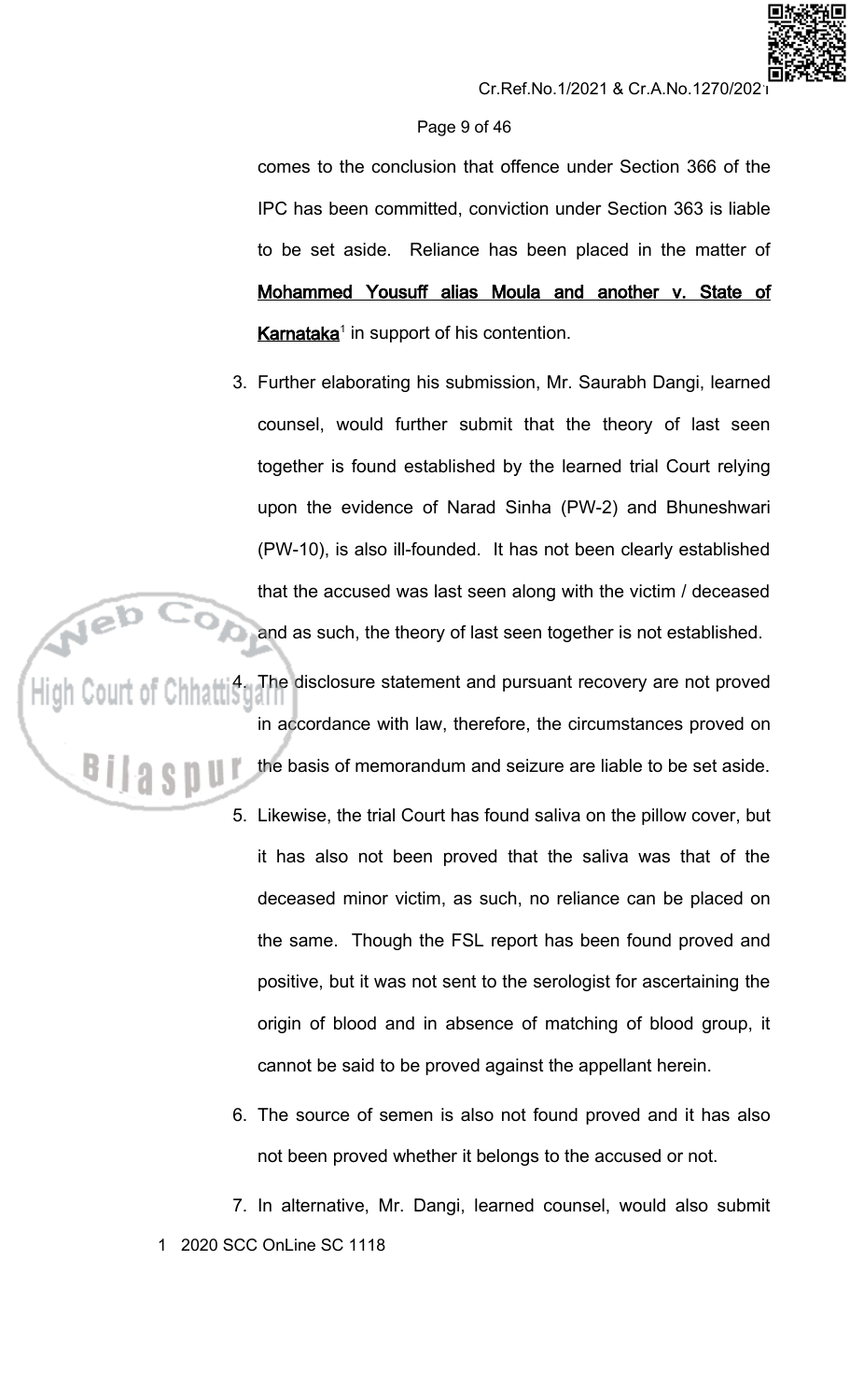# Page 10 of 46

that if the Court found proved that offence against the appellant under Section 302 of the IPC is established, the offence, if any, would be covered by Section 300 Fourthly of the IPC and therefore death sentence can be commuted to life sentence relying upon the decision of the Supreme Court in the matter of Shatrughna Baban Meshram v. State of Maharashtra<sup>2</sup> (paragraph 29).

8. Mr. Dangi, learned counsel for the appellant, would also rely upon the judgments of the Supreme Court in the matters of Pappu v. State of Uttar Pradesh<sup>3</sup>, Bhagwani v. State of Madhya Pradesh<sup>4</sup>, Mofil Khan and another v. State of Jharkhand<sup>5</sup>, Lochan Shrivas v. State of Chhattisgarh<sup>6</sup> and Mohd. Firoz v. State of Madhya Pradesh<sup>7</sup> to buttress his submission and would submit that in the instant case, the learned Additional Sessions Judge has not given any effective opportunity to adduce evidence on the question of sentence, particularly in respect of rehabilitation and reformation of the accused and the State has also not proved the inability of the accused that he cannot be rehabilitated and reformed and without any enquiry, he has been sentenced to death which is liable to be commuted to life sentence in case, this Court comes to the conclusion and records finding that offence under Section 302 of the IPC is established beyond doubt by the prosecution. As such, the

2 (2021) 1 SCC 596 2022 SCC OnLine SC 176  $\mathcal{S}$  $\mathbf{\Lambda}$ 2022 SCC OnLine SC 52 5 2021 SCC OnLine SC 1136 6 2021 SCC OnLine SC 1249 7 2022 SCC OnLine SC 480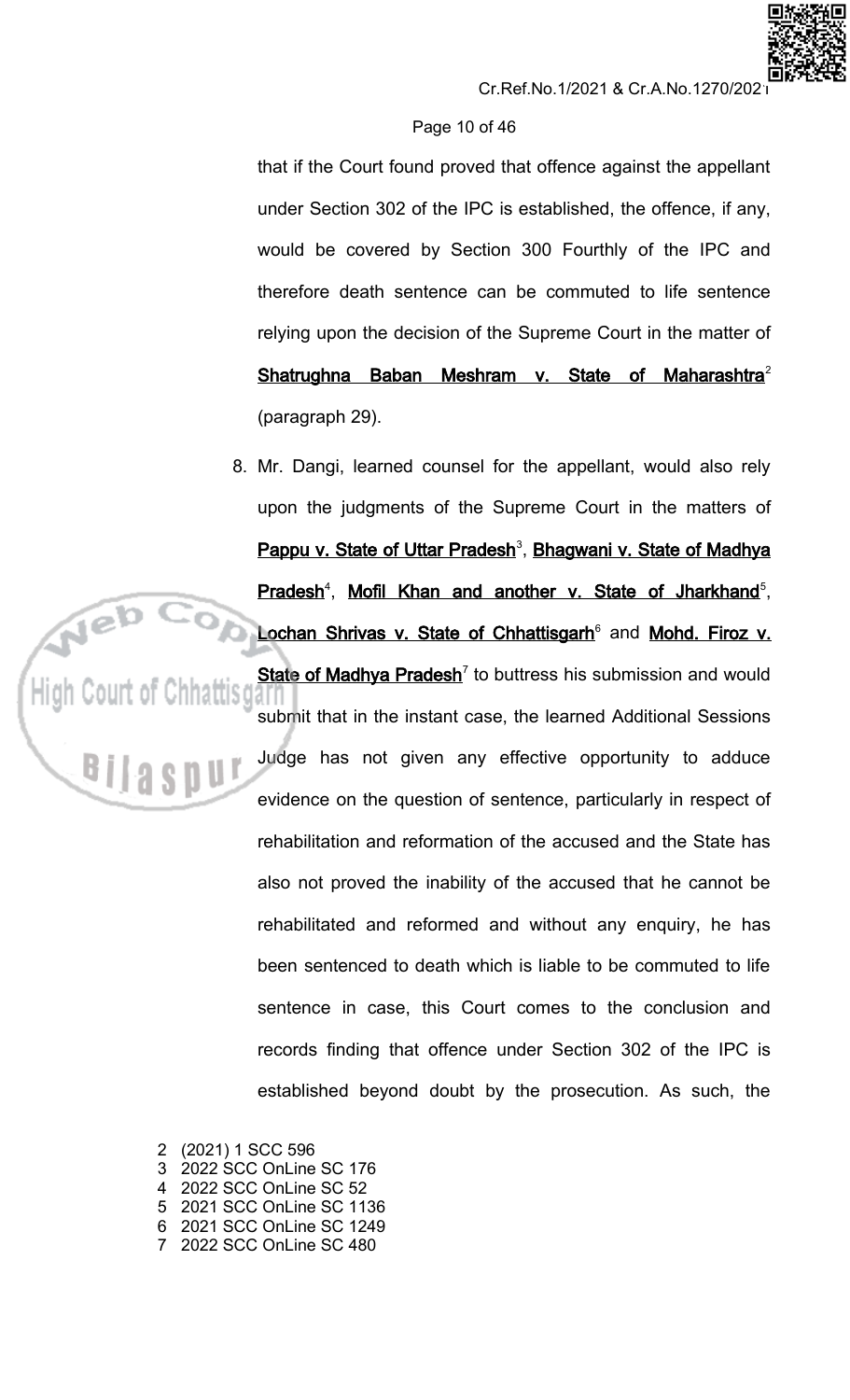# Page 11 of 46

reference be rejected and the appeal be allowed setting aside the judgment of the trial Court convicting the appellant for offence under Section 302 of the IPC and sentencing him with capital punishment as stated above.

9. The appellant is plumber by profession, he is a young person aged 28 years and is resident of a remote area of Tahsil Rajnandgaon i.e. Village Kanketara, there is every chance of his being reformed and rehabilitated and he has no criminal antecedents, therefore, his death sentence be commuted to life sentence.

10. Case of the appellant is covered by Section 300 Fourthly of the IPC and there was no intention to cause death, therefore, death High Court of Chhattisgeenalty be converted into life sentence.

> 10. Ms. Prachi Mishra, learned Additional Advocate General, opening the argument on behalf of the State, would submit that the ingredients of offences under Sections 363 and 366 of the IPC, both, as well as the evidence for establishing those offences against the appellant herein were available in the present case and the statements of Narad Sinha (PW-2) and Bhuneshwari (PW-10) would clearly establish that the appellant had kidnapped the minor victim / girl aged about 3 years 6 months with intent to commit sexual assault covered by Sections 363 and 366 of the IPC and therefore he has rightly been convicted for offence under Sections 363 and 366 of the IPC as well. Elaborating her submission, she would further submit that under Section 363 of the IPC, distinction is based on the age of the minor, whereas under Section 366 of the IPC, it is purpose specific and gender specific.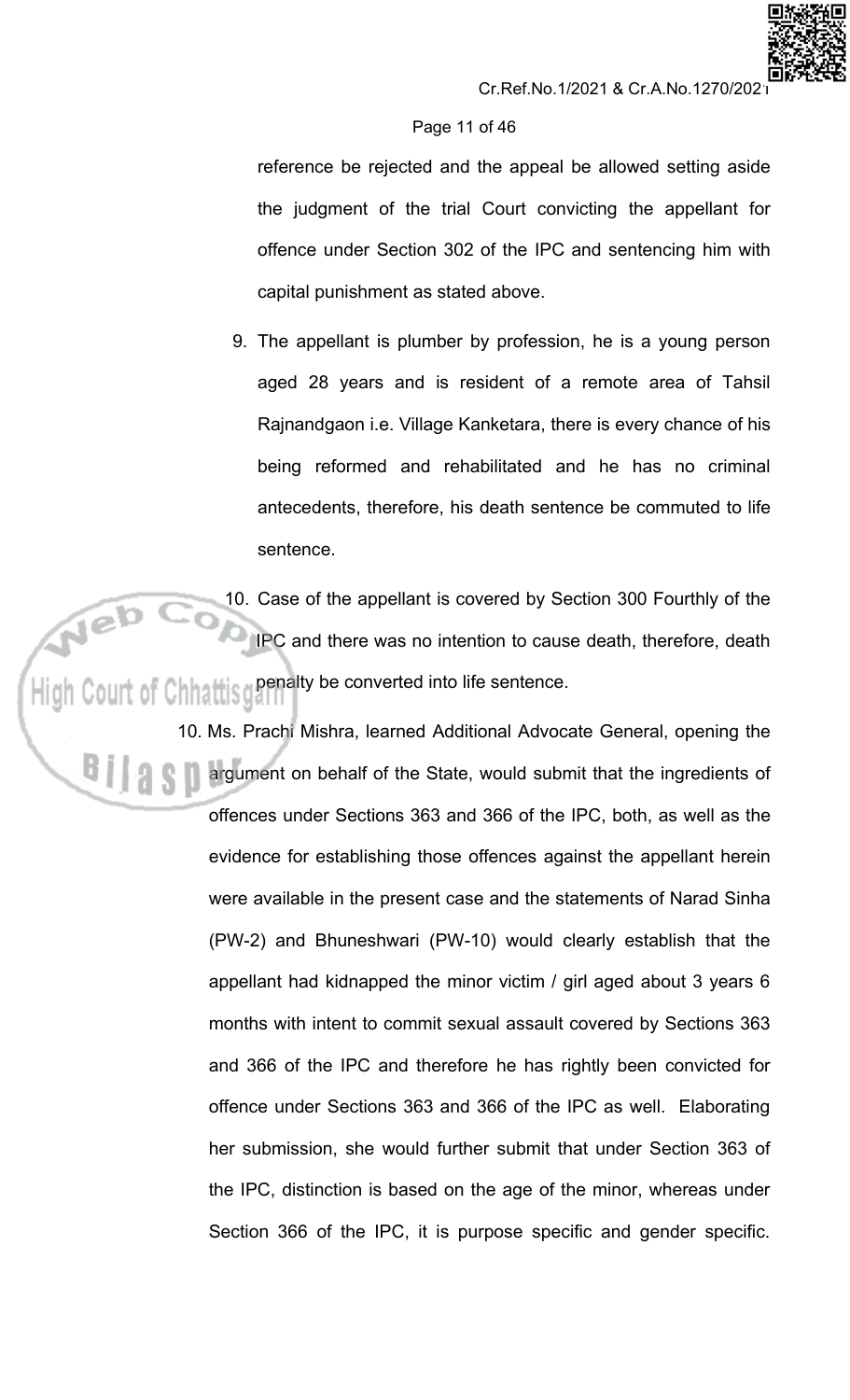# Page 12 of 46

Section 363 of the IPC is an offence of kidnapping as for offence of kidnapping under Section 363, maximum punishment prescribed is seven years and also liable to fine, whereas under Section 366 of the IPC, maximum punishment prescribed is ten years and shall also liable to fine. She would also submit that the offence of kidnapping from lawful guardianship is punishable under Section 361 of the IPC, as a minor is entitled to enjoy the safe care and custody of parents and parents are also entitled to provide care and custody to their ward who is minor. As such, considering the distinction of offence between Sections 363 and 366 of the IPC, it cannot be held that once a person is convicted for offence under Section 366 of the IPC, he cannot be convicted for offence under Section 363 of the IPC. She would rely upon the decisions of the Supreme Court in Mohammed Yousuff alias Moula (supra), Kavita Chandrakant Lakhani v. State of Maharashtra and another<sup>8</sup> and Sannaia Subba Rao and others v. State of Andhra Pradesh<sup>9</sup> to buttress her submission. She would lastly submit that the manner in which the offence has been committed shocks the conscience of the court and society as well, as such, the trial Court has rightly held that it is the rarest of rare case and rightly proceeded to award death penalty to the accused / appellant which deserves to be maintained by confirming the death sentence awarded to him.

- 11. Mr. Sudeep Verma, learned Deputy Government Advocate, would submit that the theory of last seen has duly been established by the testimony of Narad Sinha (PW-2) and Bhuneshwari (PW-10) and similarly on the basis of disclosure statement Ex.P-14, dead body of
- (2018) 6 SCC 664
- (2008) 17 SCC 225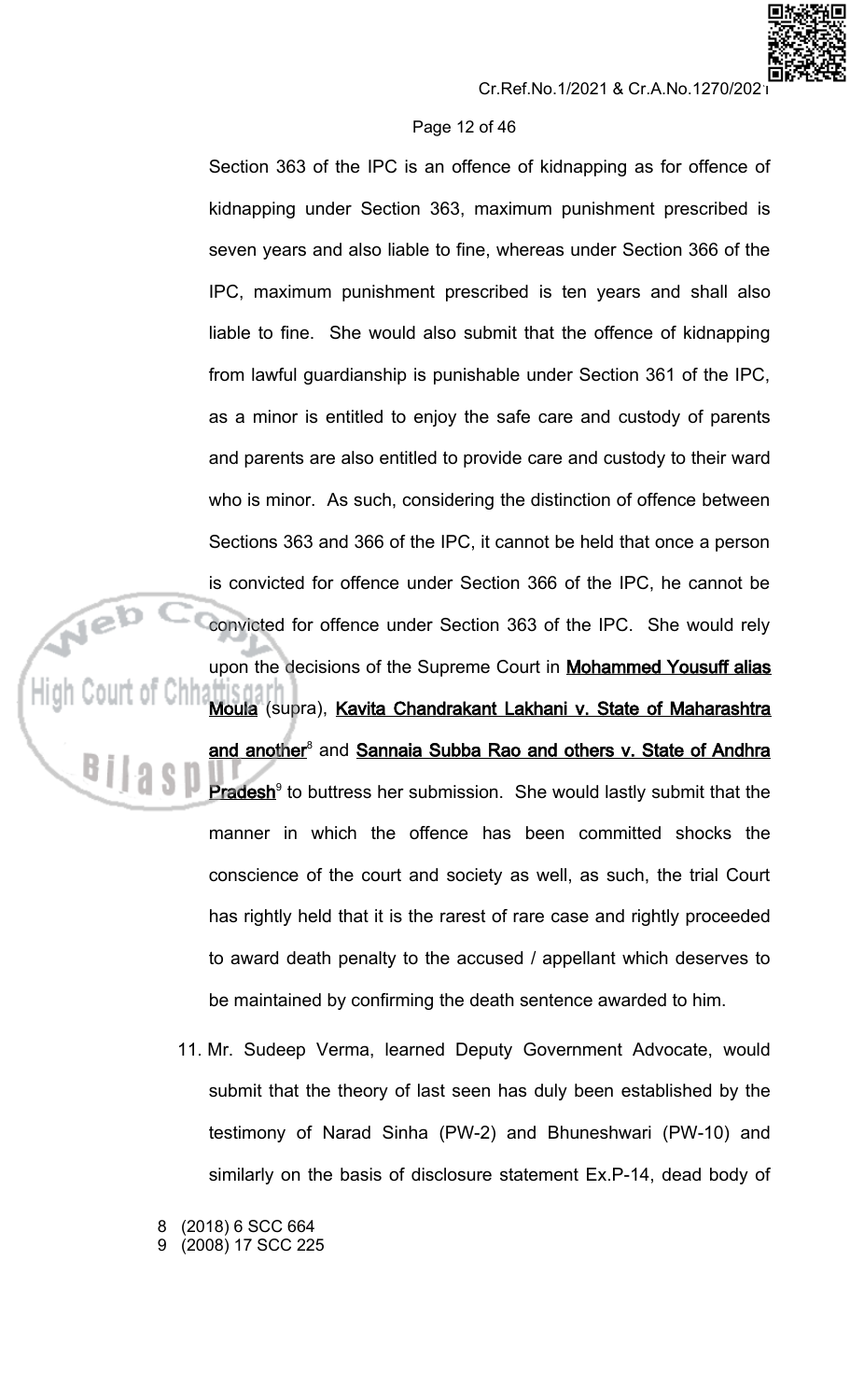# Page 13 of 46

the minor victim / deceased has been recovered vide Ex.P-15, and vide Ex.P-16, pillow cover and vide Ex.P-17, undergarment of the accused were recovered and sent to the FSL, Raipur from where report Ex.P-31 has been received which states that semen as well as human sperm have been found on the clothes worn by the victim / deceased and thus, incriminating circumstances have been duly Similarly, DNA report Ex.P-32 clearly establishes the established. guilt of the accused and in order to buttress his submission, Mr. Verma, learned Deputy Govt. Advocate, would rely upon the decision of the Supreme Court in the matter of Mukesh and another v. State for NCT of Delhi and others<sup>10</sup> (paragraph 221). He would further submit that the significance of the conduct of an accused post crime, is always material and relevant factor to generate the incriminating circumstances. Lastly, he would submit that it is one of the rarest of rare offence by which the appellant having abducted the minor victim subjected her to sexual intercourse and thereafter, caused her death by smothering and thereafter, concealed her dead body which was recovered pursuant to the disclosure statement Ex.P-14 by recovery panchnama Ex.P-15, as such, from the FSL report and the DNA profiling, the guilt of the accused is fully established and therefore it is a case where it would fall within the ambit of rarest of rare case fulfilling the crime test and criminal test as rendered by their Lordships of the Supreme Court in the matters of **Bachan Singh v. State of Punjab**<sup>11</sup> and **Mukesh** (supra) (paragraph 351). It is a case where the collective conscience of the society is shocked because of the crime

10 AIR 2017 SC 2161 11 AIR 1980 SC 898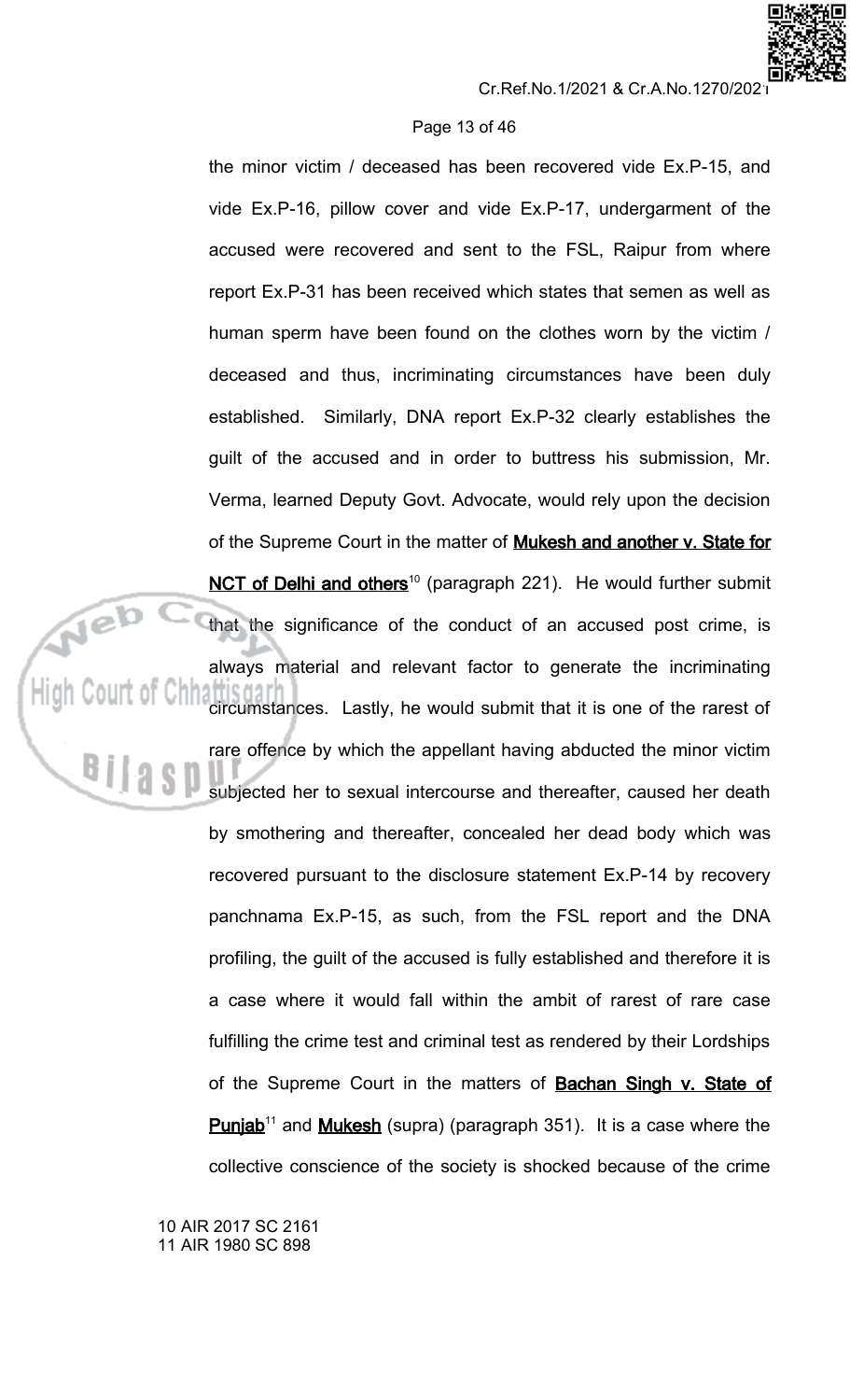# Page 14 of 46

committed.

12. We have heard learned counsel for the parties and considered their rival submissions made herein-above and also went through the record of the trial Court thoroughly and extensively. We have also perused the conduct report received from the Jail Superintendent, Central Jail, Raipur, dated 9-5-2022 submitted by the learned State counsel in which conduct of the appellant herein has been found to be normal during the present incarceration in jail.

# Challenge of the appellant's conviction under Sections 363 & 366 of the IPC

13. It has vehemently been contended by learned counsel for the appellant that offences under Sections 363 & 366 of the IPC are not  $\|\cdot\|$  Collit of Chipprove beyond reasonable doubt, therefore, conviction for the aforesaid offences are liable to be set aside and in alternative, it has also been submitted that if conviction for offence under Section 366 of the IPC is A S N upheld then conviction for offence under Section 363 of the IPC cannot sustain as the ingredients of the offence under Section 366 of the IPC also includes the offence of kidnapping / abduction.

14. Sections 359 and 361 of the IPC provide as under:-

"359. Kidnapping.-Kidnapping is of two kinds: kidnapping from India, and kidnapping from lawful guardianship.

361. Kidnapping from lawful guardianship.-Whoever takes or entices any minor under sixteen years of age if a male, or under eighteen years of age if a female, or any person of unsound mind, out of the keeping of the lawful guardian of such minor or person of unsound mind, out of the keeping of the lawful quardian of such minor or person of unsound mind, without the consent of such quardian, is said to kidnap such minor or person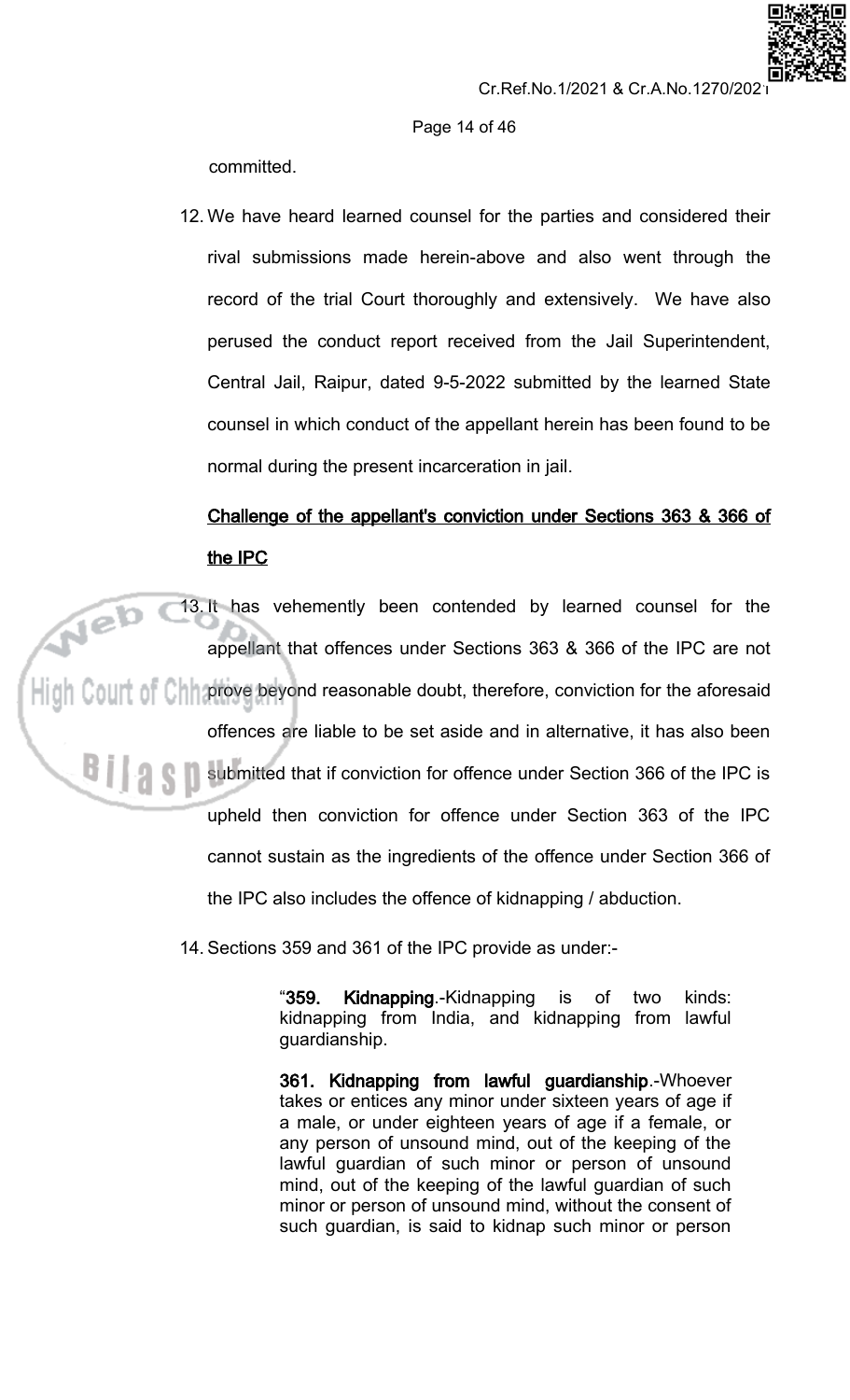Page 15 of 46

from lawful guardianship."

15. In order to address the said submission made on behalf of the appellant, it would be appropriate to notice the definition of kidnapping as defined in Section 359 of the IPC as well as Section 361 of the IPC which provides for kidnapping from lawful guardianship and Section 366 of the IPC which prescribes punishment for kidnapping. Kidnapping is of two kinds: kidnapping from India, and kidnapping from lawful guardianship. Kidnapping from lawful guardianship has been defined in Section 361 of the IPC. The offence under this section may be committed in respect of either a minor under 16 years of age, if a male, or under 18 years of age, if a female, or a person of unsound mind. The object of this section is at least as much to protect children of tender age from being abducted or seduced for improper atusoan purposes, as for the protection of the rights of parents and guardians having the lawful charge or custody of minors or insane persons. Thus, Section 361 of the IPC has four essential ingredients.

(1) Taking or enticing away a minor or a person of unsound mind.

(2) Such minor must be under sixteen years of age, if a male, or under eighteen years of age, if a female.

(3) The taking or enticing must be out of the keeping of the lawful guardian of such minor or person of unsound mind.

(4) Such taking or enticing must be without the consent of such guardian.

16. The Supreme Court in the matter of **Parkash v. State of Haryana**<sup>12</sup> considering the provisions contained in Section 361 of the IPC has 12 (2004) 1 SCC 339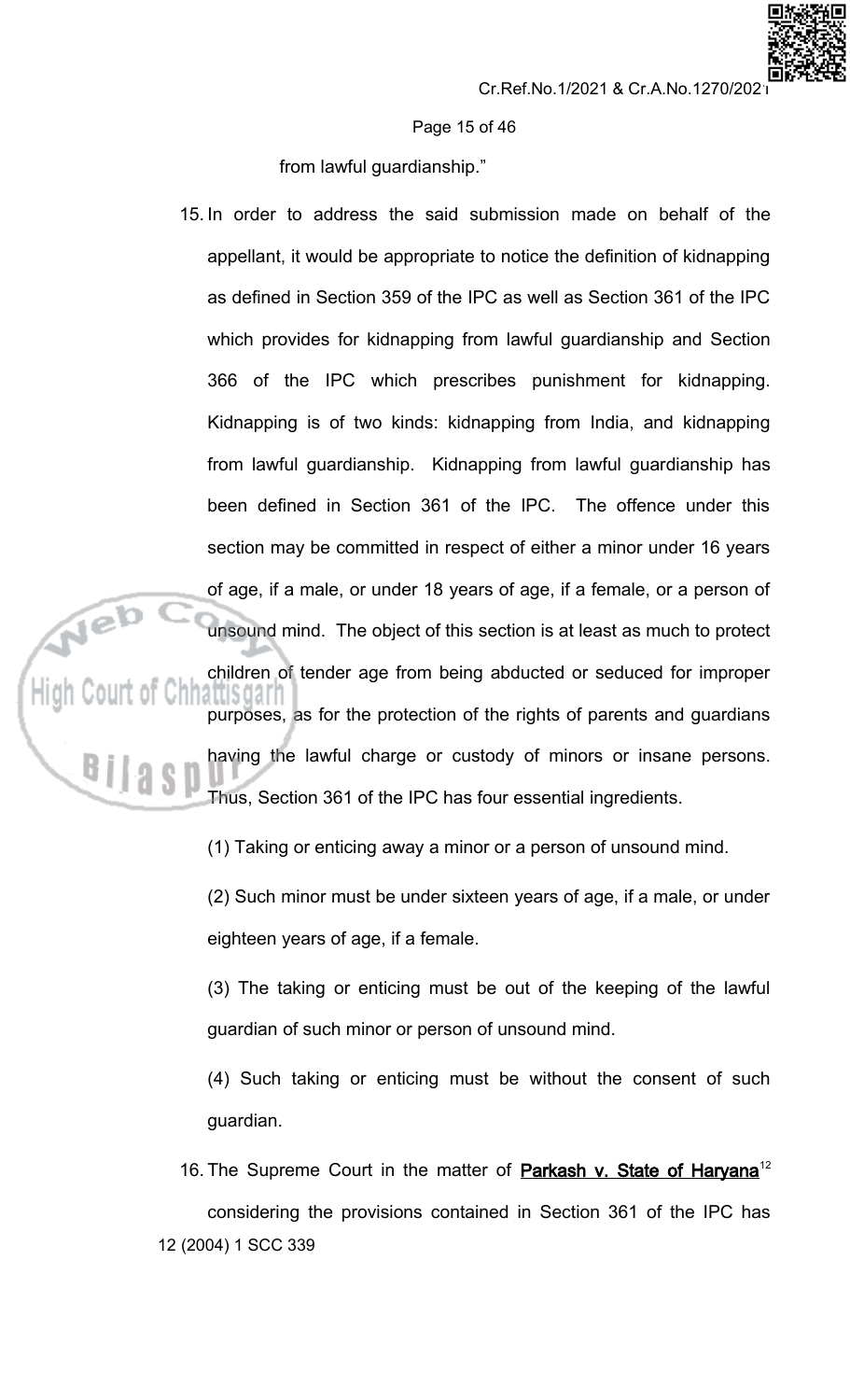# Page 16 of 46

held that the consent of the minor who is taken or enticed is wholly immaterial; it is only the guardian's consent which takes the case out of its purview and further held that it is not necessary that the taking or enticing must be shown to have been by means of force or fraud. It has also been held that persuasion by the accused person which creates willingness on the part of the minor to be taken out of the keeping of the lawful guardian would be sufficient to attract the provisions contained in Section 361 of the IPC which is punishable under Section 363 of the IPC.

17. In the present case, age of the deceased victim has been proved by Omprakash @ Prakash Yadav (PW-1) and he has proved the birth certificate Ex.P-7 in which date of birth of the deceased is recorded as 13-12-2016 and date of offence is 22-8-2020. As such, the deceased attis dar was only 3 years 6 months of age on the date of offence and therefore for the purpose of Section 363 of the IPC, she (victim/girl) was minor below 18 years of age on the date of offence.

18. Reverting to the facts of the case, it is quite vivid that the appellant was seen taking away the minor deceased girl by Narad Sinha (PW-2), who has clearly stated in paragraph 2 of his statement before the court that on 22-8-2020, he noticed the accused with a minor girl and on being asked, the accused informed that she is the daughter of Omprakash Yadav and thereafter, the accused returned back along with minor girl. Similarly, Omprakash @ Prakash Yadav (PW-1), who is father of the deceased, has also stated that on 22-8-2020 his daughter went missing from his house when he came back to his house at about 4 p.m. on the date of incident and missing report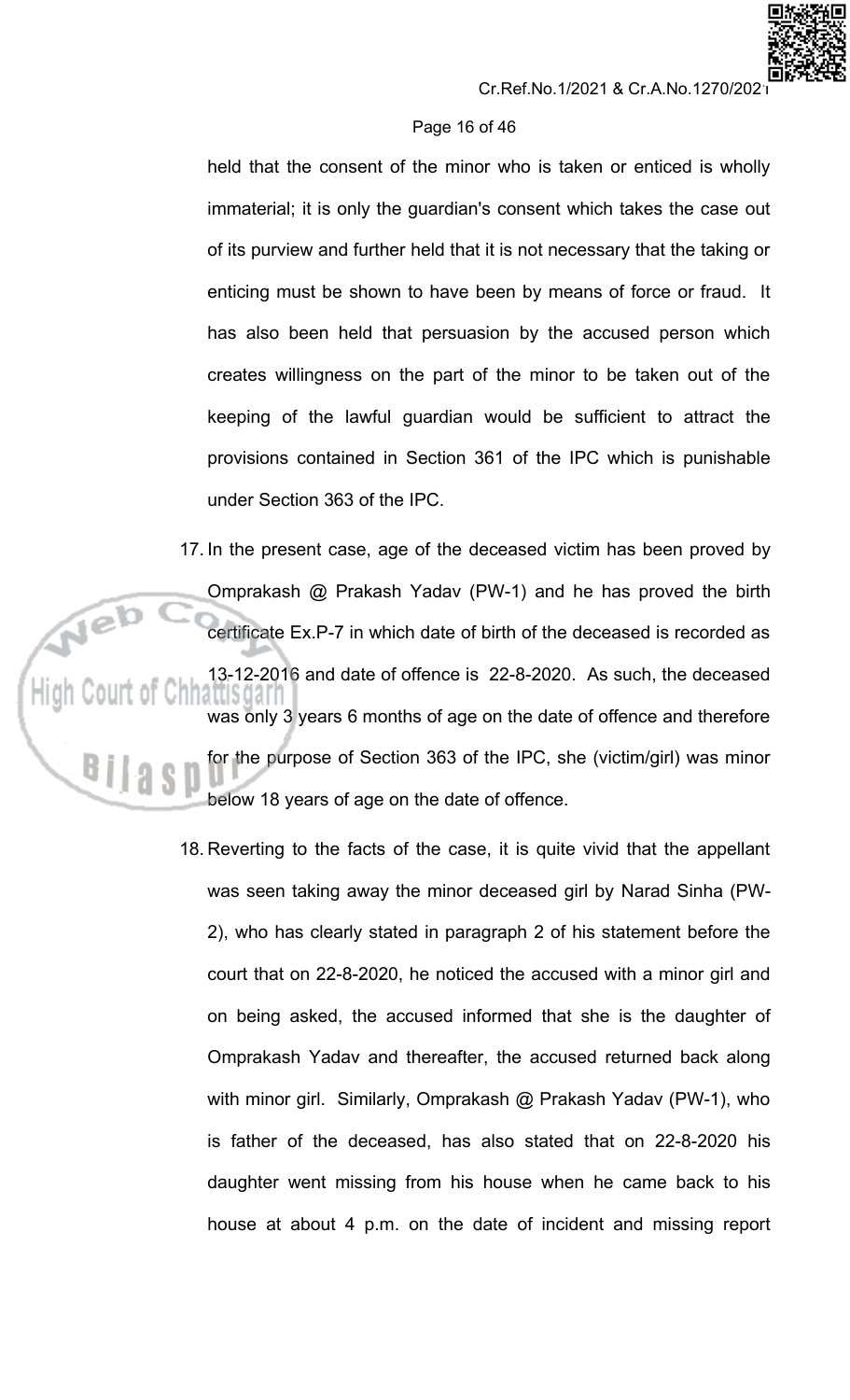# Page 17 of 46

Exs.P-1 & P-2 was lodged by him. As such, it is clearly established that the appellant had taken away the deceased minor girl from the lawful custody of her father Omprakash @ Prakash Yadav (PW-1) without his permission or the permission of any of the family members, thereby the ingredients of Section 361 of the IPC are clearly made out. On the basis of appreciation of oral and documentary evidence on record, the trial Court has rightly come to the conclusion that the prosecution has proved the offence under Section 363 of the IPC against the appellant beyond reasonable doubt. We hereby affirm that finding recorded by the trial Court.

19. Now, the appellant has also been convicted for offence under Section 366 of the IPC which states as under: -

High Court of Chhattis gas Sec. Kidnapping, abducting or inducing woman to component of Chhattis gaser marriage, etc.—Whoever kidnaps or abducts any woman with intent that she may be compelled, or knowing it to be likely that she will be compelled, to marry any person against her will, or in order that she may be forced or seduced to illicit intercourse, or knowing it to be likely that she will be forced or seduced to illicit intercourse, shall be punished with imprisonment of either description for a term which may extend to ten years, and shall also be liable to fine; and whoever, by means of criminal intimidation as defined in this Code or of abuse of authority or any other method of compulsion, induces any woman to go from any place with intent that she may be, or knowing that it is likely that she will be, forced or seduced to illicit intercourse with another person shall be punishable as aforesaid."

> 20. In order to constitute offence under Section 366 of the IPC, it is necessary for the prosecution to prove that the accused induced the complainant woman or compelled by force to go from any place, that such inducement was by deceitful means, that such abduction took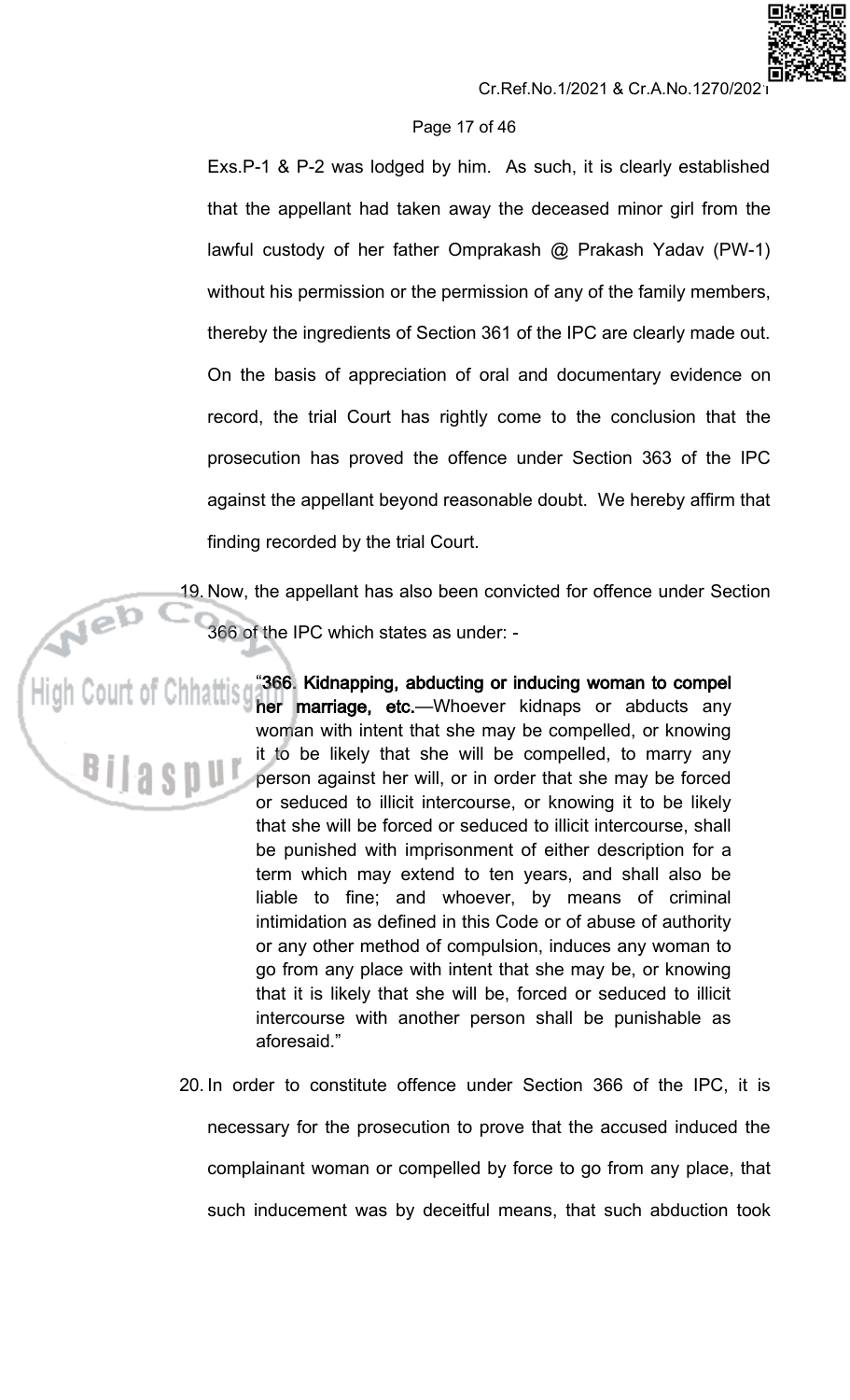# Page 18 of 46

place with the intent that the complainant may be seduced to illicit intercourse and / or that the accused knew it to be likely that the complainant may be seduced to illicit intercourse as a result of her Mere abduction does not bring an accused under the abduction. ambit of this penal provision. So far as charge under Section 366 of the IPC is concerned, mere finding that a woman was abducted is not enough, it must further be proved that the accused abducted the woman with the intent that she may be compelled, or knowing it to be likely that she will be compelled to marry any person or in order that she may be forced or seduced to illicit intercourse or knowing it to be likely that she will be forced or seduced to illicit intercourse.

21. Their Lordships of the Supreme Court in the matter of Mohammed Yousuff alias Moula and another v. State of Karnataka<sup>13</sup> pointing out the essential ingredients required to be proved by the prosecution for bringing a case under Section 366 of the IPC, relying upon the decision rendered in the matter of Kavita Chandrakant Lakhani v. State of Maharashtra<sup>14</sup>, has clearly held that in order to constitute an offence under Section 366 of the IPC, besides proving the factum of abduction, the prosecution has to prove that the said abduction was for one of the purposes mentioned in Section 366 of the IPC, and observed as under: -

> Chapter XVI of IPC contains offences against the "8. human body. Section 366, which is the pertinent provision, is contained within this Chapter. Kidnapping/abduction simpliciter is defined under Section 359 and maximum punishment for the same extends up to seven years and fine as provided under Section 363. However, if the

13 2020 SCC OnLine SC 1118 14 (2018) 6 SCC 664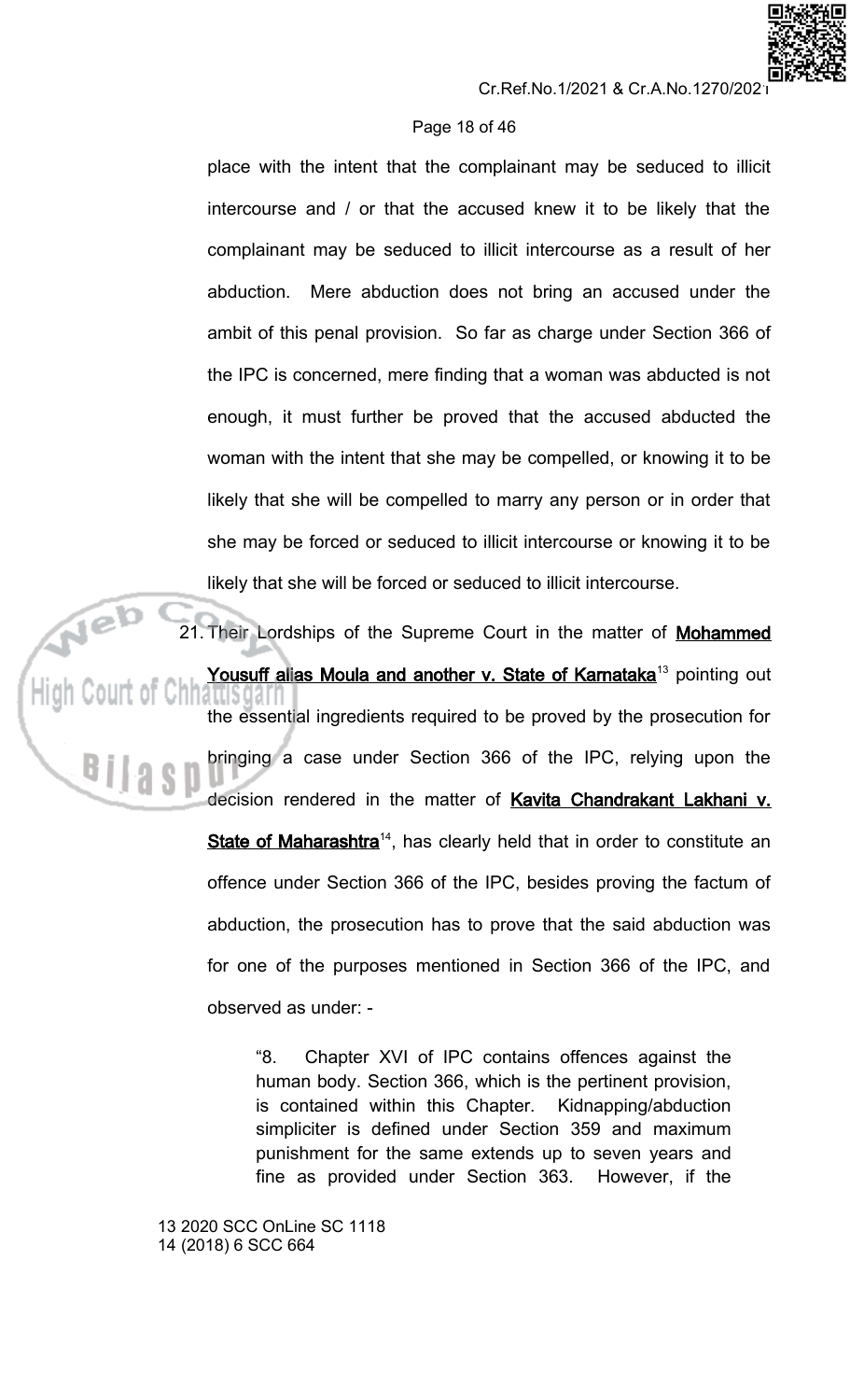# Page 19 of 46

kidnapping is done with an intent of begging, to murder, for ransom, to induce women to marry, to have illicit intercourse stricter punishments are provided from Section 363A to Section 369.

9. Section 366 clearly states that whoever kidnaps/ abducts any woman with the intent that she may be compelled or knowing that she will be compelled, to either get her married or forced/seduced to have illicit intercourse they shall be punished with imprisonment of up to ten years and fine. The aforesaid Section requires the prosecution not only to lead evidence to prove kidnapping simpliciter, but also requires them to lead evidence to portray the abovementioned specific intention of the kidnapper. Therefore, in order to constitute an offence under Section 366, besides proving the factum of the abduction, the prosecution has to prove that the said abduction was for one of the purposes mentioned in the section. In this case at hand the prosecution was also required to prove that there was compulsion on the part of the accused persons to get the victim married. [See Kavita Chandrakant Lakhani v. State of Maharashtra, (2018) 6 SCC 664]."

22. In the instant case, the appellant kidnapped the deceased victim with an intent to commit illicit intercourse with her as the offence of sexual assault has been found proved by the prosecution which satisfies the requirement of Section 366 of the IPC. As such, the prosecution has proved the offences under Sections 363 & 366 of the IPC beyond reasonable doubt and the argument that once the appellant has been convicted for offence under Section 363 of the IPC, he cannot be convicted for offence under Section 366 of the IPC is liable to be rejected, as conviction for offence under Section 366 of the IPC would be sustainable as the abduction was for the purpose of subjecting the deceased girl to illicit intercourse which has been found proved by the prosecution and therefore the argument made in this regard is hereby rejected.

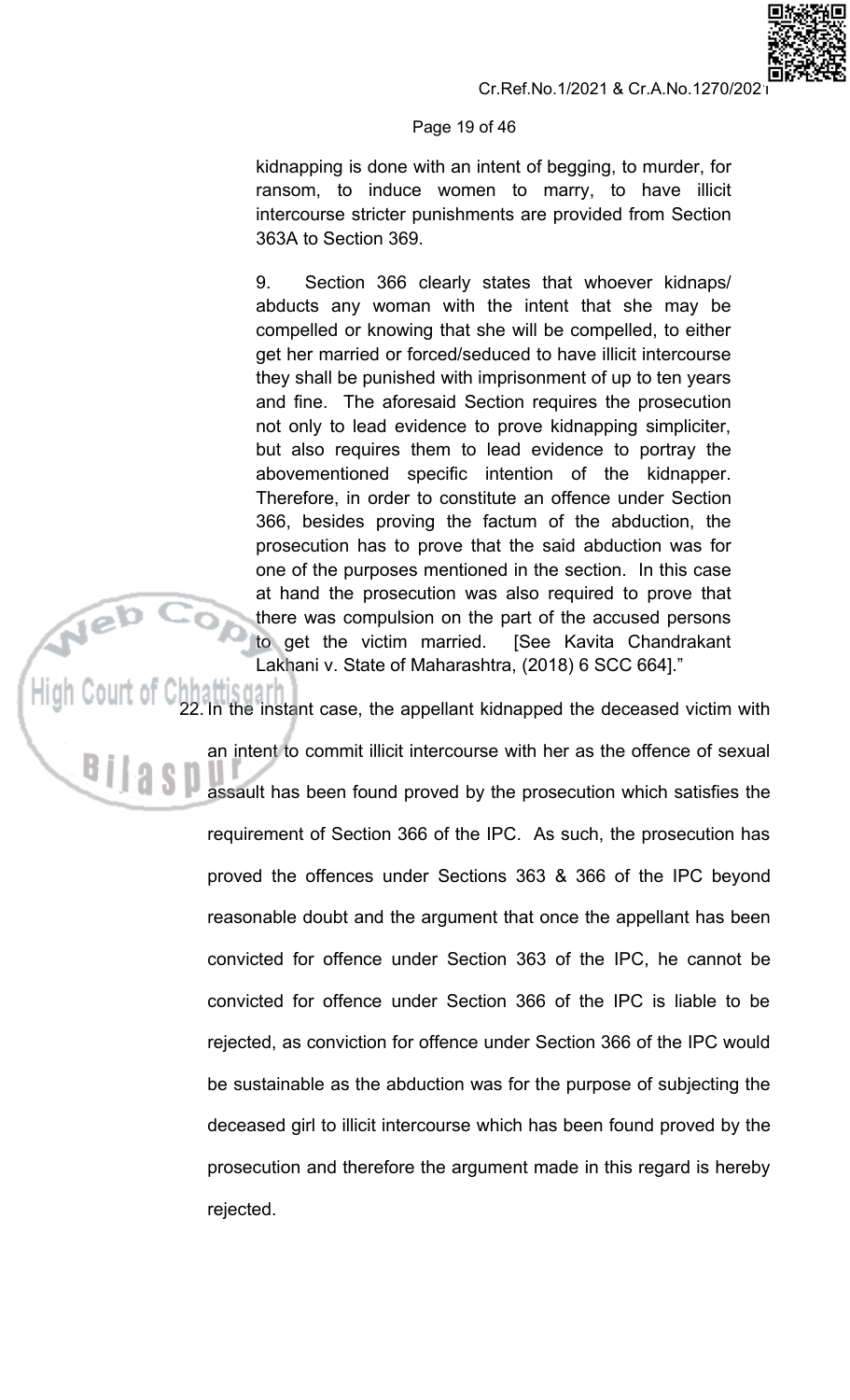# Page 20 of 46

23. The appellant has also been convicted for offence under Section 376AB of the IPC and Section 6 of the POCSO Act. Section 376AB of the IPC provides punishment for rape on woman under twelve years of age and provides as under: -

> "376AB. Punishment for rape on woman under twelve years of age.-Whoever, commits rape on a woman under twelve years of age shall be punished with rigorous imprisonment for a term which shall not be less than twenty years, but which may extend to imprisonment for life, which shall mean imprisonment for the remainder of that person's natural life, and with fine or with death:

> Provided that such fine shall be just and reasonable to meet the medical expenses and rehabilitation of the victim:

> Provided further that any fine imposed under this section shall be paid to the victim."

.<br>Hi gh C0UIT of C24 Similarly, Section 3 of the POCSO Act defines penetrative sexual

assault and Section 6 of the POCSO Act provides punishment for

aggravated penetrative sexual assault which states as under: -

"6. Punishment for aggravated penetrative sexual assault. -(1) Whoever commits aggravated penetrative sexual assault shall be punished with rigorous imprisonment for a term which shall not be less than twenty years, but which may extend to imprisonment for life, which shall mean imprisonment for the remainder of natural life of that person, and shall also be liable to fine, or with death.

(2) The fine imposed under sub-section (1) shall be just and reasonable and paid to the victim to meet the medical expenses and rehabilitation of such victim."

25. Aggravated penetrative sexual assault on a child has been defined in

Section 5(m) of the POCSO Act which states as under: -

# "5. Aggravated penetrative sexual assault.-

(m) whoever commits penetrative sexual assault on a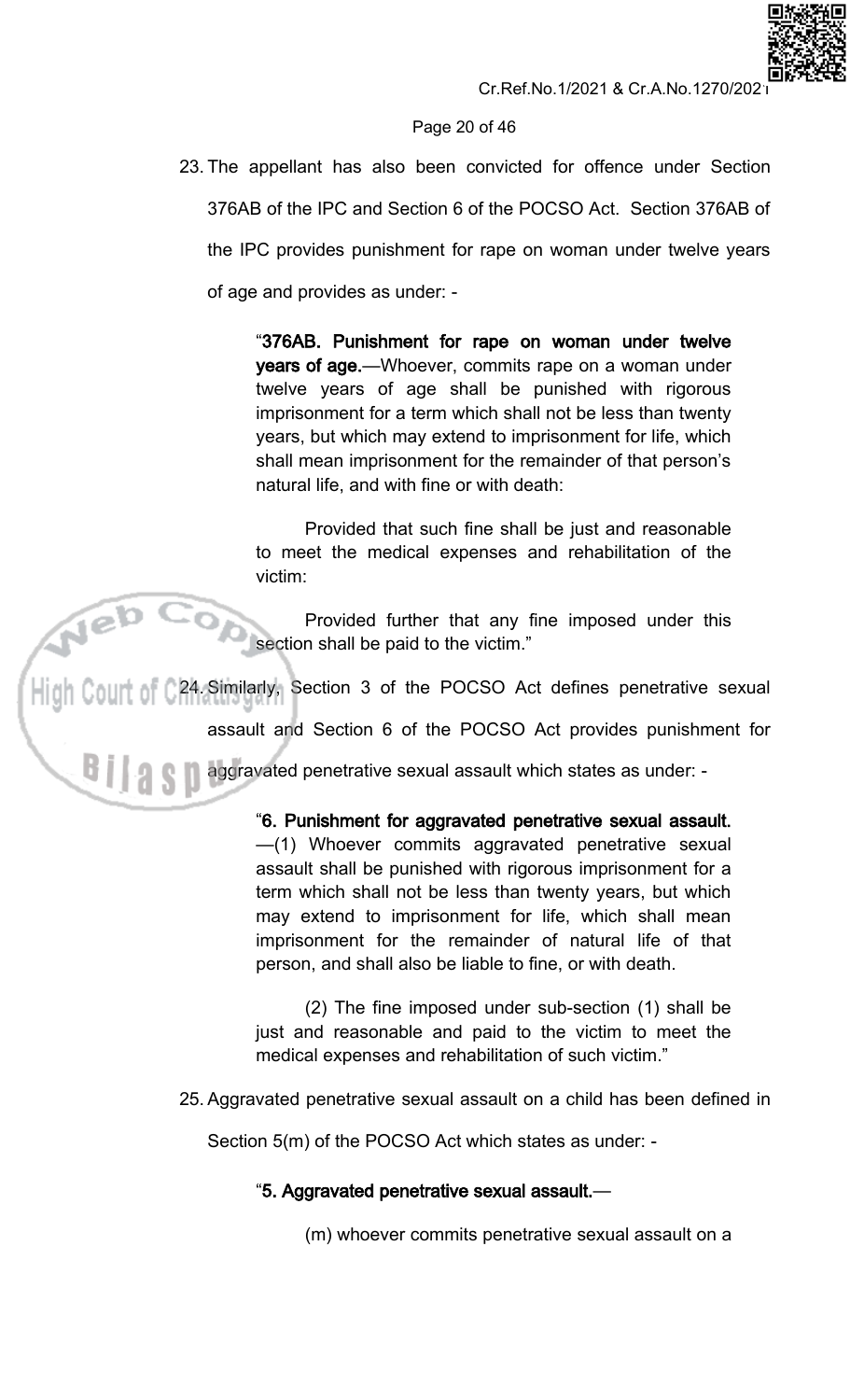#### Page 21 of 46

child below twelve years; or"

- 26. It is the case of the prosecution that the appellant has committed penetrative sexual assault upon the deceased victim as she has suffered 5 injuries on her genital area and total 21 injuries were found on her whole body which has been proved by the statement of Dr. Datta Sorte (PW-13) and that rape has been committed with the deceased and the same is further corroborated by the DNA report Ex.P-32, which has been proved by Smt. Apolina Ekka (PW-17), Senior Scientific Officer of the State FSL, Raipur, and that has been found proved by the learned trial Court, which has been assailed in this appeal.
- 27. Dr. Datta Sorte (PW-13), who has examined the minor victim has found 21

external injuries on the body of the deceased victim and 5 injuries on her private parts which states as under: -

# High Court of Chhattisgaria are  $-$



Web ?

1. निचले होठ पर दाहिने तरफ कंट्यूजन मौजूद था जिसका आकार 1 सेमी गुणा 1 सेमी था।

2. होठ के चारों तरफ खरोच मौजूद थे जिसका आकार 0.5 सेमी गुणा 0.5 सेमी था।

3. चेहरा कंजेस्टेड था।

4. निचले होठ के अंदरूनी भाग पर मसल्स के भीतर तक कटा फटा घाव मौजूद था जिसका आकार 0.7 सेमी गुणा 0.5 सेमी था। घाव के किनारों पर खून मौजूद था।?

5. उपरी होठ के अंदरूनी भाग पर मसल्स के भीतर तक कटा फटा घाव मौजूद था जिसका आकार 1 सेमी गुणा 0.5 सेमी था। घाव के किनारों पर खुन मौजूद था।

6. शव के दाहिने कंधे पर डेल्टाइड मसल्स एरिया पर खरोंचे मौजूद थी। जिसका आकार 0.1 सेमी गुणा 0.1 सेमी था।

7. शव के दाहिनी छाती पर खरोच तीसरे और चौथे पसली पर खरोचे मौजूद थी जिसका आकार 0.01 सेमी गुणा 0.2 सेमी था। शव के दाहिनी छाती के निप्पल के 3 सेमी उपर कांख की तरफ चोट मौजूद था।

8. शव के दांये भूजा के अंदरूनी भाग पर तीर खरोचे मौजूद थी जिनका आकार 1 सेमी गुणा 1 सेमी, 0.1 सेमी गुणा 0.1 सेमी जो दांये कंधे के 9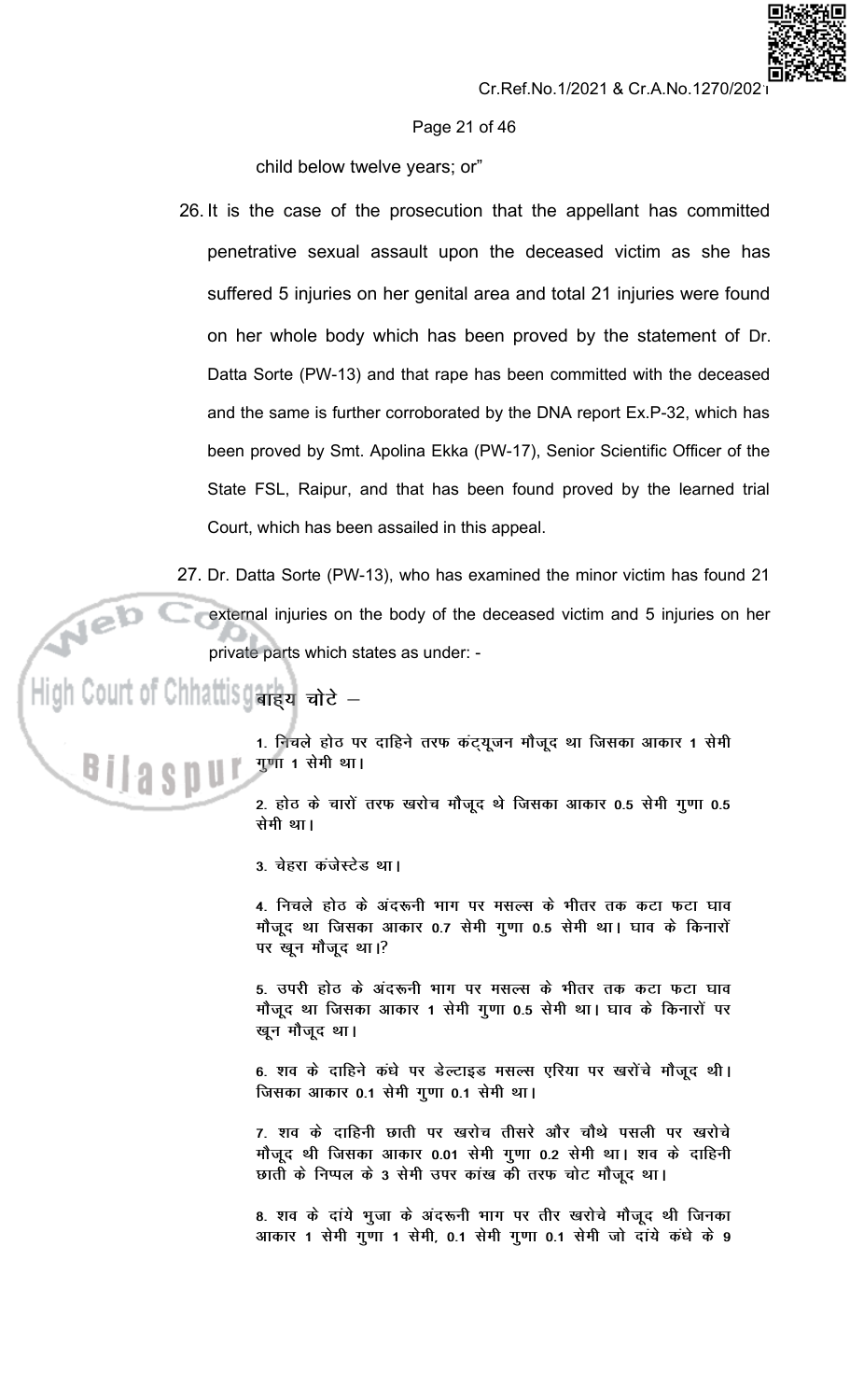

Page 22 of 46

सेमी नीचे तथा बगल से 3 सेमी नीचे थी।

9. दाहिने भूजा के अंदरूनी निचले भाग पर खरोच था जिसका आकार 1 सेमी गुणा 1 सेमी था जो कंधे से 13 सेमी नीचे था।

10. दांये कोहनी तथा भुजा के बीच एक खरोच थी जिसका आकार 1 सेमी गुणा 0.5 सेमी था जो कोहनी से 2 सेमी उपर था।

11. दांये भुजा के अंदरूनी भाग पर खरोचे मौजूद थी जिसका आकार 1 सेमी गुणा 1 सेमी था जो बगल से 4 सेमी नीचे थे।

12. दाहिने भूजा के अंदरूनी भाग पर खरोच मौजूद थी जिसका आकार 0.2 सेमी गुणा 0.2 सेमी था जो दांये कोहनी से 4 सेमी उपर और कांख से 10 सेमी नीचे थी।

13. दांये भुजा के अंदरूनी भाग पर खरोच के निशान थे जिसका आकार 0. 1 सेमी गुणा 0.1 सेमी था जो कोहनी के 6 सेमी उपर कांख से 10 सेमी नीचे था।

14. दाहिने भूजा के अंदरूनी भाग पर एक खरोच थी जिसका आकार 0.1 सेमी गुणा 0.1 सेमी था जो कोहनी से 10 सेमी उपर और कांख से 6 सेमी नीचे था।

15. दाहिने घूटने के पीछे तीन खरोचे मौजूद थी जिनका आकार 1 गुणा 1 सेमी से लेकर 0.2 गुणा 0.2 सेमी था जो घुटने के बगल में 7 सेमी उपर तथा घुटने के 11 सेमी अंदरूनी भाग पर थी।

16. बायें जांघ एक खरोच मौजूद थी जिसका आकार 0.1 गुणा 0.1 सेमी था जो घुटने के 3 सेमी उपर थी।

17. दांयी जांघ उपरी भाग पर एक खरोच मौजूद था जिसका आकार 0.2 गुणा 0.2 सेमी था जो घुटने के 8 सेमी उपर तथा 7 सेमी अंदरूनी भाग पर था।

18. दांयी जांघ के पिछले हिस्से पर एक खरोच मौजूद थी जिसका आकार 0.1 गुणा 0.1 सेमी था जो घुटने के 12 सेमी उपर तथा कमर की हड़डी से 14 सेमी नीचे थी।

19. एक खरोच दांयी जांघ उपरी भाग पर मौजूद थी जिसका आकार 3 गूणा 0.5 सेमी था जो घूटने के 7 सेमी उपर एवं कमर के 11 सेमी नीचे था।

20. दो खरोच बांयी जांघ पर मौजूद थी जिसका आकार 0.3 सेमी गुणा 0.3 सेमी से लेकर 0.5 गुणा 0.3 सेमी था जो 3 सेमी कमर के नीचे एवं 11 सेमी घुटने के उपर था।

21. एक खरोच बांये कुल्हे पर था जिसका आकार 1 सेमी गुणा 0.2 सेमी था जो गुदाद्वार से 5 सेमी पर तथा सैकाम हड़डी से 8 सेमी दूरी पर था।

28. A careful perusal of the statement of Dr. Datta Sorte (PW-13) would show that the minor victim had also suffered five injuries on her genital area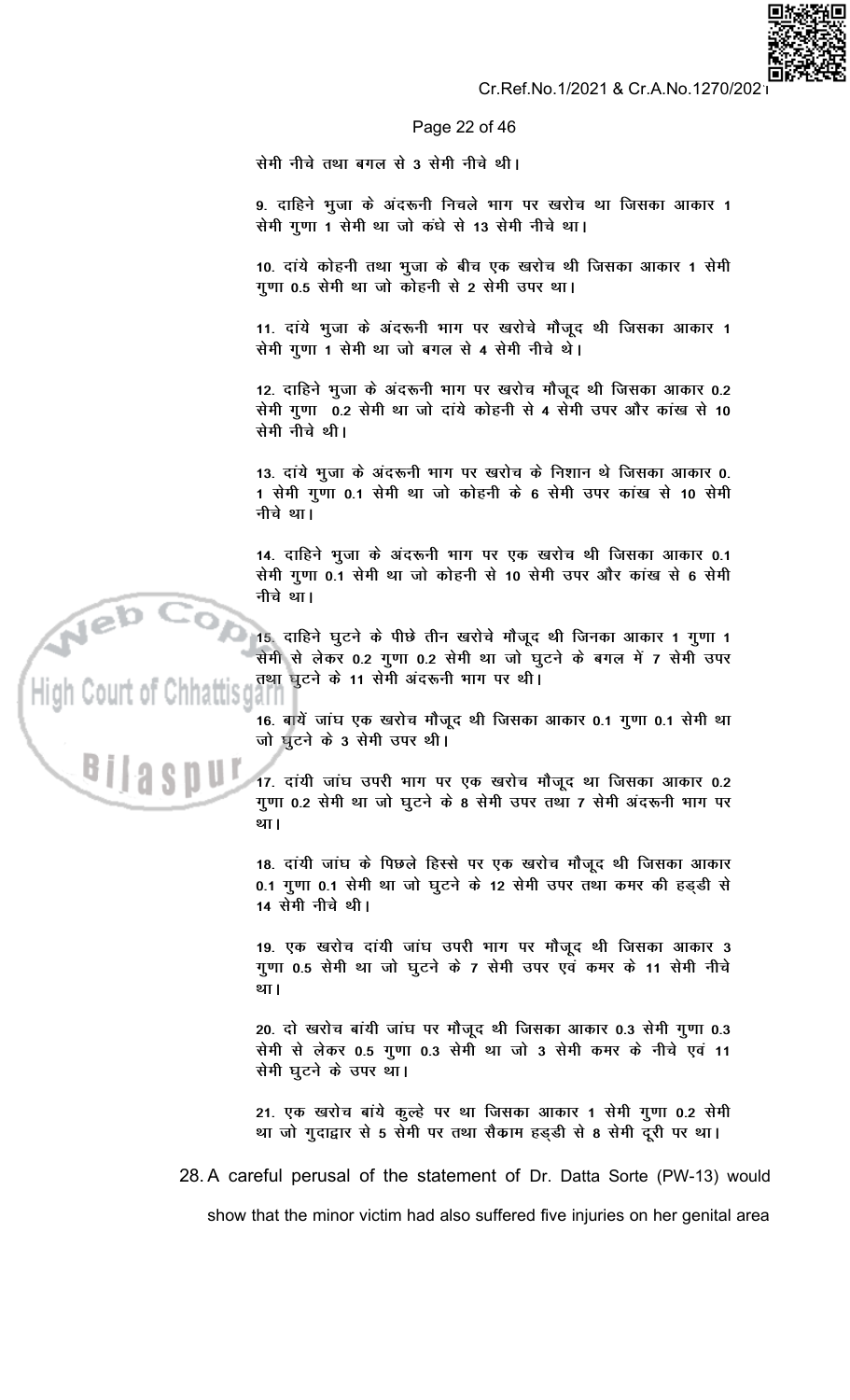# Page 23 of 46

(private part) and hymen was also found ruptured and on all injuries, there was redness which clearly indicates that she was subjected to forceful sexual intercourse. Dr. Datta Sorte (PW-13) in paragraph 9 of his statement has clearly stated that the deceased girl was subjected to rape and thereafter, she was murdered, which remains uncontroverted. Not only this, the frock which the deceased victim wore at the time of commission of offence was sent to the FSL and in the FSL report Ex.P-31, semen and spermatozoa were found on the said frock. The prosecution has also sent blood samples as well as fluid samples for chemical examination to the State FSL and report Ex.P-32 in this regard has been received in which the DNA sample developed from blood samples of the accused has matched with the DNA profiling developed from the vaginal swab of the victim. Opinion of the doctor (Ex.P-32) states as under: -

प्रदर्श H2(1834) मृतिका कु. वेदिका के फॉक से डी.एन.ए. प्रोफाईल Court of Chhattisgare नहीं हुआ।



- प्रदर्श C(1757) मृतिका कु. वेदिका के वेजाईनल स्वाब, प्रदर्श D(1758) मृतिका कु. वेदिका के वेजाईनल स्लाईड, एवं प्रदर्श G(1761) मृतिका कु. वेदिका के नेल स्क्रेपिंग में मिश्रित डी.एन.ए. प्रोफाईल प्राप्त हुआ।
- प्रदर्श D(1758) मृतिका कु. वेदिका की वेजाईनल स्लाईड, प्रदर्श G(1761) मृतिका कु. वेदिका के नेल स्केपिंग एवं प्रदर्श H2(1834) मृतिका के फॉक से (Y) पुरूष डी.एन.ए. प्रोफाईल प्राप्त नहीं हुआ।
- प्रदर्श C(1757) मृतिका कु. वेदिका के वेजाईनल स्वाब से प्राप्त (Y) पुरूष डी.एन.ए. प्रोफाईल में प्रत्येक मार्कर पर पाये गये एलिल, प्रदर्श K(1762) आरोपी शेखर कोर्राम के रक्त नमूना से प्राप्त (Y) पुरूष डी.एन.ए. प्रोफाईल में पाये गये प्रत्येक मार्कर के एलिल समान हैं।

# <u>अभिमत–</u>:

डी.एन.ए प्रोफाइलिंग हेतु प्राप्त प्रदर्शों पर किये गये परीक्षण एवं प्राप्त परिणामों के आधार पर निम्नलिखित निश्चयात्मक परिणाम प्राप्त हुए हैं: —

1. प्रदर्श C(1757) में प्राप्त (Y) पुरूष डी.एन.ए. प्रोफाईल, प्रदर्श K(1762) से प्राप्त (Y) पुरूष डी.एन.ए. प्रोफाईल एक समान है।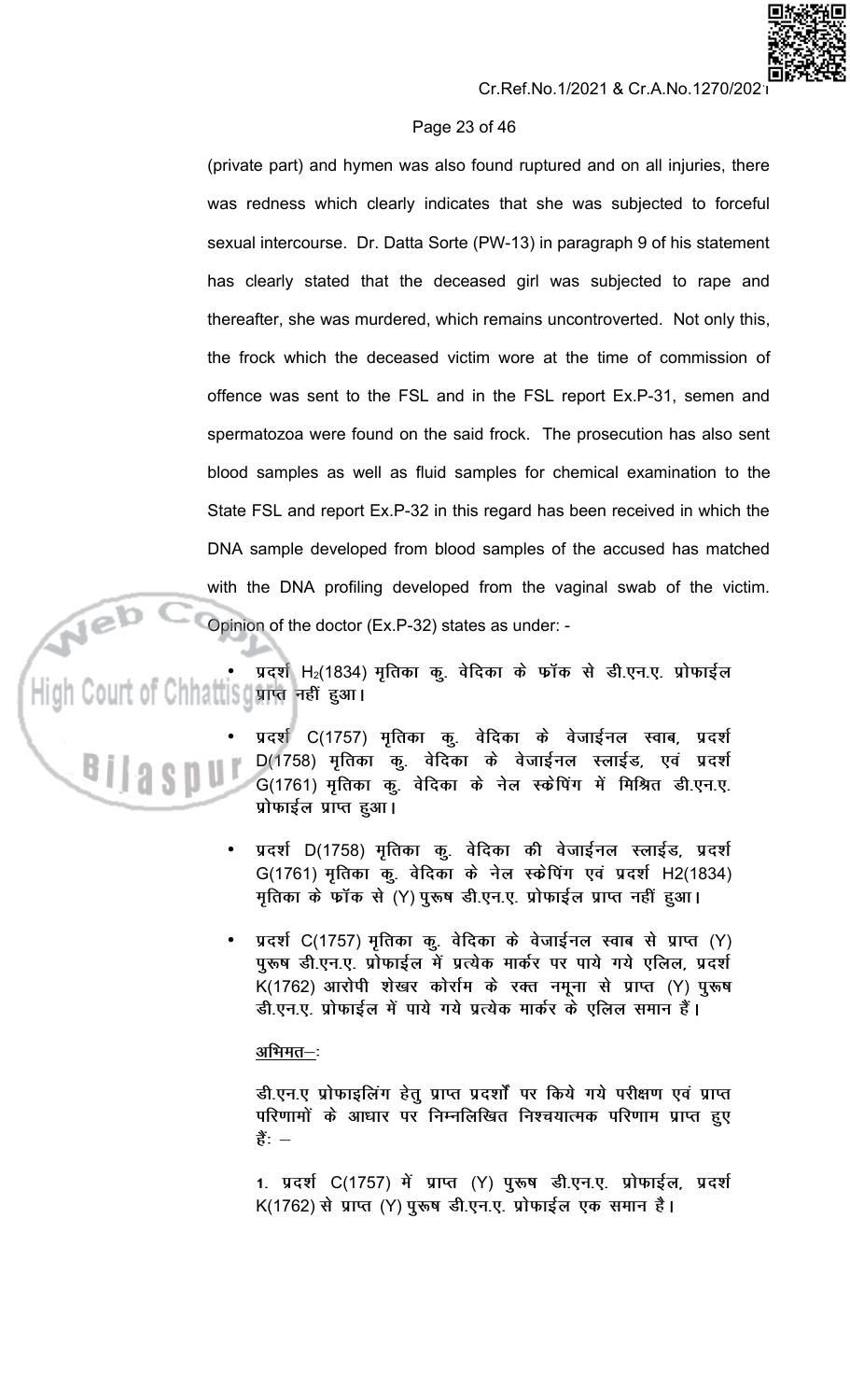# Page 24 of 46

- 29. It is well settled law that DNA report deserves to be accepted as bona fide evidence unless it is absolutely dented by defence and for nonacceptance of the same, it is to be established that there had been no quality control or quality assurance for the DNA analysis. **The** Supreme Court in **Mukesh** (supra) reviewing its earlier decision on the point and considering the provisions contained in Section 53A of the Code of Criminal Procedure, 1973, which is a provision for examination of person accused of rape by medical practitioner and which also includes the description of material taken from the person of the accused for DNA profiling and also considering Section 164A of the CrPC which also includes the description of material taken from the person of the woman for DNA profiling, held in paragraph 228 as
- under: **High Court of Chhattisgarh**

"228. From the aforesaid authorities, it is quite clear that DNA report deserves to be accepted unless it is absolutely dented and for non- acceptance of the same, it is to be established that there had been no quality control or quality assurance. If the sampling is proper and if there is no evidence as to tampering of samples, the DNA test report is to be accepted."

30. Turning to the facts of the case in the light of the aforesaid principles of law laid down by the Supreme Court qua DNA profiling in the matter of **Mukesh** (supra), it is quite vivid that in the present case, Smt. Apolina Ekka (PW-17), who is Senior Scientific Officer of the State FSL, Raipur, has categorically stated before the court that DNA samples as well as report of the DNA profile is prepared with all precautions and with scientific measures and standards and her report is Ex.P-32 in which DNA samples developed through blood samples of the accused have been found matching with the DNA profile developed through the vaginal swabs of the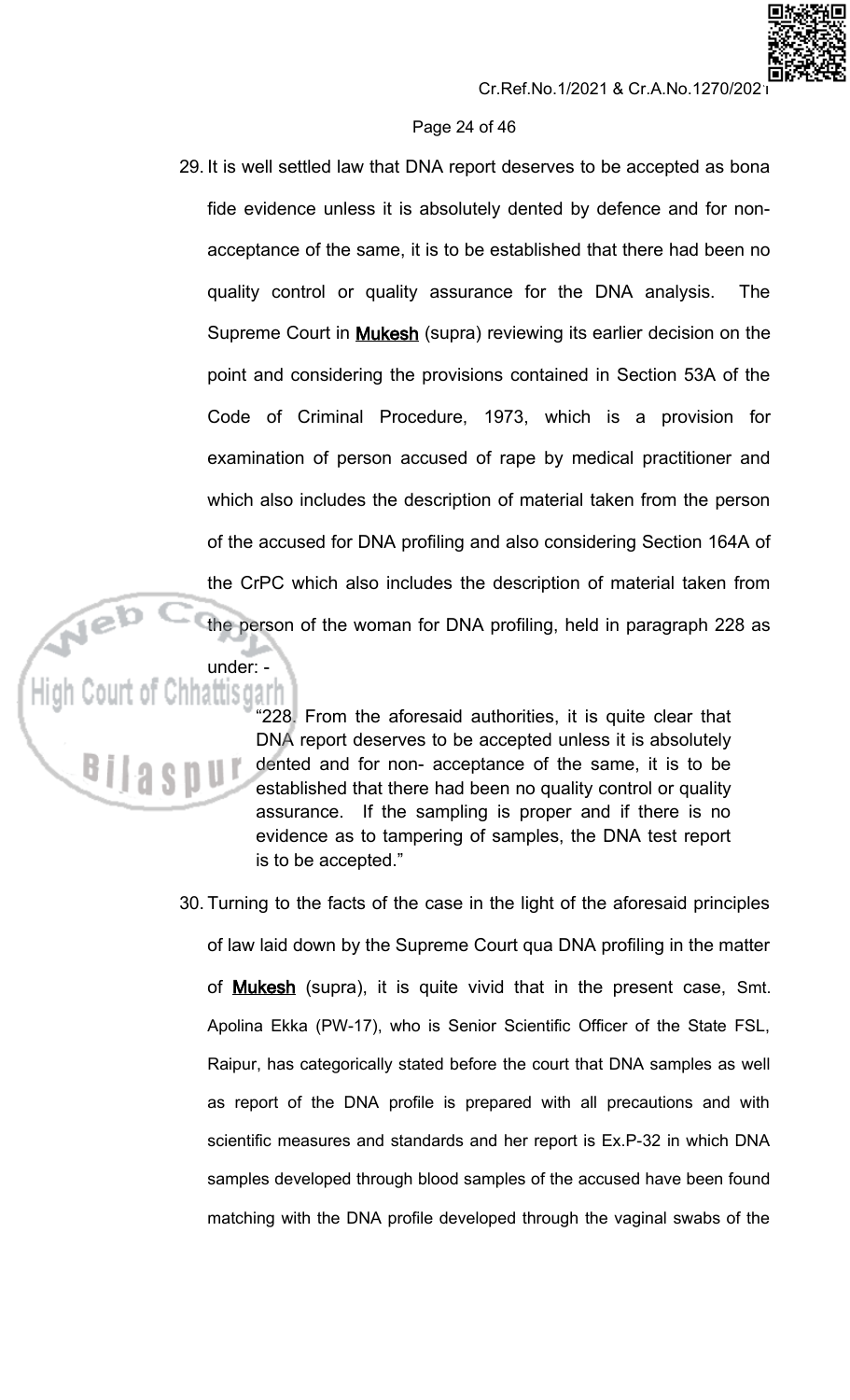

# Page 25 of 46

deceased victim, as such, there is no dispute and it has been fully Not only this, the appellant was also found capable of established. committing sexual intercourse by Dr. Anil Mahakalkar (PW-16) who has examined the accused on 24-8-2020. The aforesaid medical evidence clearly leads to the conclusion that the appellant had committed sexual intercourse with the deceased victim and is guilty of committing penetrative sexual assault with the minor victim. In view of the provisions contained in Section 42 of the POCSO Act, the appellant has been sentenced to death under Section 6 of the said Act.

# Conviction of the appellant under Section 302 of the IPC: -

31. The trial Court has convicted the appellant for offence under Section Neb 302 of the IPC too which has been seriously challenged by learned counsel for the appellant. In order to deal with the submission made  $\frac{1}{2}$  Court of Chinzin this behalf, it would be appropriate to firstly consider whether death of the deceased was homicidal in nature, as the trial Court has held the death to be homicidal in nature and the appellant was last seen together with the deceased; recovery of dead body of the deceased has been made pursuant to the disclosure statement of the appellant; DNA sample of the accused generated from his blood had matched with the vaginal swabs of the deceased; and saliva of the deceased was found on the pillow cover used to smother the deceased. The facts so established are consistent only with the hypothesis of the accused and the chain of circumstances is complete as against the appellant which has seriously been challenged on behalf of the appellant.

> 32. In order to address the challenge so made, it would be appropriate to notice firstly as to whether the death of the deceased was homicidal in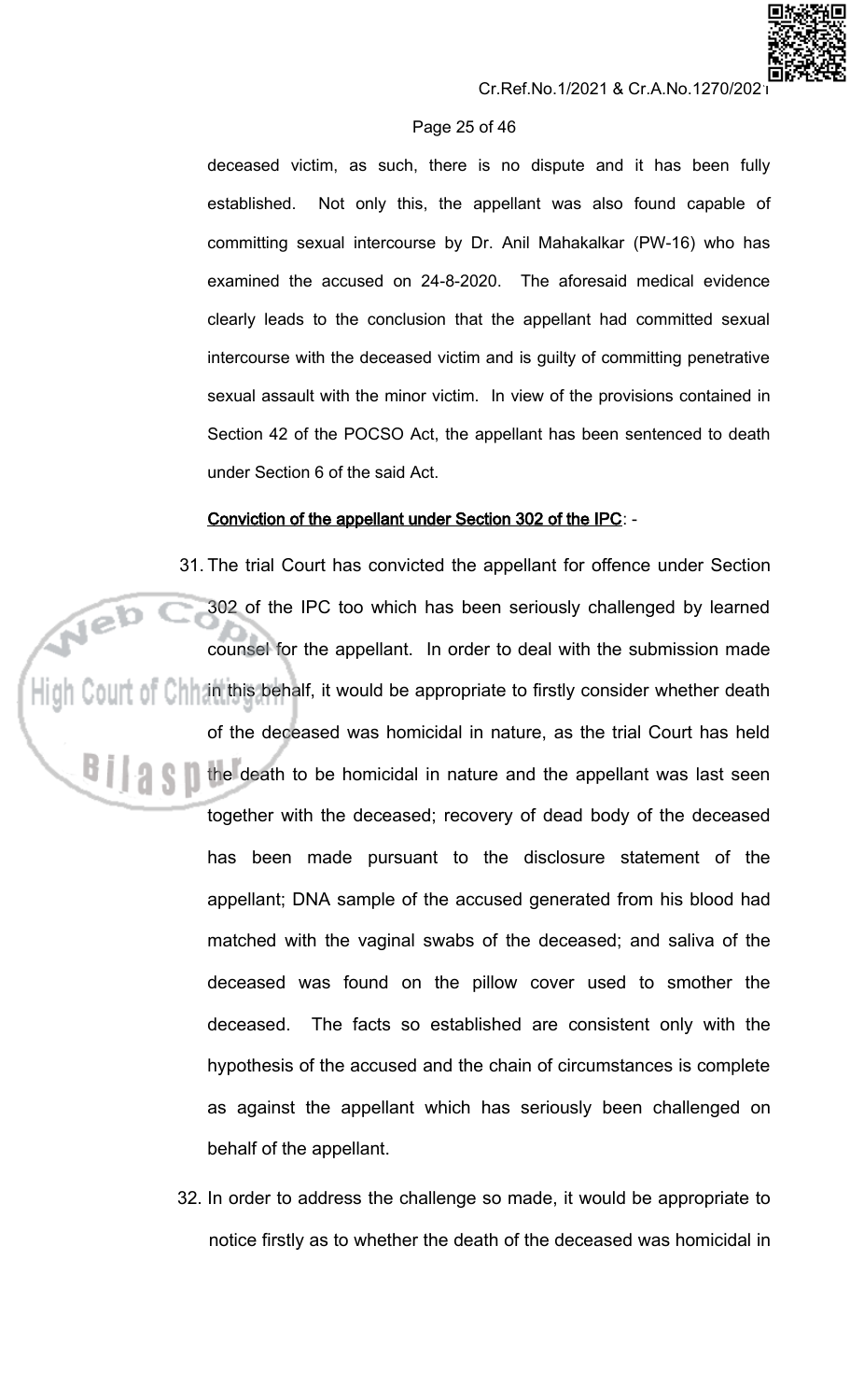# Page 26 of 46

nature which the trial Court has found proved and assailed by the appellant. Dead body of the deceased was recovered on 22-8-2020 from the house of the accused at his disclosure statement. Postmortem report Ex.P-34 discloses the cause of death of the deceased to be smothering which has been proved by Dr. Datta Sorte (PW-13) who conducted postmortem on the body of the deceased.  $\overline{A}$ careful perusal of the statement of Dr. Datta Sorte (PW-13) extracted herein-above in paragraph 26 would show that as many as 21 injuries have been found on the body of the victim / deceased and five injuries on private part of the deceased was noticed. On internal examination, Dr. Datta Sorte (PW-13) has found dark blood in the heart of the deceased and left and right lungs were congested. In paragraph 9, he has opined that cause of death was smothering i.e. by pressing nose and mouth and death was homicidal No effective cross-examination has been made on behalf of the in nature. defence. Paragraph 6 of the statement of Dr. Datta Sorte (PW-13) states as

# आंतरिक परीक्षण–

under: -

 $06/$ 

सिर की त्वचा तथा हड्डिया और अंदरुनी झिल्ली यथावत थी, भेजा  $1.$ यथावत तथा कंजेस्टेड था ।

पसली, परदा, कोमलस्व यथावत था । फुफ्फस यथावत तथा  $2.$ कंजेस्टेड था । कंठ और श्वासनली यथावत थी । दाहिने तथा बाया फेफडा कंजेस्टेड तथा यथावत था । फेफड़े को काटने के बाद ब्लड और द्रव निकल रहा था। रक्त स्त्राव की जगह पर पेटेचियर मौजूद था। पेरिआर परकसिया यथावत था। हृदय सामान्य का यथावत था। हृदय के अंदर डार्क खून था और पेटेचियर था।

उदर का पर्दा, आंतो की झिल्ली, मुंह, ग्रासनली तथा ग्रसनी 3. यथावत थी ।

पेट एवं उसके भीतर की वस्तूएँ यथावत थी तथा पेट खाली था।  $\overline{4}$ . छोटी आंत एवं बड़ी आंत व उसके भीतर की वस्तुएँ यथावत थी तथा उनमें गैस तथा मल भरा हुआ था।

> यकृत, प्लीहा, गुर्दा यथावत व कंजेस्टेड था । 5.

भीतरी एवं बाहरी जननेंद्रिया सामान्य आकार की थी एवं 6.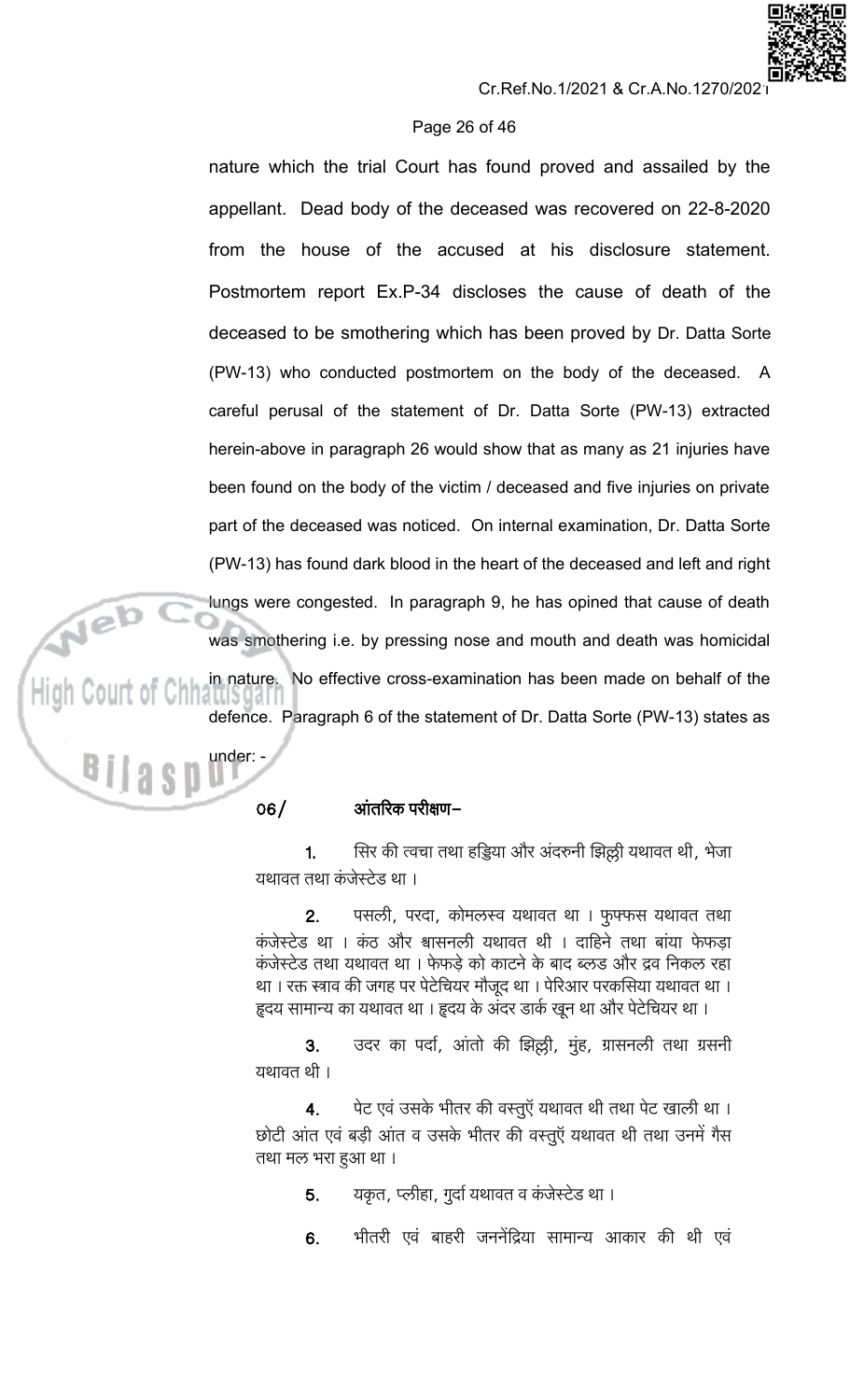

### Page 27 of 46

जननेंद्रिया अविकसित थी, गर्भाशय का आकार 2 गुणा 1.5 गुणा 0.5 सेमी था । ओवरी का आकार 2 गुणा 1 गुणा 0.5 सेमी था।

33. Their Lordships of the Supreme Court relying upon Modi's Medical Jurisprudence and Toxicology, in the matter of **Subramaniam v. State of** Tamil Nadu and another<sup>15</sup>, have elaborated the symptoms / signs of smothering / suffocation which is being highlighted by us herein and held as under: -

> $"14.$ With regard to the post-mortem appearance, it is stated in **Modi:**

# "Post-mortem appearance

Post-mortem appearances are external and internal

(i) External Appearance

The external appearance may be due to the cause producing suffocation, or to asphyxia. High Court of Chhattisgarh

(a) Appearance due to the Cause Producing Suffocation.-In homicidal smothering, affected by the forcible application of the hand over the mouth and the nostrils, bruises and abrasions are often found on the lips and on the angles of the mouth, and alongside the nostrils. The inner mucosal surface of the lips may be found lacerated from pressure on the teeth. The nose may be flattened, and its septum may be fractured from pressure of the hand, but these signs are, in Modi's experience, very rare. There may be bruises and abrasions on the cheeks and the molar regions, or on the lower jaw, if there has been a struggle. Rarely, fracture or dislocation of the cervical vertebrae may occur if the neck has been forcibly wrenched in an attempt at smothering with the hand. No local signs of violence will be found, if a soft cloth or pillow has been used to block the mouth and nostrils.

In compression of the chest, external signs of injury may not be present, but the ribs are usually fractured on both the sides. In homicidal compression of the chest brought about by the hands or knees of a murderer or by some other hard material, bruises and abrasions, symmetrical on both sides, are usually found on the skin together with extravasation of the blood in the

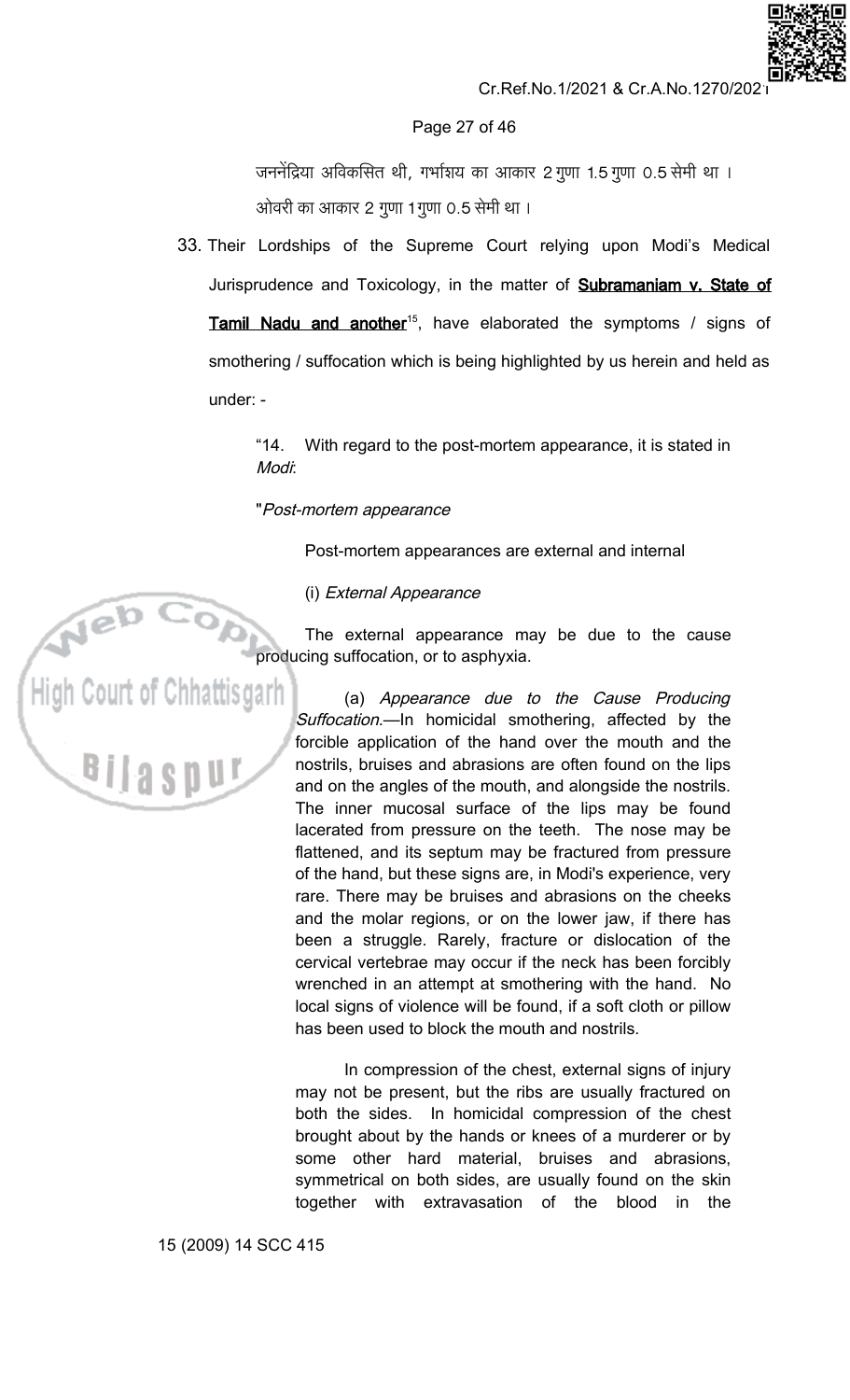#### Page 28 of 46

subcutaneous tissues. Rarely, along with the ribs the sternum is also fractured. It should, however, be remembered that the traumatic asphyxia produces variable findings. In a fair person, purple suffusion of skin above the point of compression is apparent in severe fixation of the chest by mechanical compression. There may not be any external or internal signs where the pressure is slight or evenly distributed.

(b) Appearance due to asphyxia.-The face may be pale or suffused. The eyes are open, the eyeballs are prominent, and the conjunctivae are congested and sometimes there are petechial hemorrhages. The lips are livid, and the tongue sometimes protruded. Bloody froth comes out of the mouth and the nostrils. The skin shows punctiform ecchymoses with lividity of the limbs. Rupture of the tympanum may occur from a violent effort at respiration.

#### (ii) Internal appearance

Rags, mud or any other foreign matter may be found in the mouth, throat, larynx or trachea, when suffocation has been caused by the impaction of a foreign substance in the airpassages. It may also be found in the pharynx or the oesophagus. The mucous membrane of the trachea is usually bright red, covered with bloody froth and congested. The lungs are congested and emphysematous. They may be lacerated or contused even without any fracture of the rib, if death has been caused by pressure on the chest. Punctiform subpleural ecchymoses (Tardieu spots) are usually present at the root, base, and the lower margins of the lungs, but they are not characteristic of death by suffocation, as they may also be present in asphyxia death from other causes. They are also found on the thymus, pericardium, and along the roots of the coronary vessels. The lungs may be found quite normal, if death has occurred rapidly. The right side of the heart is often full of dark fluid blood, and the left empty. The blood does not readily coagulate; hence, wound caused after death may bleed. The brain is generally congested, and so are the abdominal organs, especially the liver, spleen and kidneys."

 $15.$ In the author's opinion, to come to a definite conclusion it is very essential to look for evidences of violence in the shape of external marks surrounding the mouth and nostrils or on inside the mucosal surface, or on the chest. According to the learned author, circumstantial evidence should always be taken into consideration to establish the proof of death from suffocation."

34. Going by paragraphs 14 & 15 of the decision rendered in **Subramaniam**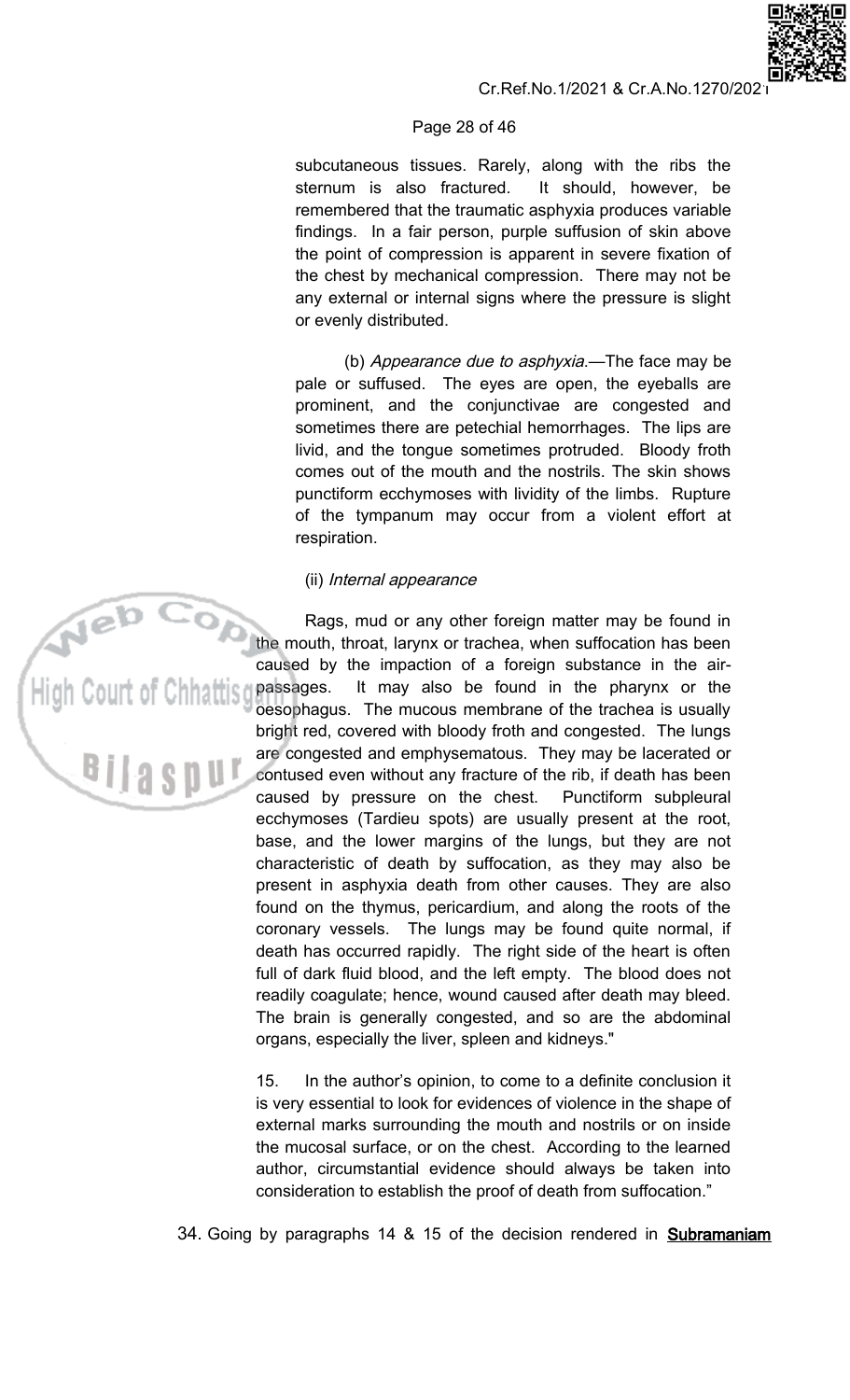

### Page 29 of 46

(supra) with regard to the postmortem appearance in case of smothering as elaborated by the Supreme Court, in the instant case, there were signs / symptoms of smothering on the body of the deceased like on internal appearance, lungs were congested and in heart, dark blood was found. As such, it has duly been proved that death of the deceased was homicidal in nature which has also been stated by Dr. Datta Sorte (PW-13) who has conducted postmortem. Therefore, it has duly been proved that nature of death was homicidal.

35. Now, the question is, whether the trial Court has rightly held that offence has been committed by the appellant herein?

#### Last seen together: -

 $ie^{\overline{b} \overline{c}}$ 36. The theory of last seen together has been found proved by the trial Court which has been vehemently assailed on behalf of appellant before this COUIT OF CHI Court. In a very recent decision rendered on May 13, 2022 in the matter of

> Veerendra v. State of Madhya Pradesh<sup>16</sup>, their Lordships of the Supreme Court relying upon the decision in the matter of Nizam and another v. State of Rajasthan<sup>17</sup> has held that it would not be prudent to base conviction solely on 'last seen theory'. It was further held that where time gap between 'last seen' and 'time of occurrence' is long it would be unsafe to base the conviction solely on the 'last seen theory' and held that in such circumstances, it is safer to look for corroboration from other circumstances and evidence adduced by the prosecution. It has been held in paragraphs 32.1 to 32.4 of the report as under: -

"32.1 In the decision in Nizam and Anr. Vs. State of Rajasthan [(2016) 1 SCC 550] this Court held that it would not be prudent to base conviction solely on 'last seen This Court, obviously, sounded a caution that theory'. where time gap between 'last seen' and 'time of

<sup>16</sup> Criminal Appeal Nos.5 & 6 of 2018 17 (2016) 1 SCC 550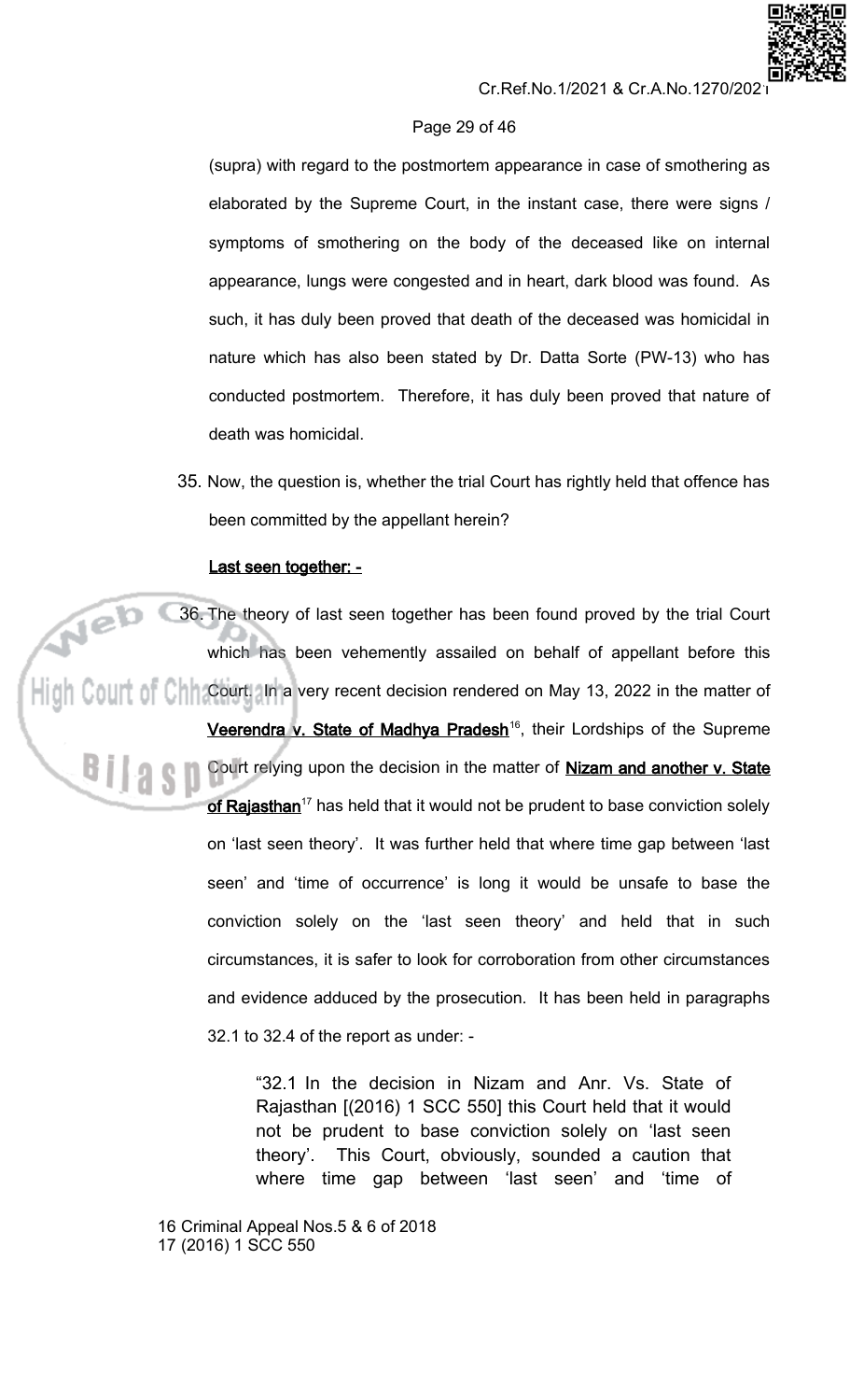# Page 30 of 46

occurrence' is long it would be unsafe to base the conviction solely on the 'last seen theory' and held that in such circumstances, it is safer to look for corroboration from other circumstances and evidence adduced by the prosecution.

32.2 In State of Rajasthan Vs. Kashi Ram reported in (2006) 12 SCC 254, at paragraph 23 this Court held :

"23. It is not necessary to multiply with authorities. The principle is well settled. The provisions of Section 106 of the Evidence Act itself are unambiguous and categoric in laying down that when any fact is especially within the knowledge of a person, the burden of proving that fact is upon him. Thus, if a person is last seen with the deceased, he must offer an explanation as to how and when he parted company. He must furnish an explanation which appears to the court to be probable and satisfactory. If he does so he must be held to have discharged his burden. If he fails to offer an explanation on the basis of facts within his special knowledge, he fails to discharge the burden cast upon him by Section 106 of the Evidence Act. In a case resting on circumstantial evidence if the accused fails to offer a reasonable explanation in discharge of the burden placed on him, that itself provides an additional link in the chain of circumstances proved against him. Section 106 does not shift the burden of proof in a criminal trial, which is always upon the It lays down the rule that when the prosecution. accused does not throw any light upon facts which are specially within his knowledge and which could not support any theory or hypothesis compatible with his innocence, the court can consider his failure to adduce any explanation, as an additional link which completes the chain. The principle has been succinctly stated in Naina Mohd., AIR 1960 Mad 218: 1960 Crl LJ 620."

High Court of Chhattis dar

<sup>Bilasp</sup>

32.3 In Arabindra Mukherjee Vs. State of West Bengal  $[(2011)$  14 SCC 352], while dismissing the appeal by the convict who stood sentenced for offences punishable under Section 302, 364, 120B and 201 of IPC, this Court held: "once the appellant was last seen with the deceased, the onus is upon him to show that either he was not involved in the occurrence at all or that he had left the deceased at her home or at any other reasonable place. To rebut the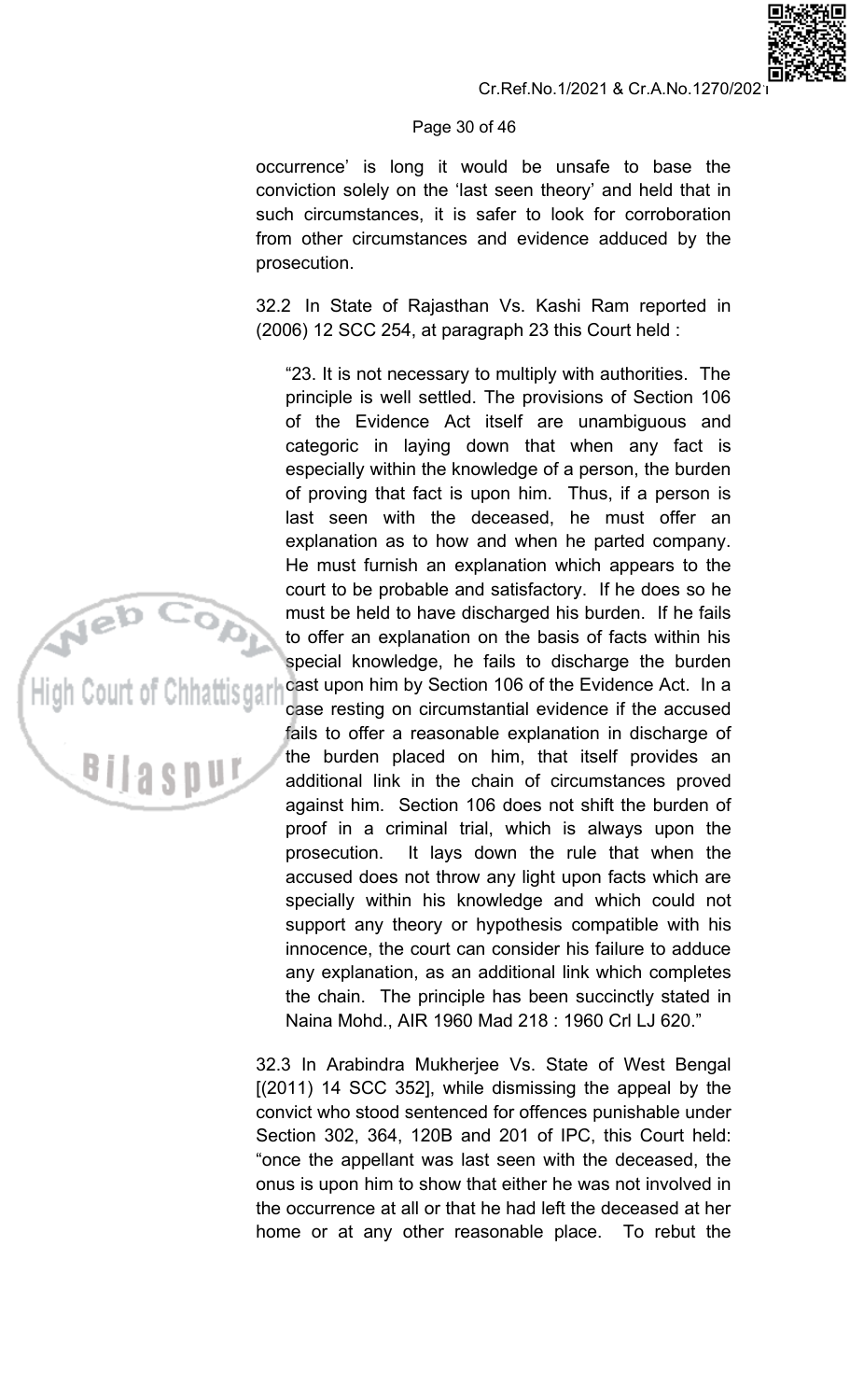

Page 31 of 46

evidence of last seen and its consequence in law, the onus was upon the accused to lead evidence in order to prove his innocence."

32.4 In Pattu Rajan Vs. State of Tamil Nadu [(2019) 4 SCC 771] this Court held in paragraph 63 thus :-

"It is needless to observe that it has been established through a catena of judgment of this court that the doctrine of last seen, if proved, shifts the burden of proof on to the accused, placing on him the onus to explain how the incident occurred and what happened to the victim who was last seen with him. Failure on the part of the accused to furnish any explanation in this regard, as in the case on hand, or furnishing false explanation would give rise to strong presumption against him, and in favour of his guilt, and would additional the provide an link in chain  $\circ$ f circumstances."

(Emphasis supplied)

jeb 37. Similarly, in the matter of **Satpal v. State of Haryana**<sup>18</sup>, last seen theory has  $\mathbb{C}$  0  $\parallel$  0  $\parallel$  0  $\parallel$  been held to be a weak piece of evidence by itself to found conviction upon the same singularly, unless it is coupled with other circumstances, and observed as under: a s n

> "6. We have considered the respective submissions and the evidence on record. There is no eye witness to the occurrence but only circumstances coupled with the fact of the deceased having been last seen with the appellant. Criminal jurisprudence and the plethora of judicial precedents leave little room for reconsideration of the basic principles for invocation of the last seen theory as a facet of circumstantial evidence. Succinctly stated, it may be a weak kind of evidence by itself to found conviction upon the But when it is coupled with other same singularly. circumstances such as the time when the deceased was last seen with the accused, and the recovery of the corpse being in very close proximity of time, the accused owes an explanation under Section 106 of the Evidence Act with regard to the circumstances under which death may have If the accused offers no explanation, or taken place. furnishes a wrong explanation, absconds, motive is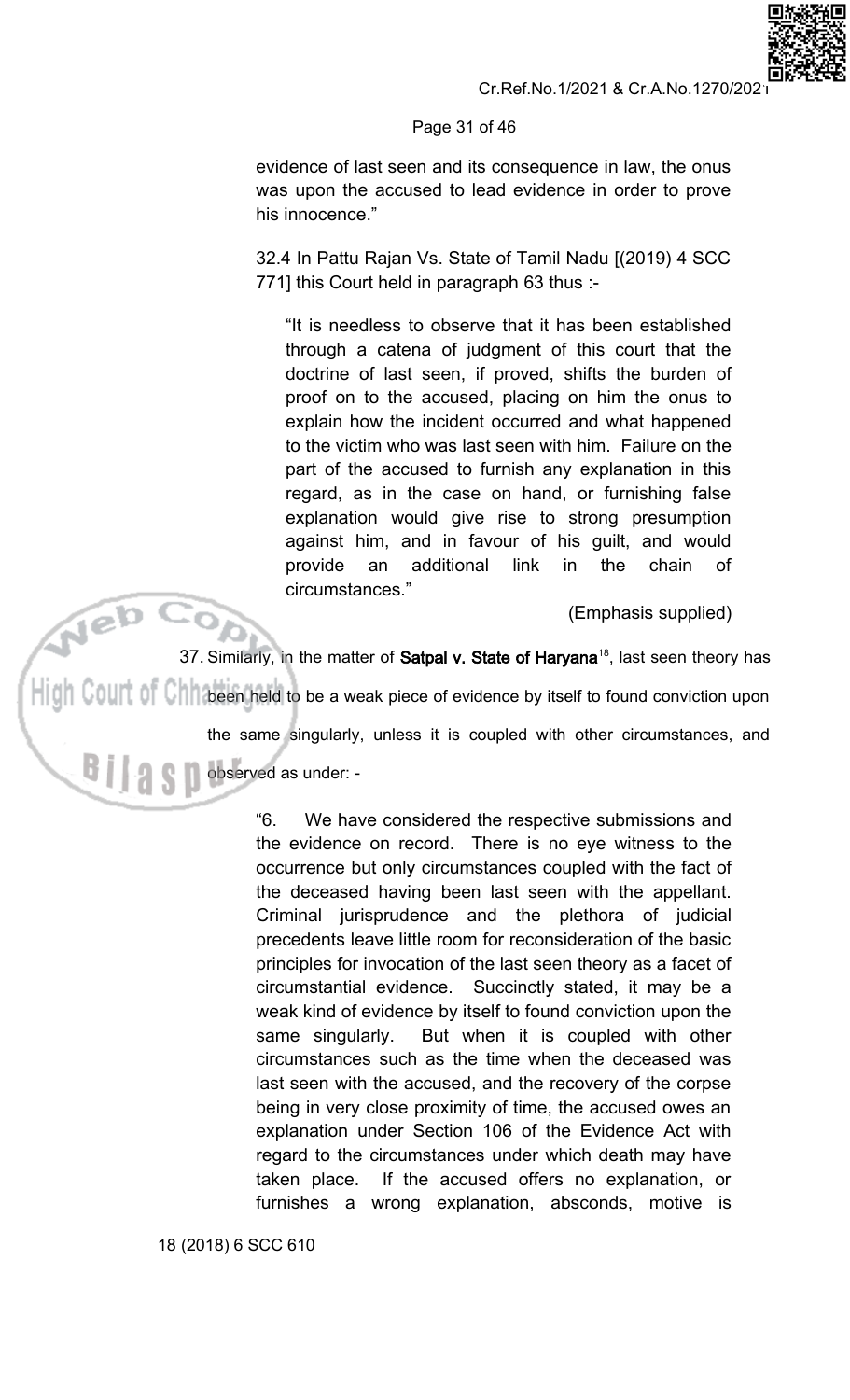#### Page 32 of 46

established, and there is corroborative evidence available inter alia in the form of recovery or otherwise forming a chain of circumstances leading to the only inference for guilt of the accused, incompatible with any possible hypothesis of innocence, conviction can be based on the same. If there be any doubt or break in the link of chain of circumstances, the benefit of doubt must go to the accused. Each case will therefore have to be examined on its own facts for invocation of the doctrine."

- 38. Coming to the facts of the present case, the victim was found missing at around 4 p.m. on 22-8-2020 and dead body was recovered from the house of the appellant at 11.10 p.m. on the same day as per Ex.P-15, the dead body recovery panchnama, and the appellant was seen taking away the minor victim by Narad Sinha (PW-2), who is Web ( independent witness, as well as by Bhuneshwari (PW-10). Narad Sinha (PW-2) in his statement before the Court in paragraph 2 has  $\|\|$ in Court of Chriclearly stated that on being asked as to who the girl was, the appellant has candidly replied that she is the daughter of Omprakash @ **REFERENCE Prakash Yadav (PW-1) and thereafter, the deceased went missing** and was later-on found dead in the house of the appellant. As such, the theory of last seen together is clearly established.
	- 39. The law with regard to circumstantial evidence is well settled. In a case where the prosecution relies upon the circumstantial evidence, it must not only prove the circumstances but should link them in such a fashion so as to form an unending chain i.e. the guilt of the accused. But if there is any chance of the accused being innocent or the crime has been committed by some other person, then the accused has to be given the benefit of doubt and on the basis of circumstantial evidence, he cannot be convicted.

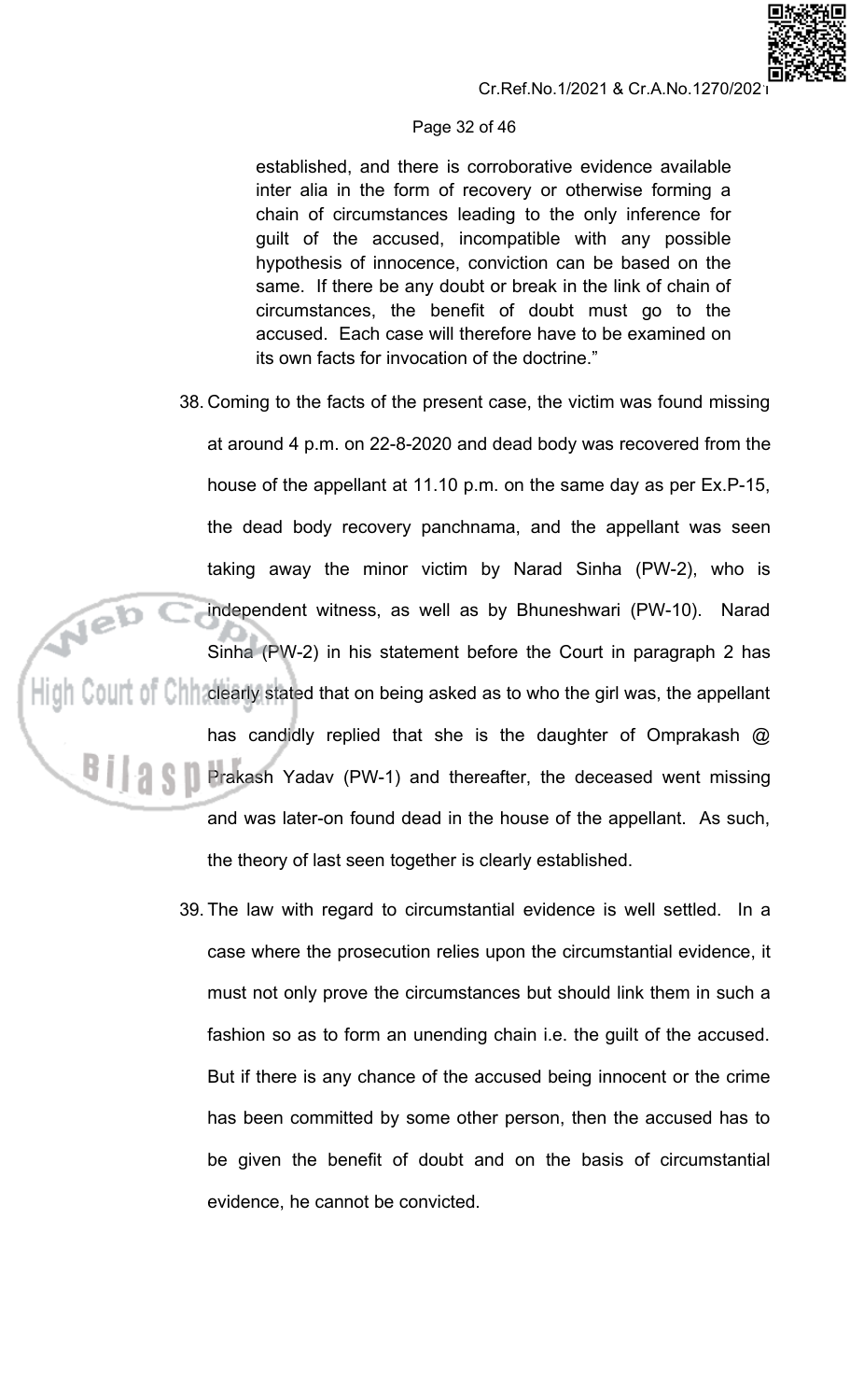# Page 33 of 46

40. The law laid down by their Lordships of the Supreme Court in the matter of Sharad Birdhichand Sarda v. State of Maharashtra<sup>19</sup> is that the conditions which must be fulfilled before a case against an accused can be said to be fully established on circumstantial evidence are as under:-

(1) the circumstances from which the conclusion of guilt is to be drawn must or should be and not merely 'may be' fully established.

(2) the facts so established should be consistent only with the hypothesis of the guilt of the accused, that is to say, they should not be explainable on any other hypothesis except that the accused is guilty,

High Court of Chhamsterdam  $(3)$  the circumstances should be of a conclusive nature and

> (4) they should exclude every possible hypothesis except the one **A Set Life be proved, and**

> > (5) there must be a chain of evidence so complete as not to leave any reasonable ground for the conclusion consistent with the innocence of the accused and must show that in all human probability the act must have been done by the accused.

41. In Sharad Birdhichand Sarda (supra), the Supreme Court has further held that suspicion, however strong, cannot take the place of legal proof. It has also been held that the well established rule of criminal justice is that "fouler the crime higher the proof" and in case of capital sentence, a very careful, cautious and meticulous approach was necessary to be made. It has been observed in paragraph 180 of the 19 (1984) 4 SCC 116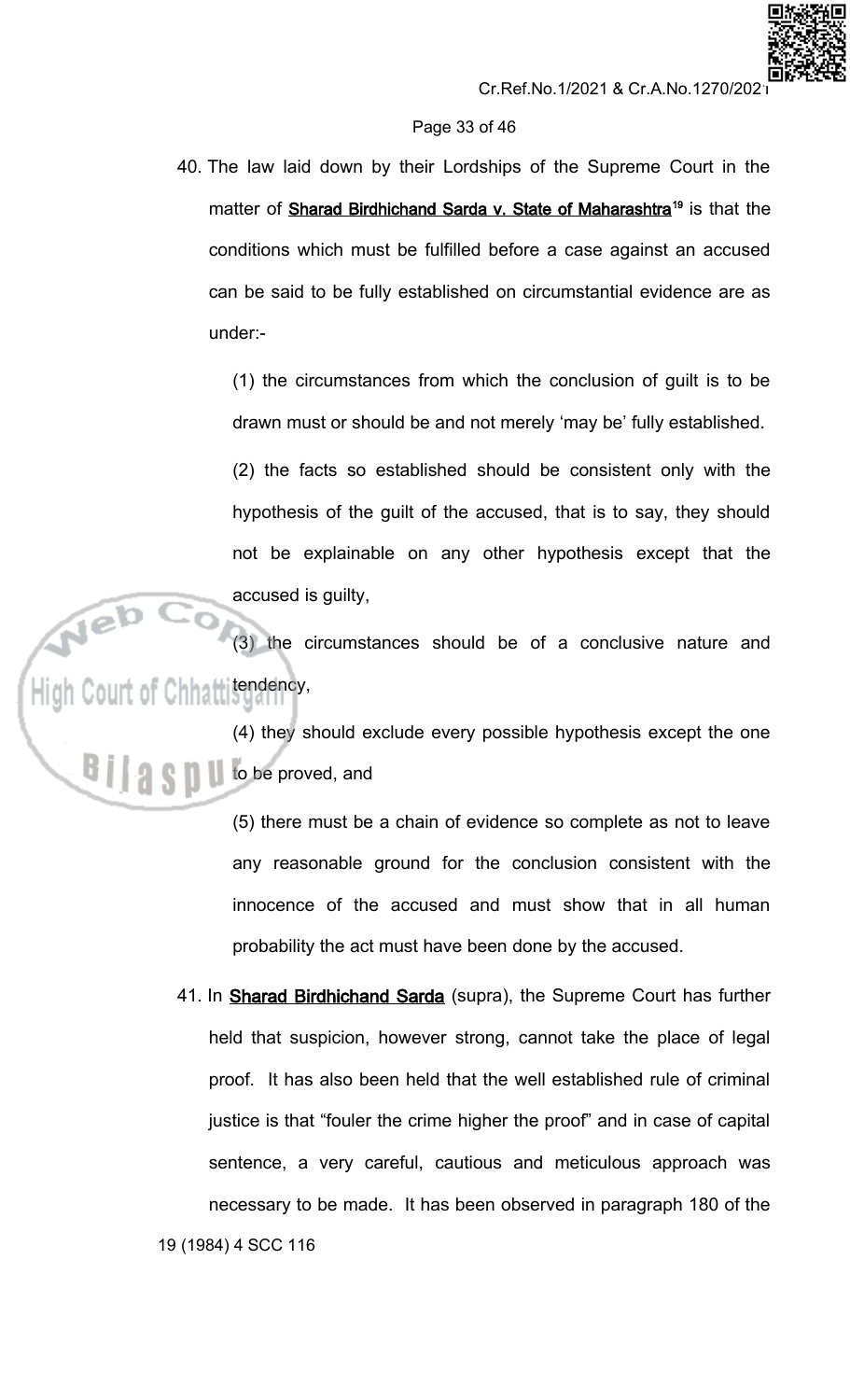

#### Page 34 of 46

report as under: -

"180. It must be recalled that the well established rule of criminal justice is that "fouler the crime higher the proof". In the instant case, the life and liberty of a subject was at stake. As the accused was given a capital sentence, a very careful, cautious and meticulous approach was necessary to be made."

# Memorandum statement and seizure of the dead body of the deceased: -

42. Dead body of the deceased victim was found from the house of the appellant pursuant to his disclosure statement Ex.P-14 and same was recovered vide Ex.P-15 and the pillow cover used in the crime was also recovered vide Ex.P-16. Disclosure statement Ex.P-14 and recovery of dead body of the deceased have been proved by Sugriv Sahu (PW-5) and Devendra Kumar (PW-6). Sugriv Sahu (PW-5) has stated in his statement **Neb C** before the Court that on the basis of disclosure statement Ex.P-14 given by the accused, dead body of the deceased victim was recovered vide Ex.P-15  $\frac{1}{\|u\|}$  COUIT Of Chiliation the house of the appellant in between the wall and the divan cot. In para 7 he has clearly supported the case of the prosecution that in his 19 S.D presence pursuant to the disclosure statement of the appellant, the dead body of the deceased and pillow cover were recovered. Though he has been subjected to lengthy cross-examination, but he has maintained his version before the Court. Similarly, Devendra Kumar (PW-6) has also supported and proved the disclosure statement Ex.P-14, recovery of dead body of the deceased Ex.P-15 and recovery of pillow cover Ex.P-16. As such, Sugriv Sahu (PW-5) and Devendra Kumar (PW-6) have firmly proved the memorandum statement Ex.P-14, recovery of dead body Ex.P-15 and recovery of pillow cover Ex.P-16 from the house of the accused. Therefore, there is recovery of dead body at the instance of the appellant which has been established from the disclosure statement. As such, the circumstances have firmly been proved by the prosecution.

43. It has been next argued that it is the case of prosecution that the appellant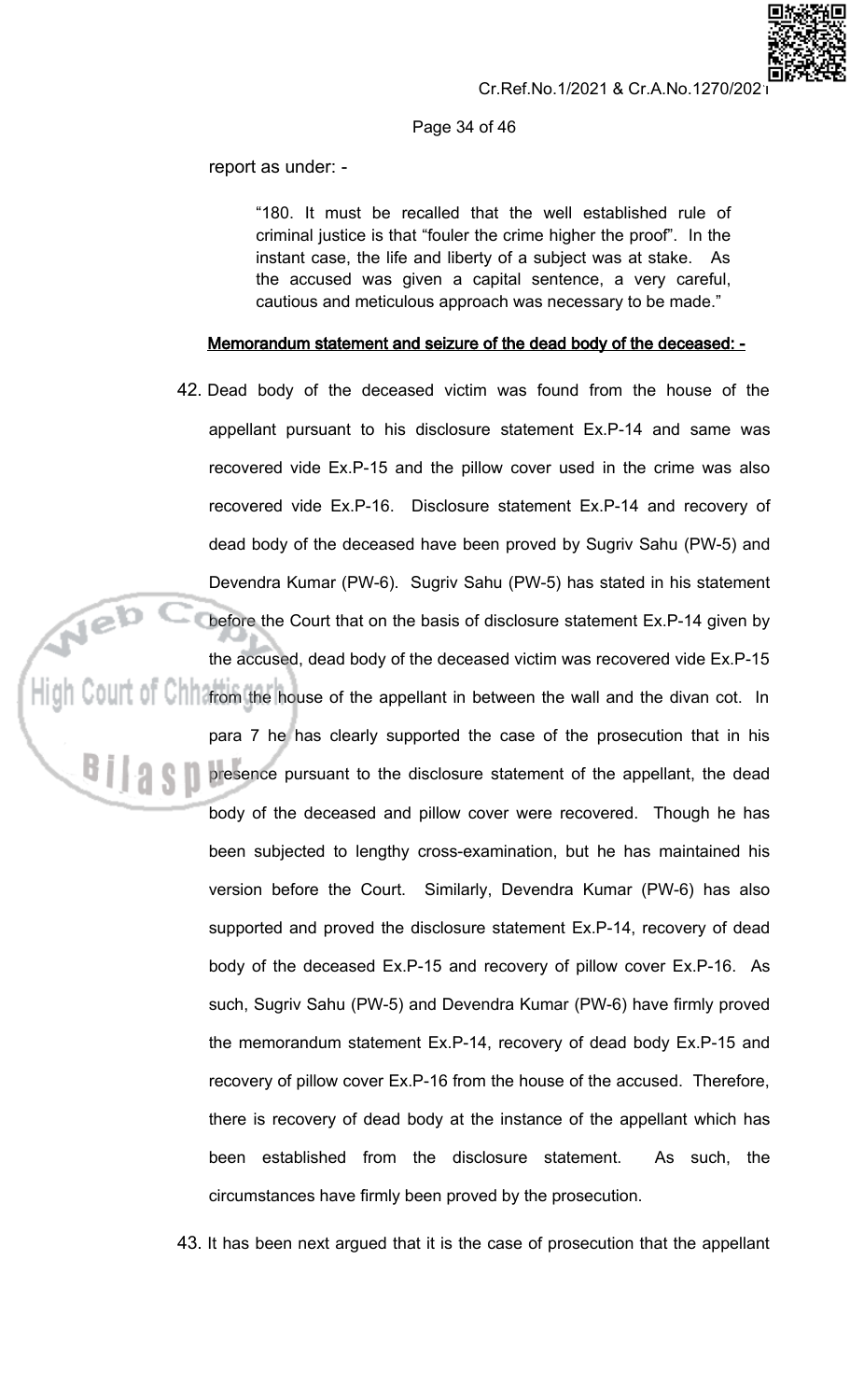# Page 35 of 46

has smothered the mouth of the deceased by pillow cover by which she died and the said pillow cover was recovered vide Ex.P-16 pursuant to the memorandum of the accused Ex.P-14 and the same was sent for chemical examination to the State FSL from where report Ex.P-31 was received in which saliva was found on the pillow cover. It has been argued on behalf of the appellant that the said saliva was never sent to the DNA analysis which proves that the saliva was of the deceased, however, it has been held by the trial Court that the saliva was of the deceased.

44. True it is that there is no DNA report holding the saliva to be of the deceased. Therefore, mere recovery of pillow cover at the instance of the appellant and mere presence of saliva on the said pillow cover would not prove that the said saliva was of the deceased and the pillow cover was used to smother the deceased and to cause her death, but that would not absolve the appellant herein from the offence, as the other incriminating circumstances are available and found proved.

# **FSL report and DNA analysis: -**

45. Vaginal swabs of the deceased victim were prepared during postmortem by Dr. Datta Sorte (PW-13) and his postmortem report is Ex.P-34. Blood samples of the appellant were collected vide Ex.P-25 and sent for DNA analysis. On examination of the DNA profile which was extracted from the vaginal swabs of the deceased and the blood samples of the appellant, it was found that the DNA profile generated from the vaginal swabs matched with the DNA profile generated from the blood samples of the appellant which has been proved by Smt. Apolina Ekka (PW-17), Senior Scientific Officer of the State FSL, Raipur, who has prepared and proved the DNA report Ex.P-32. DNA has been held to be reliable evidence by the Supreme Court in **Mukesh** (supra). Likewise, frock of the victim was also seized by the prosecution during postmortem by Dr. Datta Sorte (PW-13) vide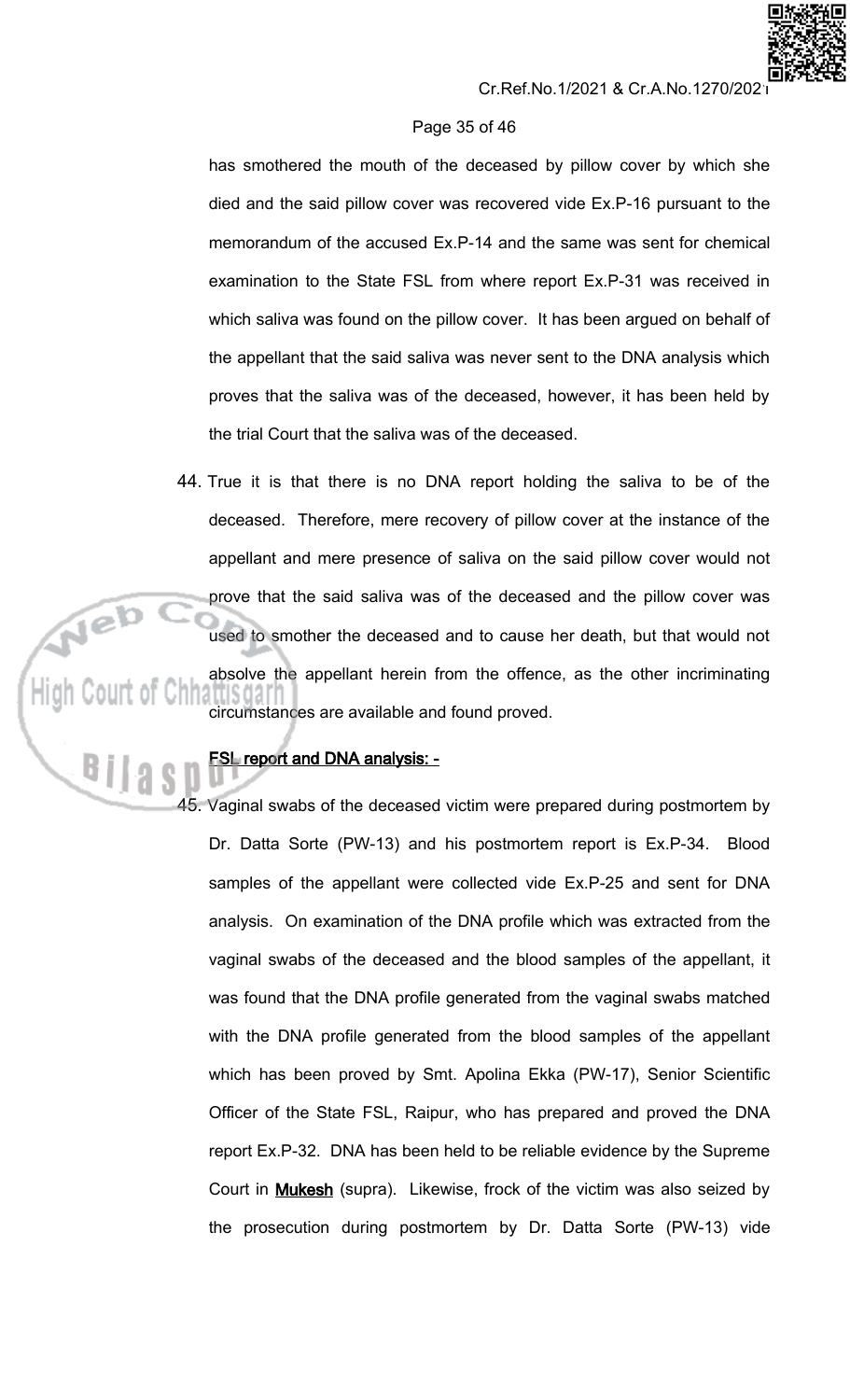# Page 36 of 46

postmortem report Ex.P-34 and the said frock marked as Article H2 was sent for FSL examination vide Ex.P-38 and after forensic examination, stains of semen and spermatozoa were present on the frock of the deceased. Similarly, dead body of the deceased was found between bed and wall of the house of appellant which was recovered pursuant to the disclosure statement of the appellant.

- 46. Reverting to the facts of the case, it is quite evident that it is not the only evidence of last seen together of the appellant with the deceased, apart from that recovery of the dead body was made vide Ex.P-15 and same has been found proved by the trial Court and also by us in the foregoing Furthermore, FSL report Ex.P-31 also would show that paragraphs. spermatozoa and stains of semen were found on the frock of the deceased Article H2. Similarly, vaginal swabs of the victim were prepared during postmortem and on examination DNA profile extracted from the vaginal swabs of the deceased and DNA profile generated from the blood samples of the appellant were found matching. DNA report Ex.P-32 has been proved by Smt. Apolina Ekka (PW-17). As such, the trial Court has rightly on the basis of last seen together which has duly been established and proved and on the basis of recovery of dead body pursuant to the disclosure statement of the accused Ex.P-14 which has been duly proved by Sugriv Sahu (PW-5) & Devendra Kumar (PW-6) and further, on the basis of FSL report Ex.P-31 and DNA profiling Ex.P-32, has recorded the aforesaid finding against the appellant.
	- 47. Thus, after appreciating the entire ocular and medical evidence on record, we do not find any illegality in appreciation of oral, medical and circumstantial evidence or arriving at a conclusion as to the guilt of the appellant by the trial Court warranting interference by this Court and we accordingly hereby confirm the conviction of the appellant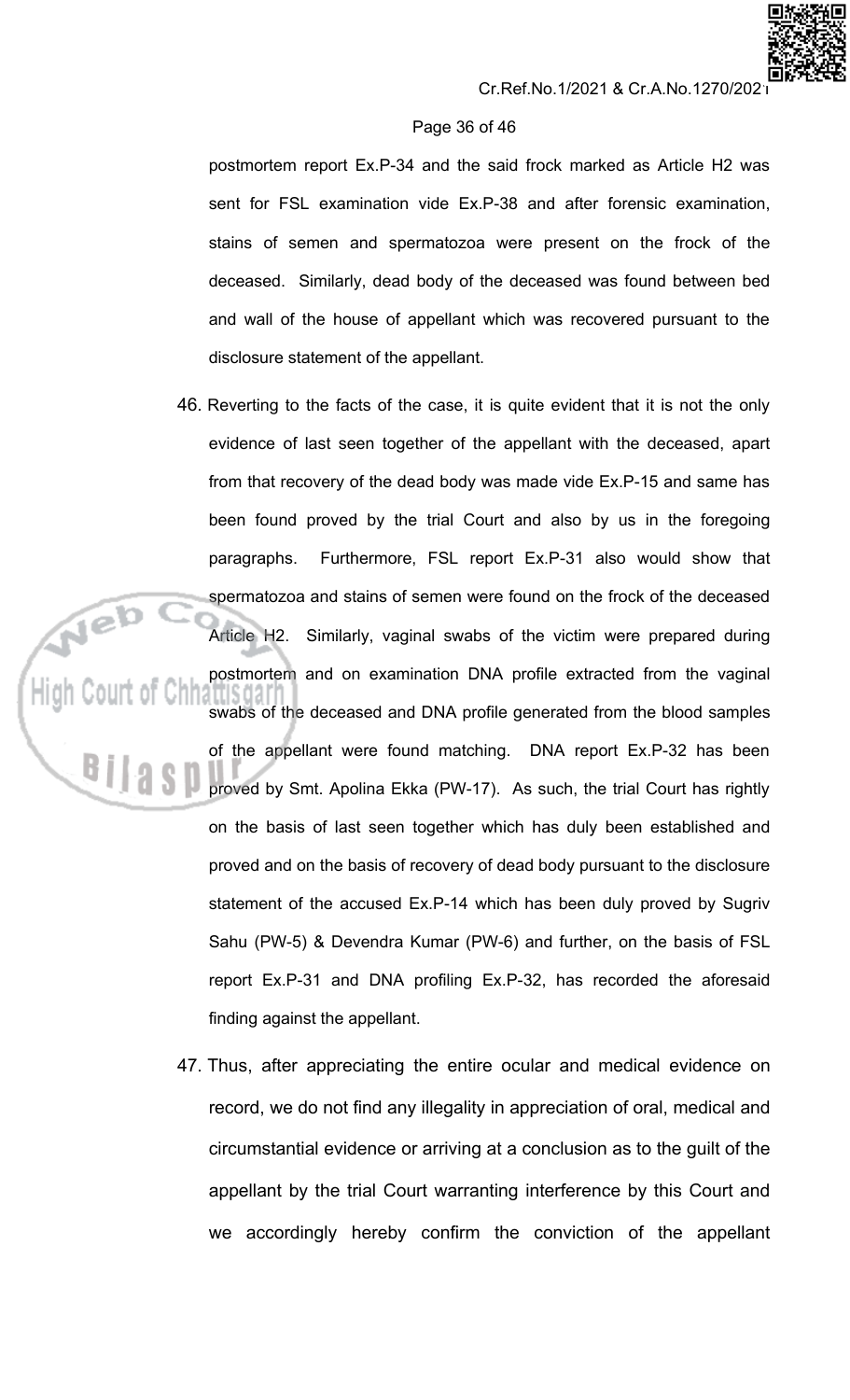Page 37 of 46

recorded under Section 302 of the IPC.

- 48. After hearing learned counsel for the parties and after going through the record, we do not find any perversity or illegality in the finding recorded by the trial Court convicting the appellant herein for offence under Section 201 of the IPC. We hereby affirm that finding as there is sufficient evidence available on record.
- 49. Now, the next question would be the question of death sentence awarded by the learned Additional Sessions Judge to the appellant herein directing that he should be hanged to death till his death and it has been sent to us for confirmation in accordance with Section 366 of the CrPC.

# **Death sentence**

Neb

 $\frac{1}{2}$  COUIT 0  $\degree$  50. Now, the only question is, whether this case falls under the category of rarest of rare case justifying capital punishment. Their Lordships of the Supreme Court in umpteen number of judgments have laid down principles for awarding capital punishment for which the balance between aggravating circumstances and mitigating circumstances has to be struck. Seven other factors like, age of the accused, possibility of reformation and lack of intention of murder have also to be gone into the judicial mind.

> 51. Death penalty or imprisonment for life for the commission of murder under Section 302 of the IPC has been provided. In case of conviction under Section 302 of the IPC or any conviction for an offence punishable with death or in the alternative imprisonment for life, the Court is required to assign special reasons for awarding such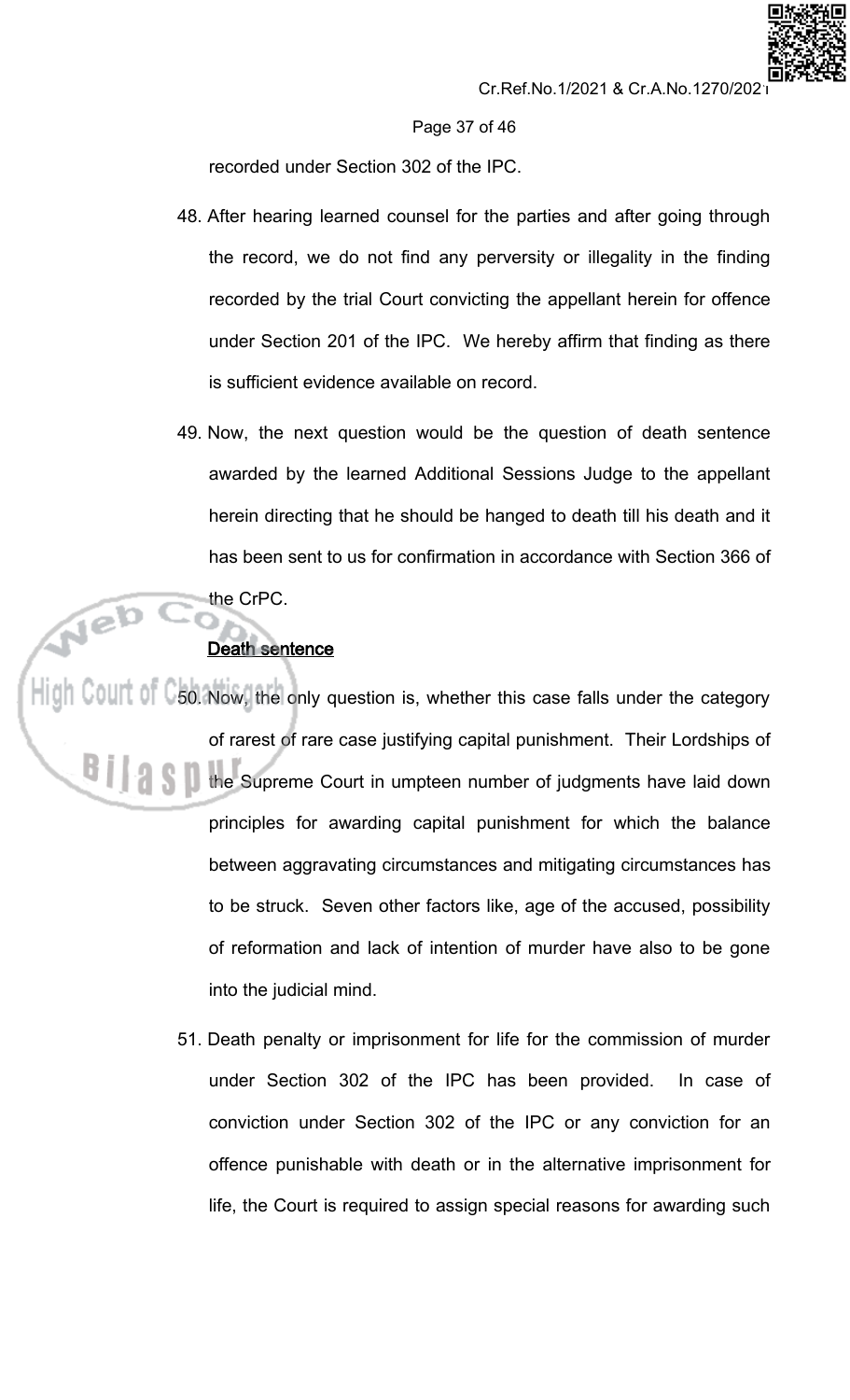

# Page 38 of 46

penalty and the special reason for awarding death sentence in accordance with sub-section (3) of Section 354 of the CrPC. Subsection (3) of Section 354 of the CrPC reads as under:-

> "S. 354 (3): When the conviction is for an offence punishable with death or, in the alternative, with imprisonment for life or imprisonment for a term of years, the judgment shall state the reasons for the sentence awarded, and, in the case of sentence of death, the special reasons for such sentence."

52. The language of Section 354(3) of the CrPC demonstrates the legislative concern and the conditions which need to be satisfied prior to imposition of death penalty. The words, 'in the case of sentence of death, the special reasons for such sentence' unambiguously demonstrate the command of Neb ( the legislature that such reasons have to be recorded for imposing the punishment of death sentence i.e. the Court is required to hold that it is a High Court of Chin case of rarest of rare warranting imposition of only death sentence.

53. Very recently, the Supreme Court in the matter of Manoj and others v. State

of Madhya Pradesh<sup>20</sup> reviewing the entire case laws on the point beginning

from **Bachan Singh** (supra) held in paragraph 204 as under: -

"204. Mitigating factors in general, rather than excuse or validate the crime committed, seek to explain the surrounding circumstances of the criminal to enable the judge to decide between the death penalty or life An illustrative list of indicators first imprisonment. recognised in Bachan Singh<sup>11</sup> itself:

"Mitigating circumstances.—In the exercise of its discretion in the above cases, the court shall take into account the following circumstances:

(1) That the offence was committed under the influence of extreme mental or emotional disturbance.

(2) The age of the accused. If the accused is young or old, he shall not be sentenced to death.

20 Criminal Appeal Nos.248-250 of 2015, decided on 20-5-2022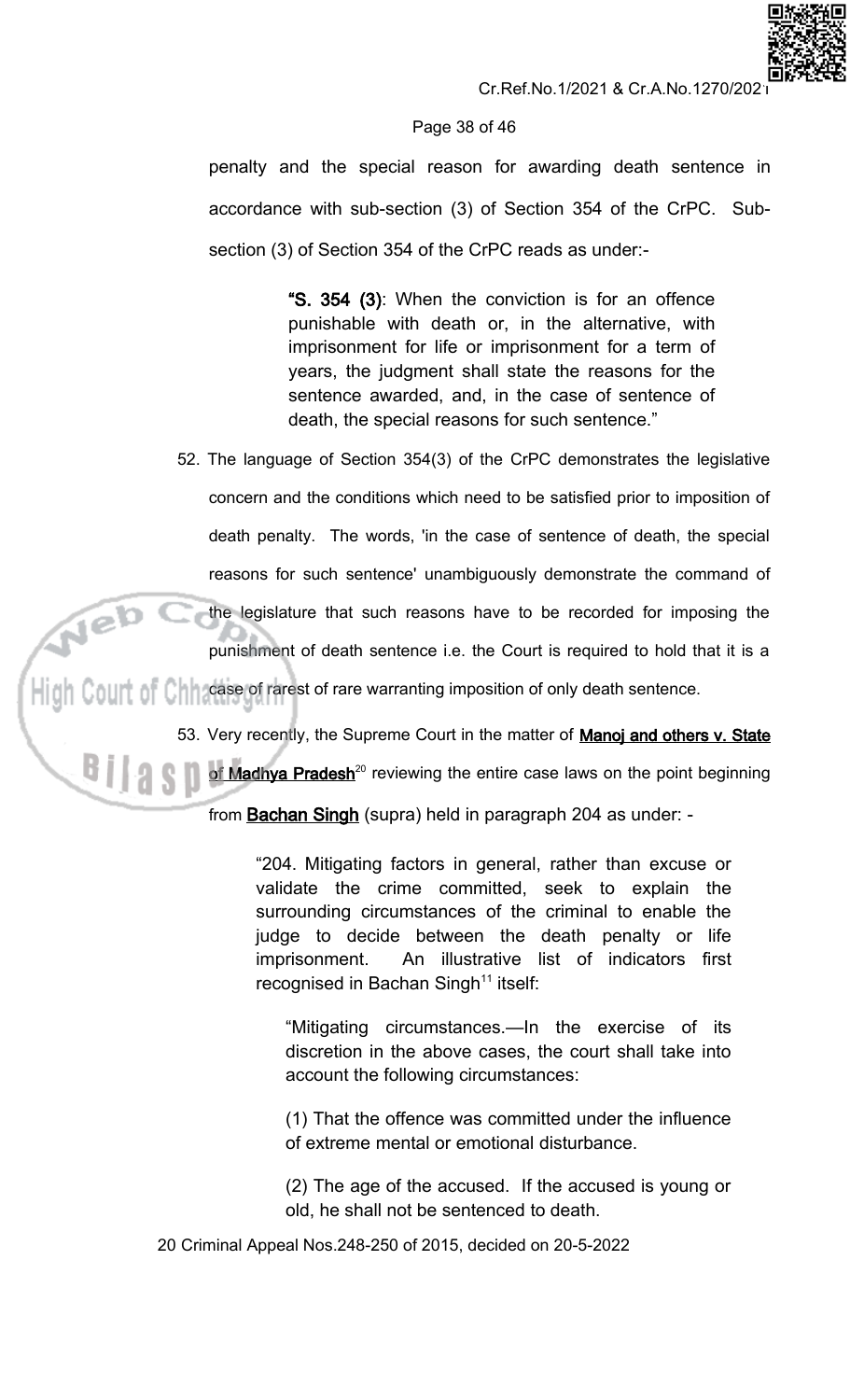# Page 39 of 46

(3) The probability that the accused would not commit criminal acts of violence as would constitute a continuing threat to society.

(4) The probability that the accused can be reformed and rehabilitated. The State shall by evidence prove that the accused does not satisfy the conditions (3) and  $(4)$  above.

(5) That in the facts and circumstances of the case the accused believed that he was morally justified in committing the offence.

(6) That the accused acted under the duress or domination of another person.

(7) That the condition of the accused showed that he was mentally defective and that the said defect impaired his capacity to appreciate the criminality of his conduct."

These are hardly exhaustive; subsequently, this court in several judgments has recognised, and considered Commutation to life imprisonment, on grounds such as young age<sup>21</sup>, socio-economic conditions<sup>22</sup>, mental illness<sup>23</sup>, criminal antecedents $24$ , as relevant indicators on the questions of sentence. Many of these factors reflect demonstrable ability or merely the possibility even, of the accused to reform (i.e. (3) and (4) of the Bachan Singh list). which make them important indicators when it comes to sentencing."

Their Lordships further emphasised the need for pre-sentence hearing

- opportunity and obligation to provide material on the accused and in

paragraphs 211 and 212 held as under: -

"211. However, this too, is too little, too late and only offers a peek into the circumstances of the accused after conviction. The unfortunate reality is that in the absence of

- 21 Mahesh Dhanaji Shinde v. State of Maharashtra (2014) 4 SCC 292, Gurvail Singh v. State of Punjab (2013) 2 SCC 713, etc.<br>22 Mulla and another v. State of U.P. (2010) 3 SCC 508; Kamleshwar Paswan v. U.T.
- Chandigarh (2011) 11 SCC 564; Sunil Gaikwad v. State of Maharashtra (2014) 1 SCC 129
- 23 Shatrughan Chauhan v. Union of India (2014) 3 SCC 1
- 24 Dilip Premnarayan Tiwari v. State of Maharashtra, (2010) 1 SCC 775

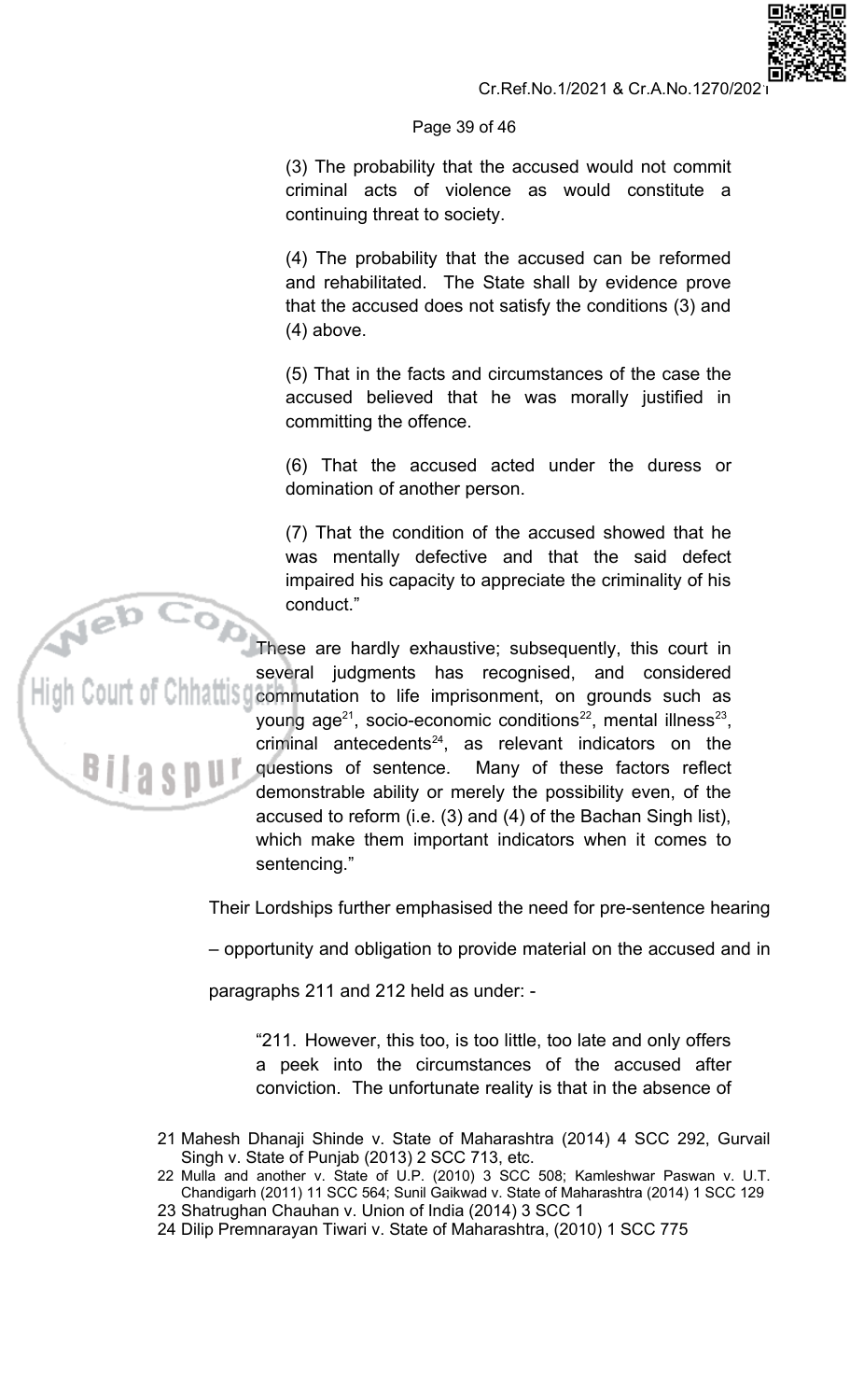# Page 40 of 46

well-documented mitigating circumstances at the trial level, the aggravating circumstances seem far more compelling, or overwhelming, rendering the sentencing court prone to imposing the death penalty, on the basis of an incomplete, and hence, incorrect application of the Bachan Singh test.

212. The goal of reformation is ideal, and what society must strive towards – there are many references to it peppered in this court's jurisprudence across the decades - but what is lacking is a concrete framework that can measure and evaluate it. Unfortunately, this is mirrored by the failure to implement prison reforms of a meaningful kind, which has left the process of incarceration and prisons in general, to be a space of limited potential for systemic reformation. The goal of reformative punishment requires systems that actively enable reformation and rehabilitation, as a result of nuanced policy making. As a small step to correct these skewed results and facilitate better evaluation of whether there is a possibility for the accused to be reformed (beyond vague references to conduct, family background, etc.), this court deems it necessary to frame practical guidelines for the courts to adopt and implement, till the legislature and executive, formulate a coherent framework through legislation. These guidelines may also offer guidance or ideas, that such a legislative framework could benefit from, to systematically collect and evaluate information mitigating on circumstances."

Thereafter, their Lordships issued practical guidelines to collect mitigating circumstances and observed in paragraphs 213 to 217 as under: -

BIIAS

"213. There is urgent need to ensure that mitigating circumstances are considered at the trial stage, to avoid slipping into a retributive response to the brutality of the crime, as is noticeably the situation in a majority of cases reaching the appellate stage.

214. To do this, the trial court must elicit information from the accused and the state, both. The state, must  $-$  for an offence carrying capital punishment  $-$  at the appropriate stage, produce material which is preferably collected beforehand, before the Sessions Court disclosing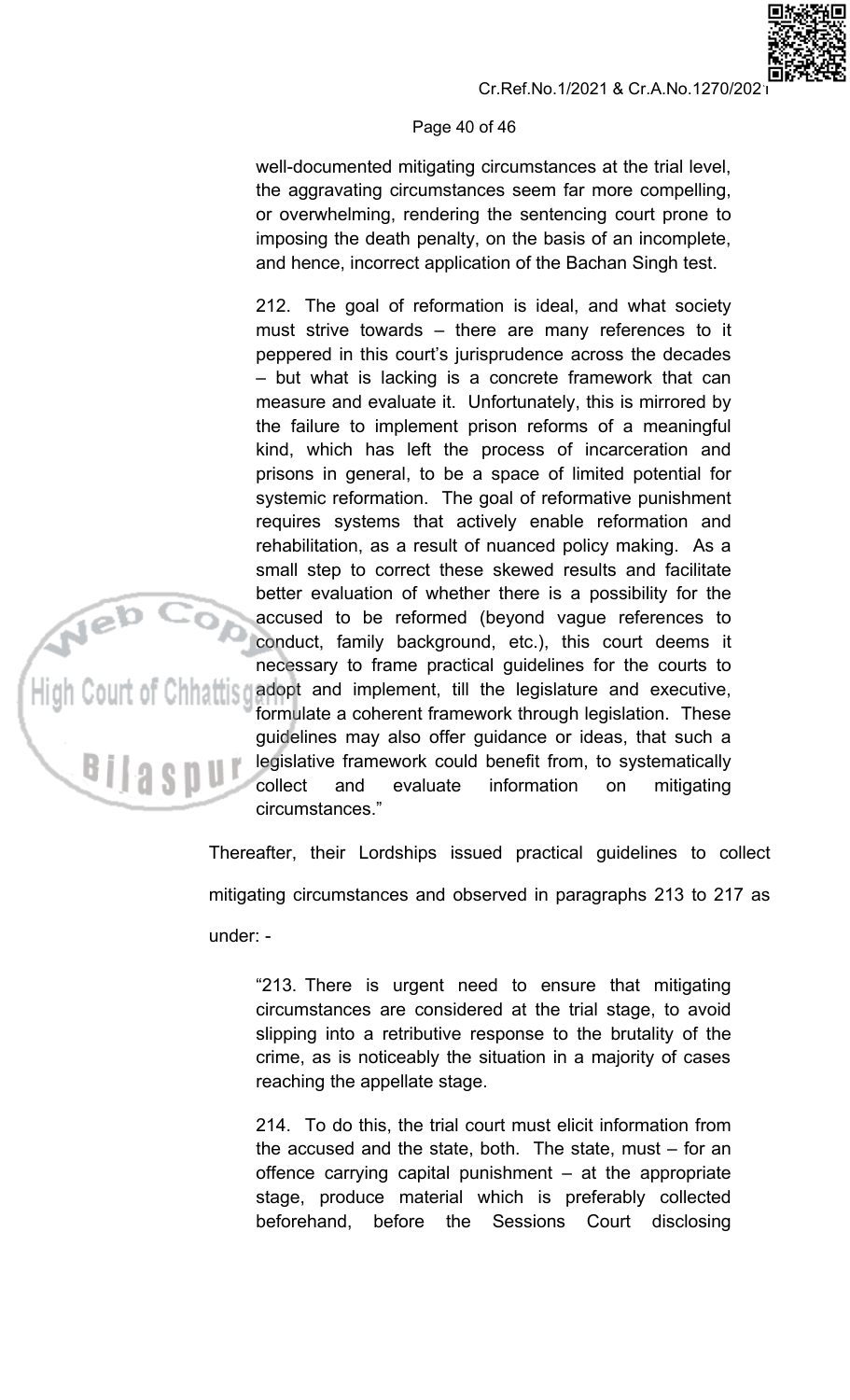# Page 41 of 46

psychiatric and psychological evaluation of the accused. This will help establish proximity (in terms of timeline), to the accused person's frame of mind (or mental illness, if any) at the time of committing the crime and offer guidance on mitigating factors  $(1)$ ,  $(5)$ ,  $(6)$  and  $(7)$  spelled out in *Bachan Singh.* Even for the other factors of (3) and (4)  $$ an onus placed squarely on the state  $-$  conducting this form of psychiatric and psychological evaluation close on the heels of commission of the offence, will provide a baseline for the appellate courts to use for comparison, i.e., to evaluate the progress of the accused towards reformation, achieved during the incarceration period.

215. Next, the State, must in a time-bound manner, collect additional information pertaining to the accused. An illustrative, but not exhaustive list is as follows:

a) Age

b) Early family background (siblings, protection of parents, any history of violence or neglect)

c) Present family background (surviv)<br>High Court of Chhattisga, whether married, has children, etc.) c) Present family background (surviving family members,

d) Type and level of education

e) Socio-economic background (including conditions of poverty or deprivation, if any)

f) Criminal antecedents (details of offence and whether convicted, sentence served, if any)

g) Income and the kind of employment (whether none, or temporary or permanent etc);

h) Other factors such as history of unstable social behaviour, or mental or psychological ailment(s), alienation of the individual (with reasons, if any) etc.

This information should mandatorily be available to the trial court, at the sentencing stage. The accused too, should be given the same opportunity to produce evidence in rebuttal, towards establishing all mitigating circumstances.

216. Lastly, information regarding the accused's jail conduct and behaviour, work done (if any), activities the

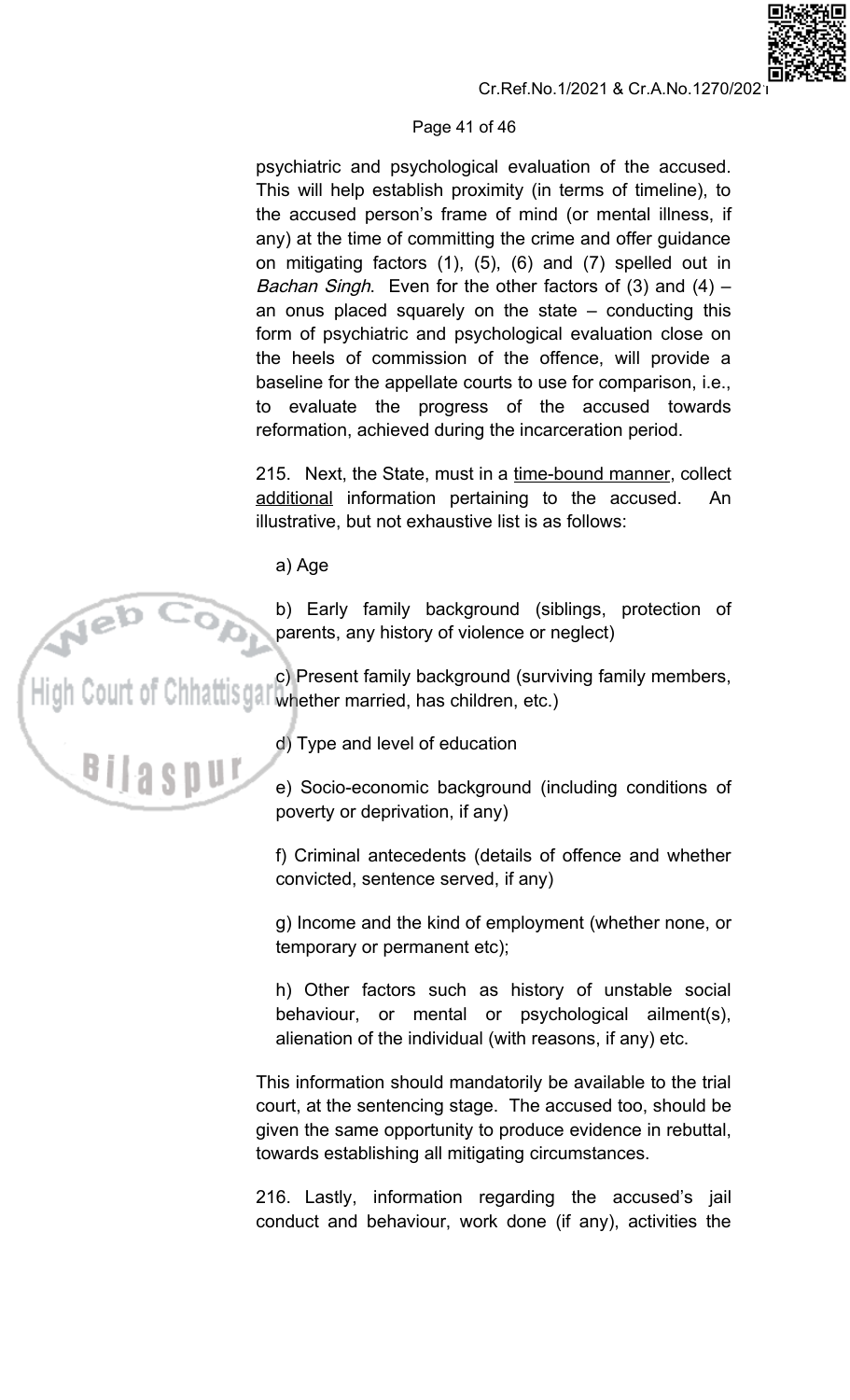# Page 42 of 46

accused has involved themselves in, and other related details should be called for in the form of a report from the relevant jail authorities (i.e., probation and welfare officer, superintendent of jail, etc.). If the appeal is heard after a long hiatus from the trial court's conviction, or High Court's confirmation, as the case may be  $-$  a fresh report (rather than the one used by the previous court) from the jail authorities is recommended, for an more exact and complete understanding of the contemporaneous progress made by the accused, in the time elapsed. The jail authorities must also include a fresh psychiatric and psychological report which will further evidence the reformative progress, and reveal post-conviction mental illness, if any.

217. It is pertinent to point out that this court, in Anil v. State of Maharashtra<sup>25</sup> has in fact directed criminal courts. to call for additional material:

"Many a times, while determining the sentence, the courts take it for granted, looking into the facts of a particular case, that the accused would be a menace to the society and there is no possibility of reformation and rehabilitation, while it is the duty of the court to ascertain those factors, and the State is obliged to furnish materials for and against the possibility of reformation and rehabilitation of the accused. The facts, which the courts deal with, in a given case, cannot be the foundation for reaching such a conclusion, which, as already stated, calls for additional materials. We, therefore, direct that the criminal courts, while dealing with the offences like Section 302 IPC, after conviction, may, in appropriate cases, call for a report to determine, whether the accused could be reformed or rehabilitated, which depends upon the facts and circumstances of each case."

(emphasis supplied)

We hereby fully endorse and direct that this should be implemented uniformly, as further elaborated above, for conviction of offences that carry the possibility of death sentence."

54. Reverting to the facts of the case in the light of the aforesaid practical

guidelines issued by the Supreme Court in **Manoj** (supra), it is quite

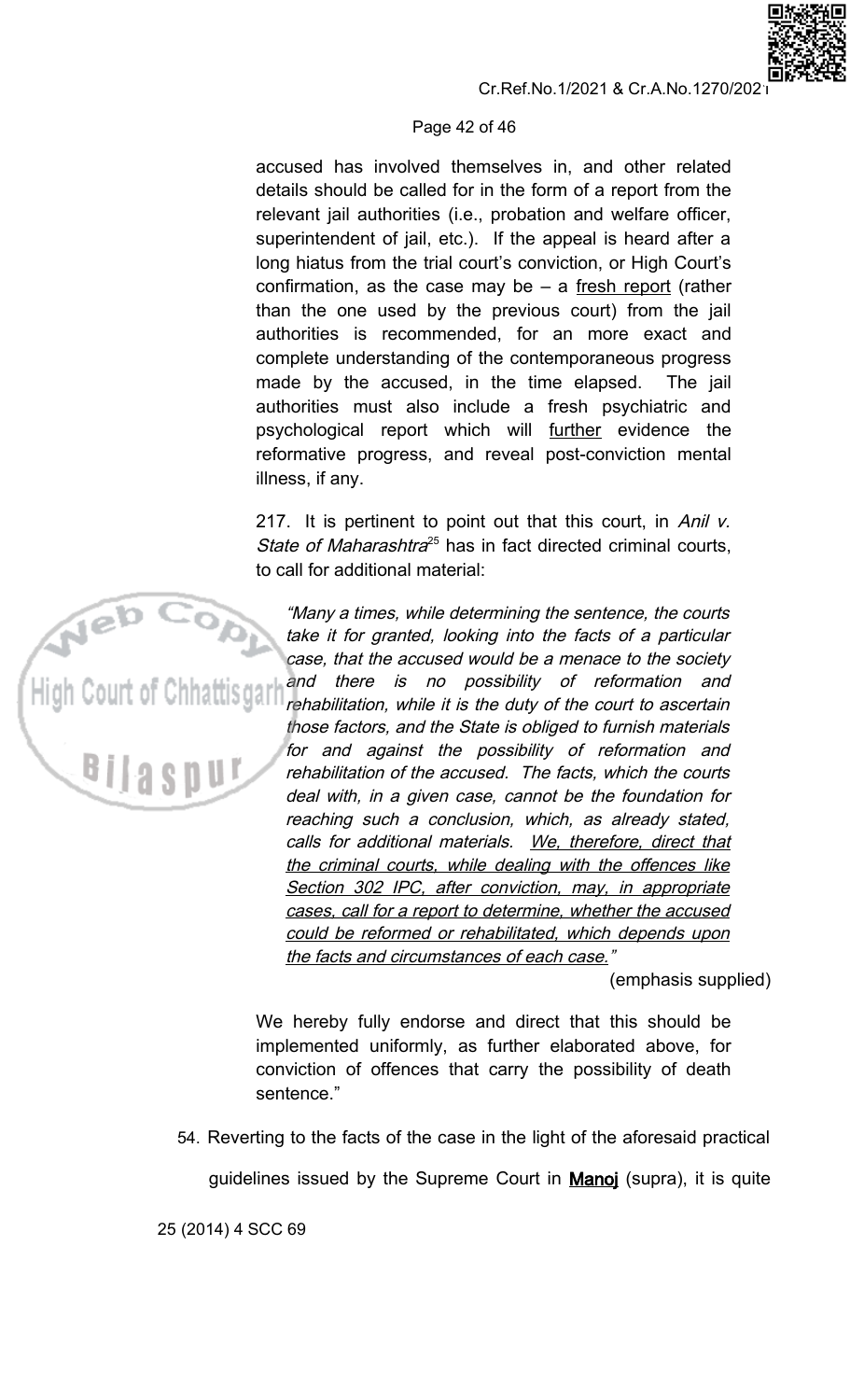# Page 43 of 46

vivid that the trial Court has convicted the appellant and sentenced him to death on the same date. The trial Court has not taken into consideration the probability of the appellant to be reformed and rehabilitated and has only taken into consideration the crime and the manner in which it was committed and has not given effective opportunity of hearing on the question of sentence to the appellant. No evidence was brought on record on behalf of the prosecution to prove to the court that the appellant cannot be reformed or rehabilitated, by producing material about his conduct in jail and no opportunity of hearing was given to the appellant to produce evidence in that respect. Before this Court a report from jail has been produced in which the behaviour of the appellant has been found to be normal.

No jail offence(s) has been said to have been committed by the appellant, though the appellant has committed the offence of kidnapping minor victim girl from the guardianship of her father and subjecting her to sexual intercourse by which she suffered 21 bodily injuries and five additional injuries on her private part which is barbaric, inhuman, heinous and extremely brutal. These are the incriminating circumstances, but there is no evidence on record that the appellant cannot be reformed or rehabilitated as at the time of offence he was aged about 24 years and he is a member of Scheduled Tribe, thereby he belongs to tribal community and his chances of being reformed or rehabilitated cannot be ruled out. Considering his report which is said to be absolutely normal in jail during his incarceration from 23-8-2020 and no criminal antecedents have been shown against him. Though it shocks the conscious of the

Neb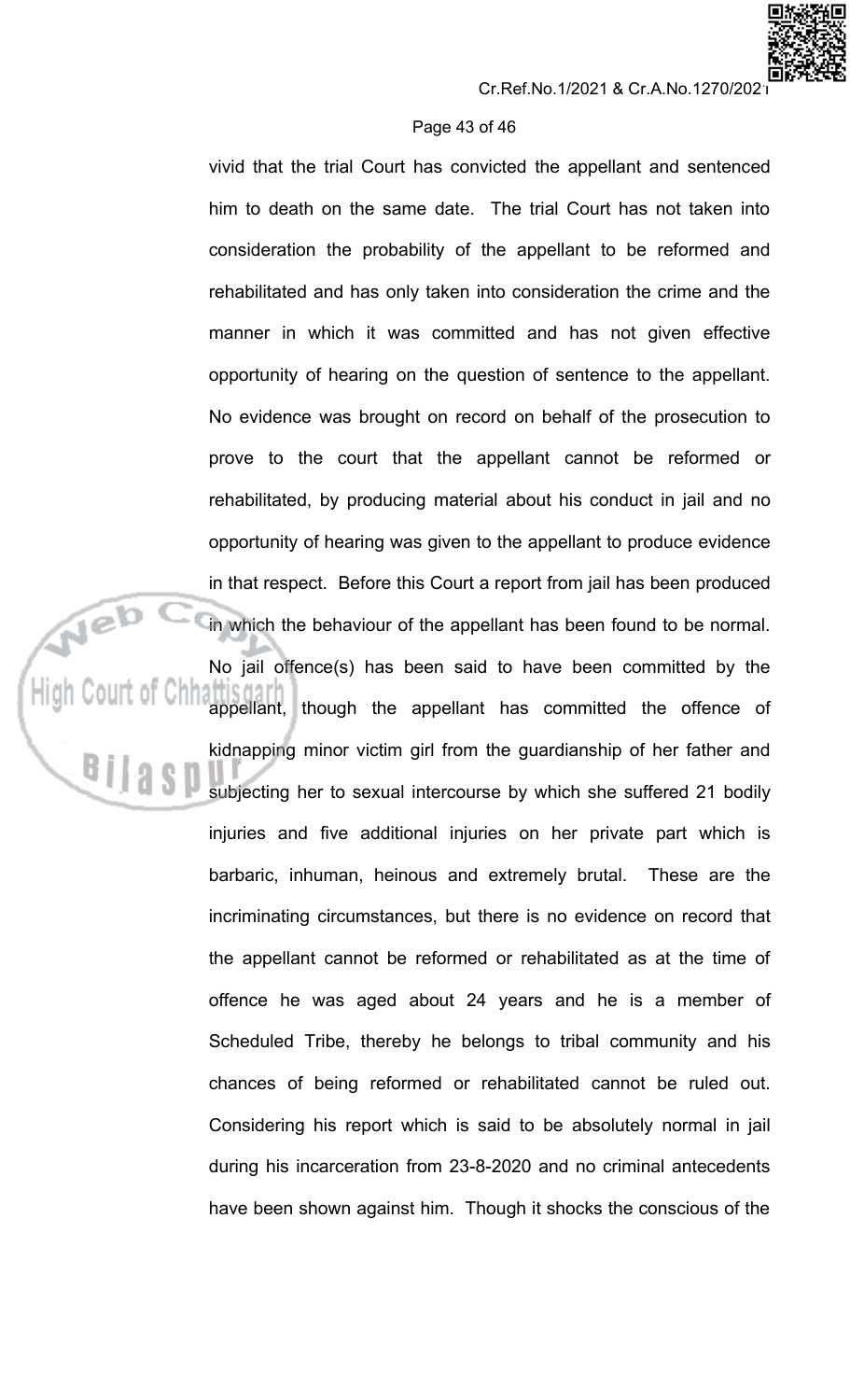# Cr.Ref.No.1/2021 & Cr.A.No.1270/202

# Page 44 of 46

society at large, but, yet, in the facts and circumstances of the case, considering the young age of the appellant, upon thoughtful consideration, we are of the view that extreme sentence of death penalty is not warranted in the facts and circumstances of the case. We are of the opinion that this is not the rarest of rare case in which major penalty of sentence of death awarded has to be confirmed. In our view, imprisonment for life would be completely adequate and would meet the ends of justice. Accordingly, we direct commutation of death sentence into imprisonment for life. We further direct that the life sentence must extend to the imprisonment for remainder of natural life of the appellant herein - Shekhar Korram.

# **Conclusion**

55. Consequently, Cr.Ref.No.1/2021 made by the Additional Sessions Judge (Fast Track Special Court - POCSO), Rajnandgaon to the extent of confirmation of imposition of death sentence to appellant Shekhar Korram is rejected accordingly.

> 56. However, Cr.A.No.1270/2021 filed on behalf of Shekhar Korram is partly allowed. Conviction of the appellant under Sections 363, 366, 302 of the IPC & Section 6 of the POCSO Act and Section 201 of the IPC are maintained, but, sentence of death is commuted to life imprisonment by maintaining the fine amount. We further direct that life sentence must extend to the imprisonment for remainder of natural life of the appellant herein – Shekhar Korram.

# **Compliance**

57. The Registrar (Judicial) is directed to send a duly attested copy of this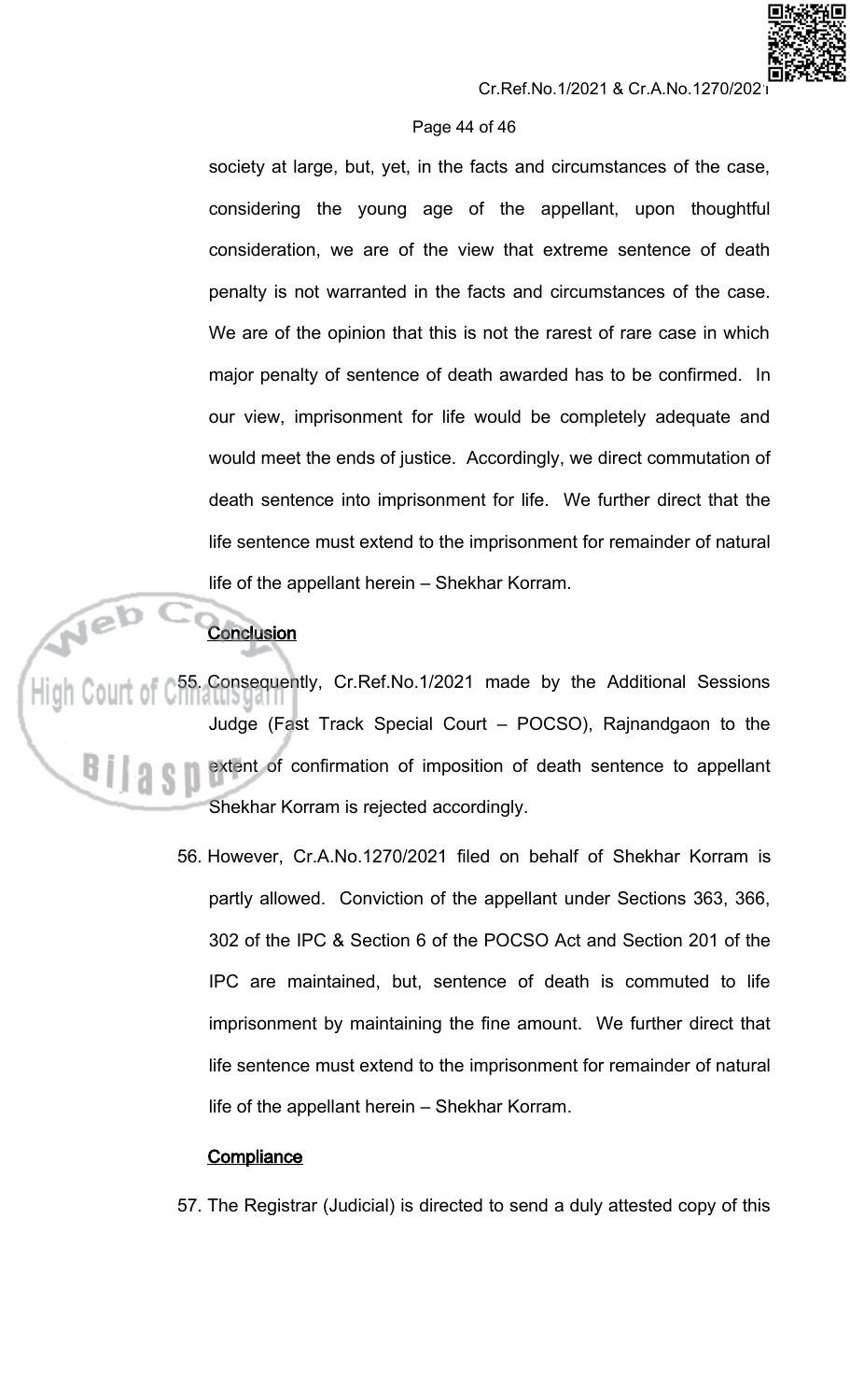

 $Sd$ -

Judge

(Rajani Dubey)

# Page 45 of 46

judgment to the concerned Court of Session as mandated under

Section 371 of the CrPC for needful.

 $Sd$ -(Sanjay K. Agrawal) Judge

Soma